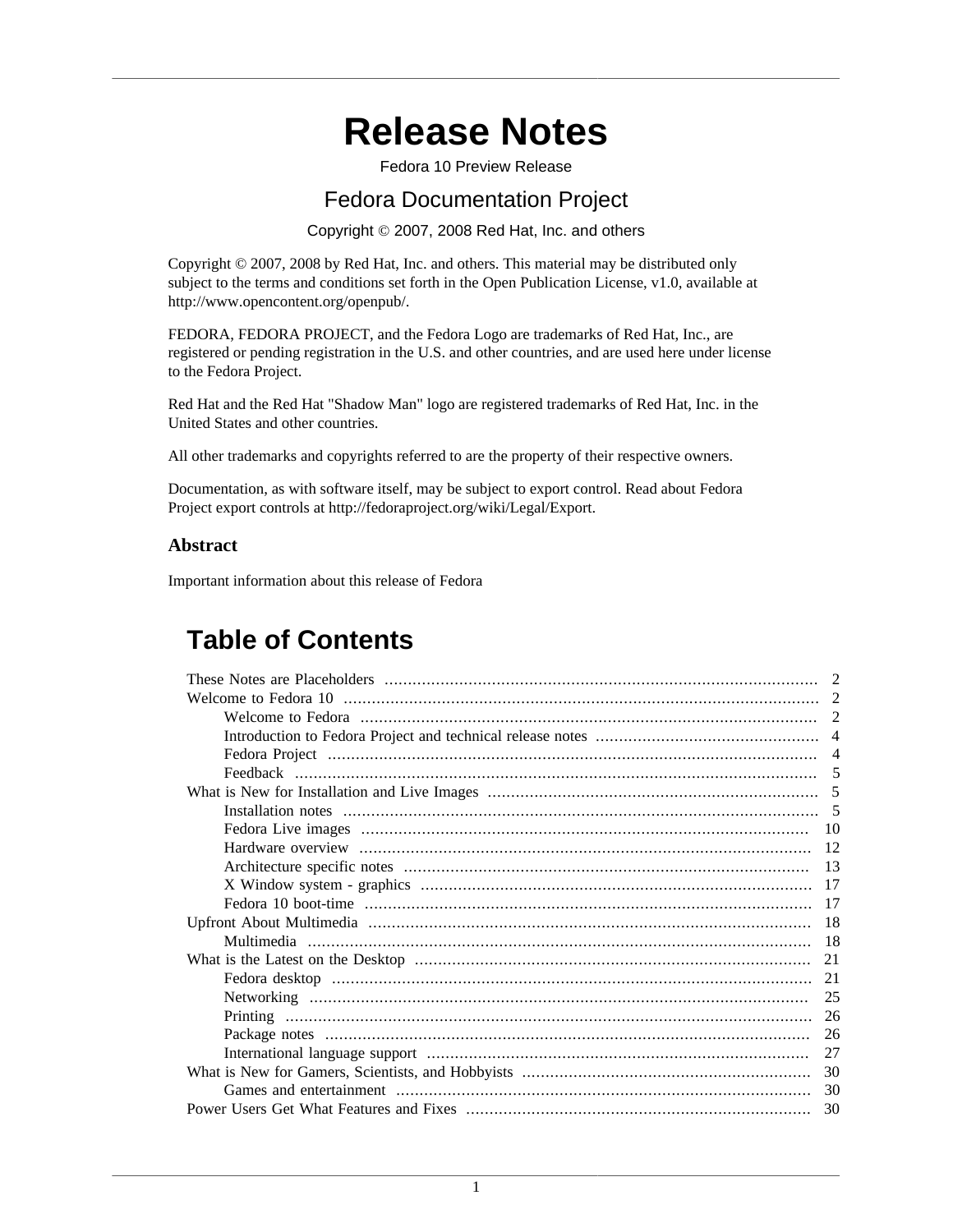|  | 31 |
|--|----|
|  | 31 |
|  | 31 |
|  | 31 |
|  | 33 |
|  | 36 |
|  | 38 |
|  | 42 |
|  |    |
|  | 43 |
|  | 44 |
|  | 45 |
|  | 49 |
|  |    |
|  | 50 |
|  |    |
|  | 51 |
|  |    |
|  |    |
|  | 52 |
|  |    |
|  | 52 |
|  | 52 |
|  |    |

# <span id="page-1-0"></span>**These Notes are Placeholders**

### **Fedora Community Help Needed!**

To help update these release notes for the next release of Fedora, visit [http://fedoraproject.org/](http://fedoraproject.org/wiki/Docs/Beats/HowTo) [wiki/Docs/Beats/HowTo](http://fedoraproject.org/wiki/Docs/Beats/HowTo).

# <span id="page-1-1"></span>**Welcome to Fedora 10**

## <span id="page-1-2"></span>**Welcome to Fedora**

Fedora is a Linux-based operating system that showcases the latest in free and open source software. Fedora is always free for anyone to use, modify, and distribute. It is built by people across the globe who work together as a community: the Fedora Project. The Fedora Project is open and anyone is welcome to join. The Fedora Project is out front for you, leading the advancement of free, open software and content.

## **Visit <http://docs.fedoraproject.org/release-notes/>to view the latest release notes for Fedora, especially if you are upgrading.**

If you are migrating from a release of Fedora older than the immediately previous one, you should refer to older Release Notes for additional information. You can find older Release Notes at [http://](http://docs.fedoraproject.org/release-notes/) [docs.fedoraproject.org/release-notes/](http://docs.fedoraproject.org/release-notes/)

You can help the Fedora Project community continue to improve Fedora if you file bug reports and enhancement requests. Refer to <http://fedoraproject.org/wiki/BugsAndFeatureRequests>for more information about bug and feature reporting. Thank you for your participation.

To find out more general information about Fedora, refer to the following Web pages: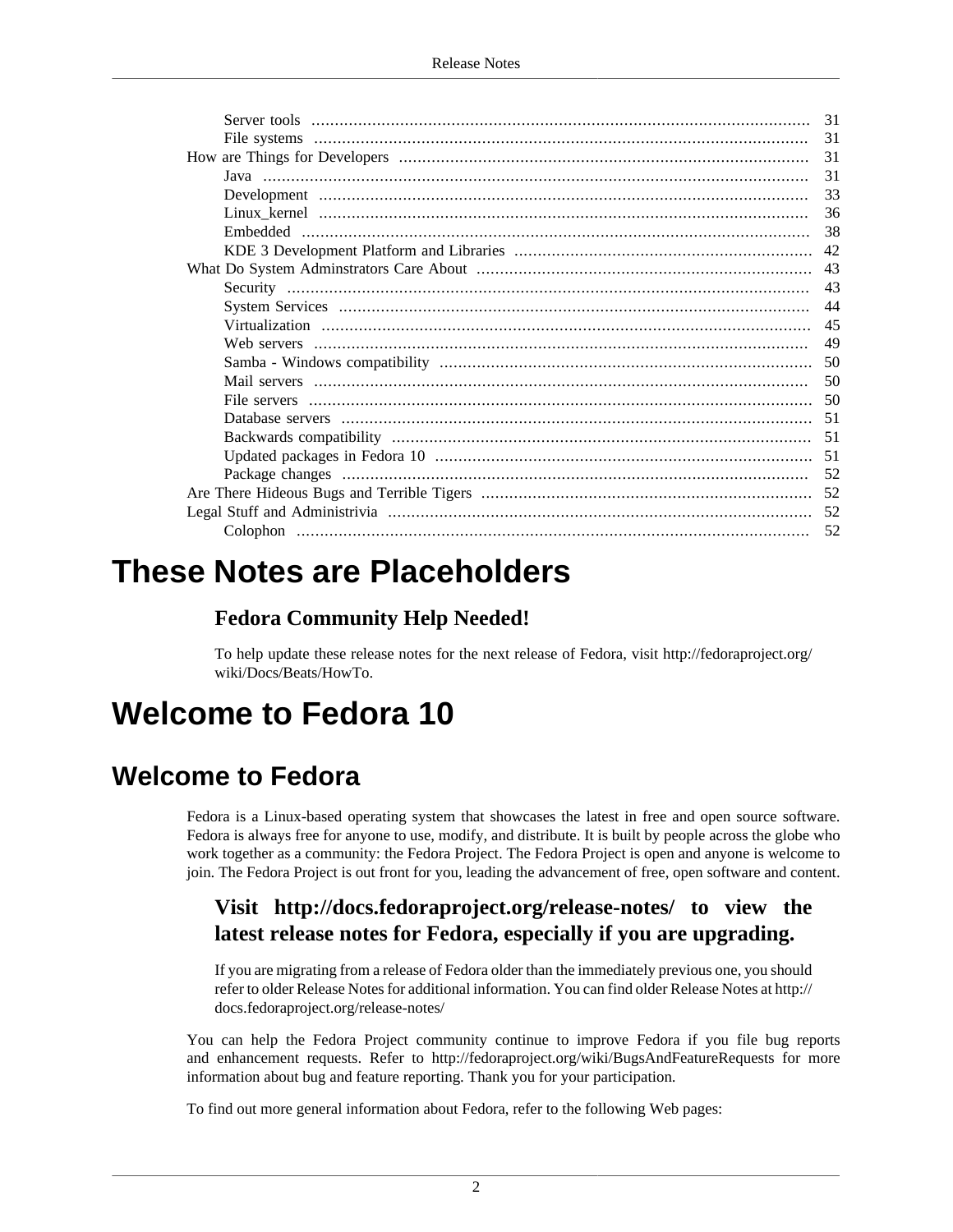- Fedora Overview -<http://fedoraproject.org/wiki/Overview>
- Fedora FAQ <http://fedoraproject.org/wiki/FAQ>
- Help and Discussions <http://fedoraproject.org/wiki/Communicate>
- Participate in the Fedora Project -<http://fedoraproject.org/wiki/Join>

#### **Fedora 10 overview**

As always, Fedora continues to develop [\(http://www.fedoraproject.org/wiki/RedHatContributions\)](http://www.fedoraproject.org/wiki/RedHatContributions) and integrate the latest free and open source software [\(http://www.fedoraproject.org/wiki/Features.](http://www.fedoraproject.org/wiki/Features)) The following sections provide a brief overview of major changes from the last release of Fedora. For more details about other features that are included in Fedora 10, refer to their individual wiki pages that detail feature goals and progress:

<http://www.fedoraproject.org/wiki/Releases/10/FeatureList>

Throughout the release cycle, there are interviews with the developers behind key features giving out the inside story:

<http://www.fedoraproject.org/wiki/Interviews>

The following are major features for Fedora 10:

- Wireless connection sharing enables ad hoc network sharing -- [http://www.fedoraproject.org/wiki/](http://www.fedoraproject.org/wiki/Features/ConnectionSharing) [Features/ConnectionSharing](http://www.fedoraproject.org/wiki/Features/ConnectionSharing)
- Better setup and use of printers through improved management tools -- [http://www.fedoraproject.org/](http://www.fedoraproject.org/wiki/Features/BetterPrinting) [wiki/Features/BetterPrinting](http://www.fedoraproject.org/wiki/Features/BetterPrinting)
- Virtualization storage provisioning for local and remote connections now simplified -- [http://](http://www.fedoraproject.org/wiki/Features/VirtStorage) [www.fedoraproject.org/wiki/Features/VirtStorage](http://www.fedoraproject.org/wiki/Features/VirtStorage)
- SecTool is a new security audit and intrusion detections system -- [http://www.fedoraproject.org/wiki/](http://www.fedoraproject.org/wiki/Features/SecurityAudit) [Features/SecurityAudit](http://www.fedoraproject.org/wiki/Features/SecurityAudit)
- RPM 4.6 is a major update to the powerful, flexible software management libraries -- [http://](http://www.fedoraproject.org/wiki/Features/RPM4.6) [www.fedoraproject.org/wiki/Features/RPM4.6](http://www.fedoraproject.org/wiki/Features/RPM4.6)

Some other features in this release include:

- Glitch free audio and better performance is achieved through a rewrite of the PulseAudio sound server to use timer-based audio scheduling -- <http://www.fedoraproject.org/wiki/Features/GlitchFreeAudio>
- Improved webcam support -- <http://www.fedoraproject.org/wiki/Features/BetterWebcamSupport>
- Better support for infrared remote controls makes them easier to connect and work with many applications -- <http://www.fedoraproject.org/wiki/Features/BetterLIRCSupport>
- The paths /usr/local/sbin:/usr/sbin:/sbin have been added to the PATH for normal users, to simplify command-line administration tasks --<http://fedoraproject.org/wiki/Features/SbinSanity>
- The online account service provides applications with credentials for online accounts listed on <http://online.gnome.org> or stored in GConf -- [http://www.fedoraproject.org/wiki/Features/](http://www.fedoraproject.org/wiki/Features/OnlineAccountsService) [OnlineAccountsService](http://www.fedoraproject.org/wiki/Features/OnlineAccountsService)

Features for Fedora 10 are tracked on the feature list page: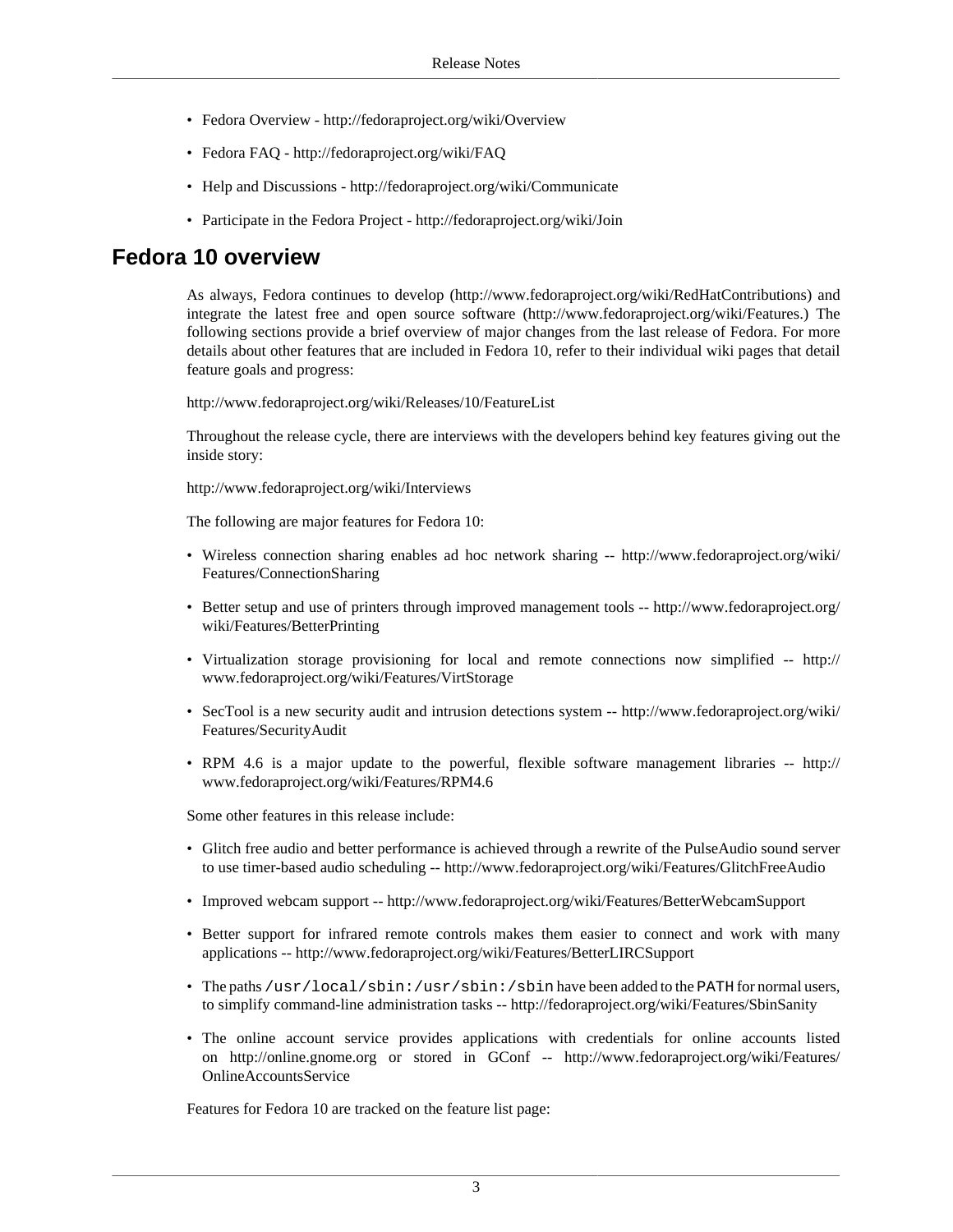<http://www.fedoraproject.org/wiki/Releases/10/FeatureList>

## <span id="page-3-0"></span>**Introduction to Fedora Project and technical release notes**

The Fedora Project is an openly-developed project designed by Red Hat, open for general participation, led by a meritocracy, and following a set of project objectives. The results from this project include Fedora Core, which is a complete, general-purpose operating system built exclusively from open source software.

#### **Fedora is a community supported project**

Fedora is not a commercially supported product of Red Hat, Inc.

For more information, refer to [the section called "Fedora Project".](#page-3-1)

Additional important information about this release may be made available at [http://docs.fedoraproject.org/](http://docs.fedoraproject.org/release-notes/) [release-notes/.](http://docs.fedoraproject.org/release-notes/) Users are advised to check this link regularly for updates.

For reporting errors or other requests about these release notes, file a bug report using this pre-filled bugzilla template:<http://tinyurl.com/byvk2>

## <span id="page-3-1"></span>**Fedora Project**

The goal of the Fedora Project is to work with the Linux community to build a complete, generalpurpose operating system exclusively from free and open source software. The Fedora Project is driven by the individuals that contribute to it. As a tester, developer, documenter, or translator, you can make a difference. Refer to <http://join.fedoraproject.org>for details. For information on the channels of communication for Fedora users and contributors, refer to [http://fedoraproject.org/wiki/Communicate.](http://fedoraproject.org/wiki/Communicate)

In addition to the website, the following mailing lists are available:

- <mailto:fedora-list@redhat.com>, for users of Fedora releases
- [mailto:fedora-test-list@redhat.com,](mailto:fedora-test-list@redhat.com) for testers of Fedora test releases
- <mailto:fedora-devel-list@redhat.com>, for developers, developers, developers
- <mailto:fedora-docs-list@redhat.com>, for participants of the Documentation Project

To subscribe to any of these lists, send an email with the word "subscribe" in the subject to  $\leq$  1 is the new request, where <listname> is one of the above list names. Alternately, you can subscribe to Fedora mailing lists through the Web interface at <http://www.redhat.com/mailman/listinfo/>.

The Fedora Project also uses several IRC (Internet Relay Chat) channels. IRC is a real-time, textbased form of communication, similar to Instant Messaging. With it, you may have conversations with multiple people in an open channel, or chat with someone privately one-on-one. To talk with other Fedora Project participants via IRC, access the Freenode IRC network. Refer to the Freenode website at [http://](http://www.freenode.net/) [www.freenode.net/](http://www.freenode.net/) for more information.

Fedora Project participants frequent the #fedora channel on the Freenode network, while Fedora Project developers may often be found on the #fedora-devel channel. Some of the larger projects may have their own channels as well. This information may be found on the webpage for the project, and at [http://](http://fedoraproject.org/w/index.php?title=Communicate) [fedoraproject.org/w/index.php?title=Communicate](http://fedoraproject.org/w/index.php?title=Communicate).

In order to talk on the #fedora channel, you need to register your nickname, or *nick*. Instructions are given when you **/join** the channel.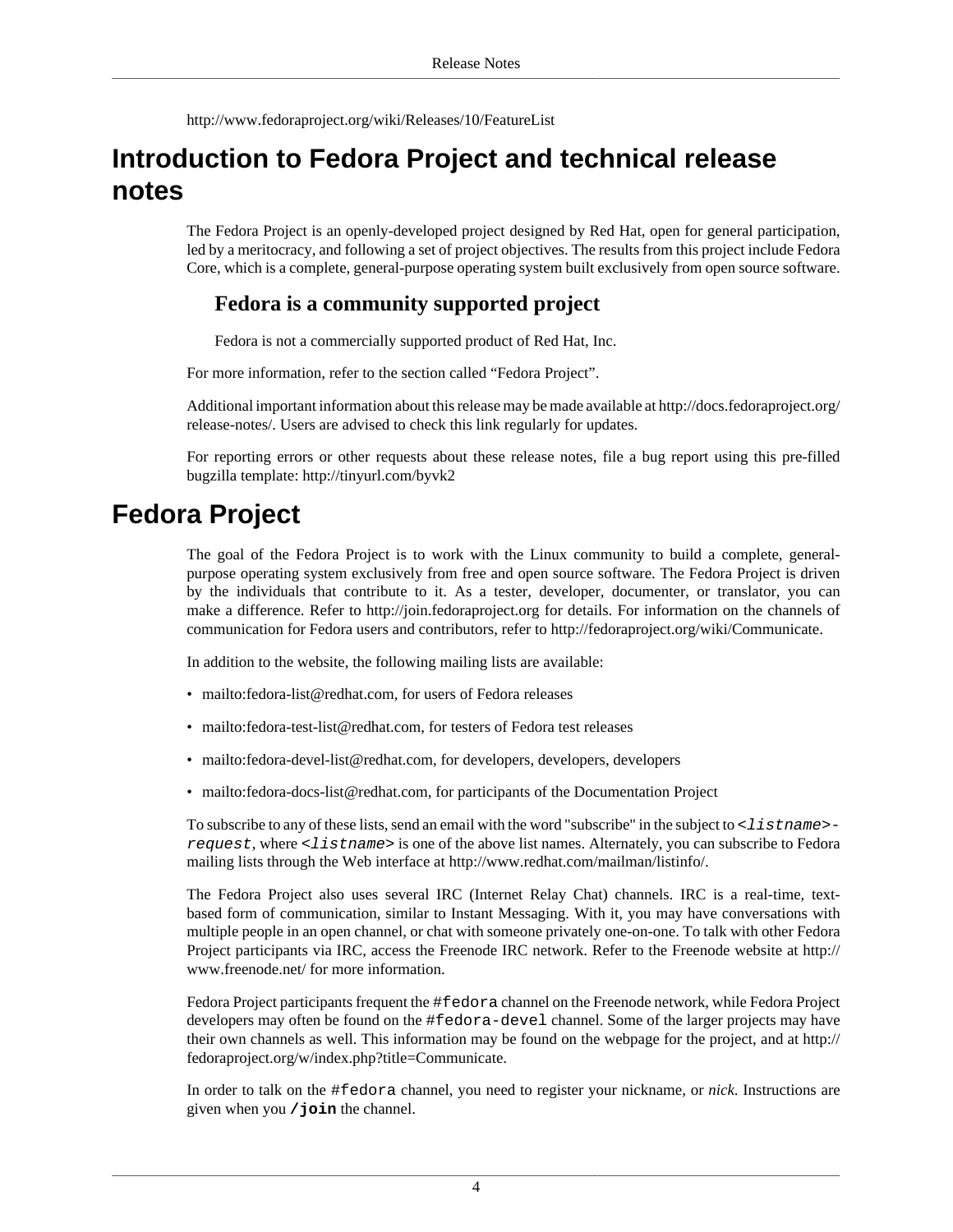#### **IRC Channels**

The Fedora Project and Red Hat have no control over the Fedora Project IRC channels or their content.

## <span id="page-4-0"></span>**Feedback**

Thank you for taking the time to provide your comments, suggestions, and bug reports to the Fedora community; this helps improve the state of Fedora, Linux, and free software worldwide.

### **Providing feedback on Fedora software**

To provide feedback on Fedora software or other system elements, please refer to [http://fedoraproject.org/](http://fedoraproject.org/wiki/BugsAndFeatureRequests) [wiki/BugsAndFeatureRequests](http://fedoraproject.org/wiki/BugsAndFeatureRequests). A list of commonly reported bugs and known issues for this release is available from <http://fedoraproject.org/wiki/Bugs/F10Common>.

### **Providing feedback on release notes**

If you feel these release notes could be improved in any way, you can provide your feedback directly to the beat writers. There are several ways to provide feedback, in order of preference:

- If you have a Fedora account, edit content directly at <http://fedoraproject.org/wiki/Docs/Beats>.
- Fill out a bug request using this template:<http://tinyurl.com/nej3u> *This link is ONLY for feedback on the release notes themselves.* Refer to the admonition above for details.
- Email [mailto:relnotes@fedoraproject.org.](mailto:relnotes@fedoraproject.org)

# <span id="page-4-1"></span>**What is New for Installation and Live Images**

## <span id="page-4-2"></span>**Installation notes**

## **To learn how to install Fedora, refer to [http://](http://docs.fedoraproject.org/install-guide/) [docs.fedoraproject.org/install-guide/](http://docs.fedoraproject.org/install-guide/)**

If you encounter a problem or have a question during installation that is not covered in these release notes, refer to<http://www.fedoraproject.org/wiki/FAQ>and [http://www.fedoraproject.org/](http://www.fedoraproject.org/wiki/Bugs/Common) [wiki/Bugs/Common](http://www.fedoraproject.org/wiki/Bugs/Common).

Anaconda is the name of the Fedora installer. This section outlines issues related to Anaconda and installing Fedora 10.

#### **Installation media**

## **If you intend to download the Fedora DVD ISO image, keep in mind that not all file downloading tools can accommodate files larger than 2 GiB in size.**

The programs **wget** 1.9.1-16 and above, **curl**, and **ncftpget** do not have this limitation, and can successfully download files larger than 2 GiB. BitTorrent is another method for downloading large files. For information about obtaining and using the torrent file, refer to [http://](http://torrent.fedoraproject.org/) [torrent.fedoraproject.org/](http://torrent.fedoraproject.org/).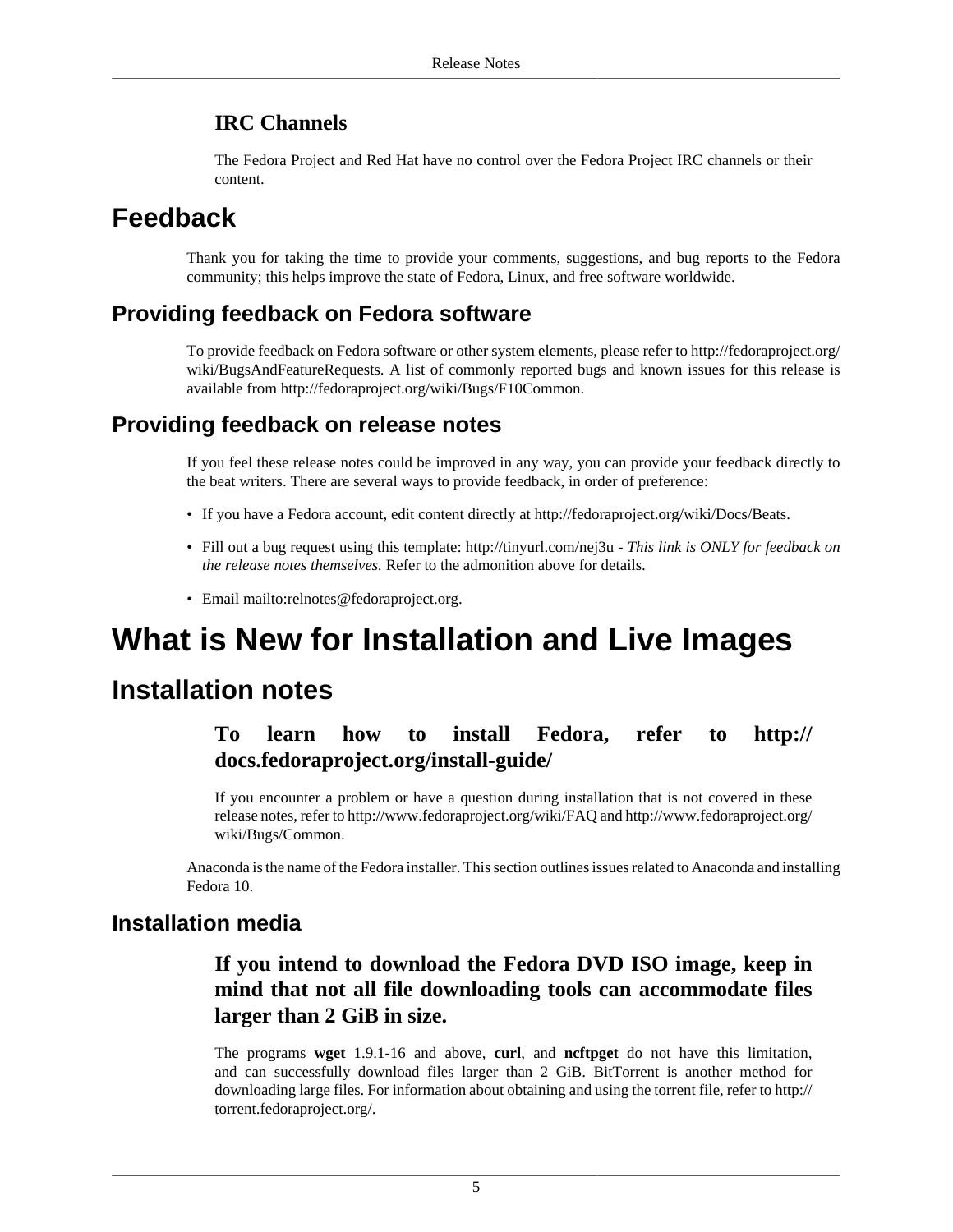Anaconda asks if it should verify the installation medium when Install or upgrade an existing system is selected during boot from an installation-only media.

For Fedora Live media, press any key during the initial boot countdown, bringing up a boot option menu. Select Verify and boot to perform the media test. The pure installation medium can be used to verify a Fedora Live medium. Anaconda asks during the mediacheck if you want to check any other disc than the one Anaconda is running from. To test another media, select eject to eject the inserted medium, then replace it with the medium you want to test instead.

Perform this test everytime after you create or receive a new installation or live medium.

The Fedora Project strongly recommends that you perform this test before reporting any installation-related bugs. Many of the bugs reported are actually due to improperly-burned CD or DVDs.

In rare cases, the testing procedure may report some usable discs as faulty. This result is often caused by disc writing software that does not include padding when creating discs from ISO files.

## **BitTorrent Automatically Verifies File Integrity.**

If you use BitTorrent, any files you download are automatically validated. If your file completes downloading you do not need to check it. Once you burn your CD or DVD, however, you should still use

mediacheck

to test the integrity of the media.

Another reason for a failure during installation is faulty memory. To perform memory testing before you install Fedora, press any key to enter the boot menu, then select Memory Test. This option runs the Memtest86 standalone memory testing software in place of Anaconda. Memtest86 memory testing continues until you press the **Esc** key.

Fedora 10 supports graphical FTP and HTTP installations. However, the installer image must either fit in RAM or appear on local storage, such as the installation DVD or Live Media. Therefore, only systems with more than 192MiB of RAM or that boot from the installation DVD or Live Media can use the graphical installer. Systems with 192MiB RAM or less fall back to using the text-based installer automatically. If you prefer to use the text-based installer, type **linux text** at the boot: prompt.

### **Changes in Anaconda**

- <http://www.fedoraproject.org/wiki/Anaconda/Features/NetConfigForNM>-- Anaconda is now using NetworkManager for configuring network interfaces during installation. The previous backend tool was libdhcp (which was a replacement for libpump). Anaconda uses NetworkManager by communicating with it via D-Bus during installation. The move to NetworkManager in Anaconda is still ongoing and some things are not yet 100% functional, but the bulk of existing functionality has been retained. NetworkManager is enabled by default on newly installed systems, so moving to NetworkManager in Anaconda allows the installer to use the same network management tool that the final system uses. The move to NetworkManager brings some changes, most notably the removal of the network interface configuration screen in Anaconda. You are no longer asked to verify the network settings during installation. The screen now simply prompts for the hostname. The settings used during installation are written to the system.
- When using netinst. iso to boot the installer, Anaconda defaults to using the Fedora mirrorlist URL as the installation source. The method selection screen no longer appears by default. If you do not wish to use the mirrorlist URL, either add repo=<your installation source> or add askmethod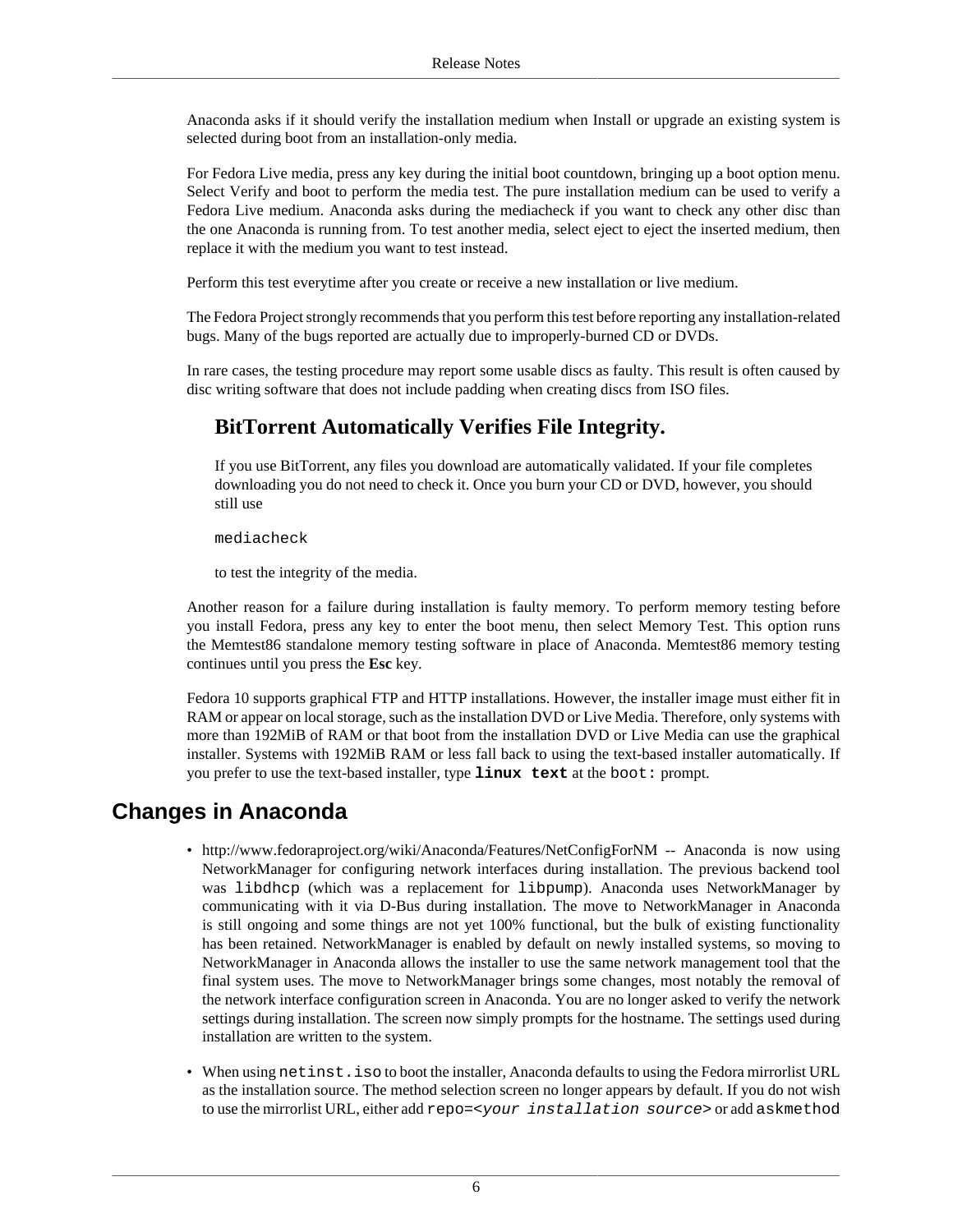to the installer boot parameters. The askmethod option causes the selection screen to appear as it did in previous releases. Boot parameters can be added by pressing the **Tab** key in the initial boot screen and appending your new parameters to the existing list. For more information, refer to the repo= and stage2= descriptions at<http://fedoraproject.org/wiki/Anaconda/Options>.

#### **Installation related issues**

#### **PXE booting from a .iso**

When PXE booting and using a . iso file for the installation media via NFS you are now required to add **method=nfsiso:server:/path** to the command line.

#### **IDE device names**

Use of /dev/hdX on i386 and x86\_64 for IDE drives changed to /dev/sdX in Fedora 7. If you are upgrading from an earlier version than Fedora 7, you need to research about the importance of labeling devices for upgrades and any partition limitations.

#### **IDE RAID**

Not all IDE RAID controllers are supported. If your RAID controller is not yet supported by dmraid, you may combine drives into RAID arrays by configuring Linux software RAID. For supported controllers, configure the RAID functions in the computer BIOS.

#### **Multiple NICs and PXE installation**

Some servers with multiple network interfaces may not assign eth0 to the first network interface as BIOS knows it, which can cause the installer to try using a different network interface than was used by PXE. To change this behavior, use the following in pxelinux.cfg/\* config files:

 IPAPPEND 2 APPEND ksdevice=bootif

The configuration options above causes the installer to use the same network interface as BIOS and PXE use. You can also use the following option:

ksdevice=link

This option causes the installer to use the first network device it finds that is linked to a network switch.

#### **Upgrade related issues**

Refer to <http://fedoraproject.org/wiki/DistributionUpgrades> for detailed recommended procedures for upgrading Fedora.

#### **SCSI driver partition limits**

Whereas older IDE drivers supported up to 63 partitions per device, SCSI devices are limited to 15 partitions per device. Anaconda uses the libata driver in the same fashion as the rest of Fedora, so it is unable to detect more than 15 partitions on an IDE disk during the installation or upgrade process.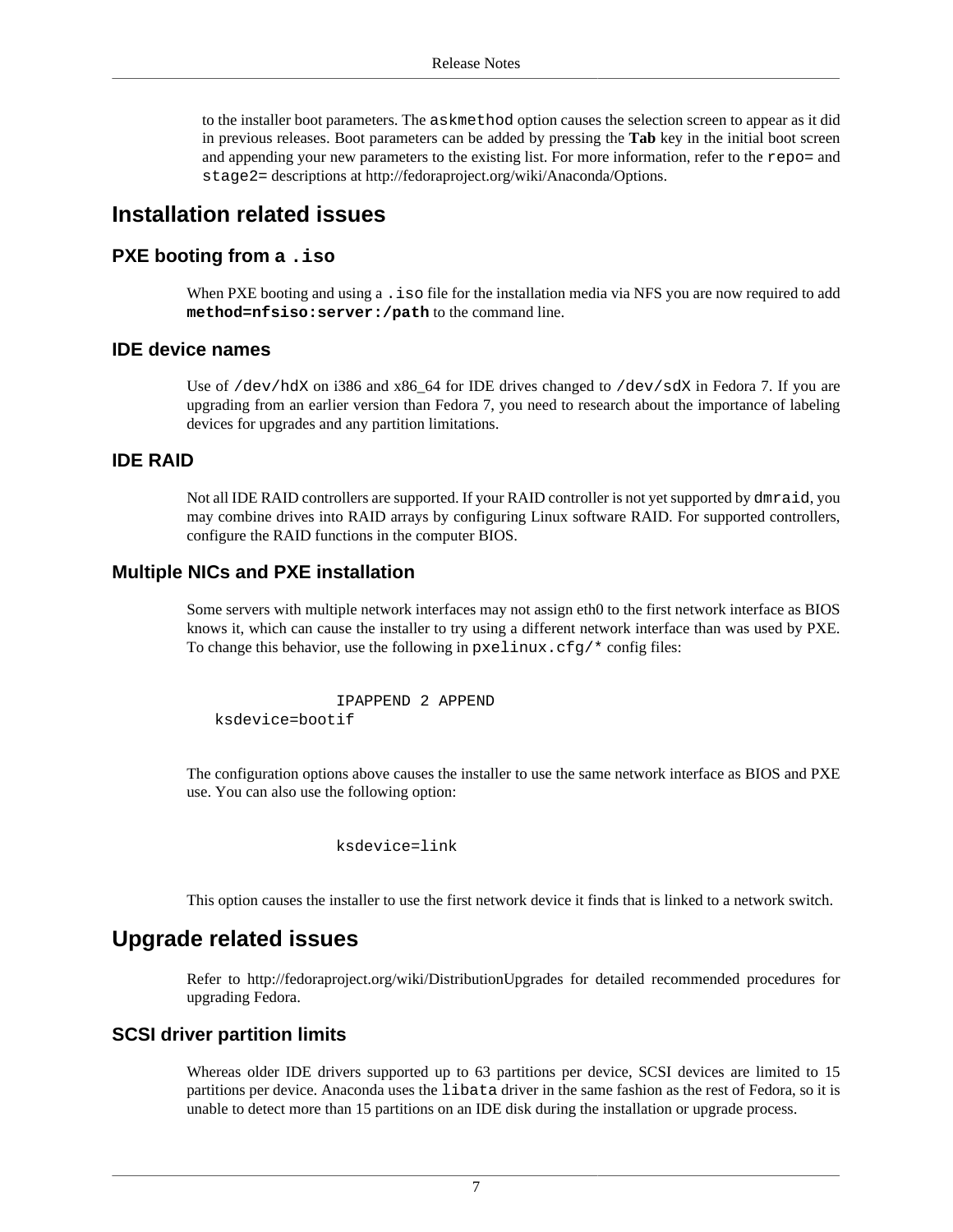If you are upgrading a system with more than 15 partitions, you may need to migrate the disk to Logical Volume Management (LVM). This restriction may cause conflicts with other installed systems if they do not support LVM. Most modern Linux distributions support LVM and drivers are available for other operating systems as well.

#### **Disk partitions must be labeled**

A change in the way that the Linux kernel handles storage devices means that device names such as /dev/ hdX or /dev/sdX may differ from the values used in earlier releases. Anaconda solves this problem by relying on partition labels or UUIDs for finding devices. If these are not present, then Anaconda presents a warning indicating that partitions need to be labelled and that the upgrade can not proceed. Systems that use Logical Volume Management (LVM) and the device mapper usually do not require relabeling.

#### **To check disk partition labels**

To view partition labels, boot the existing Fedora installation, and enter the following at a terminal prompt:

#### **/sbin/blkid**

Confirm that each volume line in the list has a LABEL= value, as shown below:

```
 /dev/hdd1: LABEL="/boot"
UUID="ec6a9d6c-6f05-487e-a8bd-a2594b854406" SEC_TYPE="ext2"
TYPE="ext3"
```
#### **To set disk partition labels**

For ext2 and ext3 partitions without a label, use the following command:

**su -c 'e2label /dev/example f7-slash'**

For a VFAT filesystem use **dosfslabel** from the dosfstools package, and for NTFS filesystem use **ntfslabel** from the ntfsprogs package. Before rebooting the machine, also update the file system mount entries, and the GRUB kernel root entry.

#### **Update the file system mount entries**

If any filesystem labels were added or modified, then the device entries in /etc/fstab must be adjusted to match:

 **su -c 'cp /etc/fstab /etc/fstab.orig' su -c 'gedit /etc/fstab'**

An example of a mount by label entry is:

LABEL=f7-slash / ext3 defaults 1

1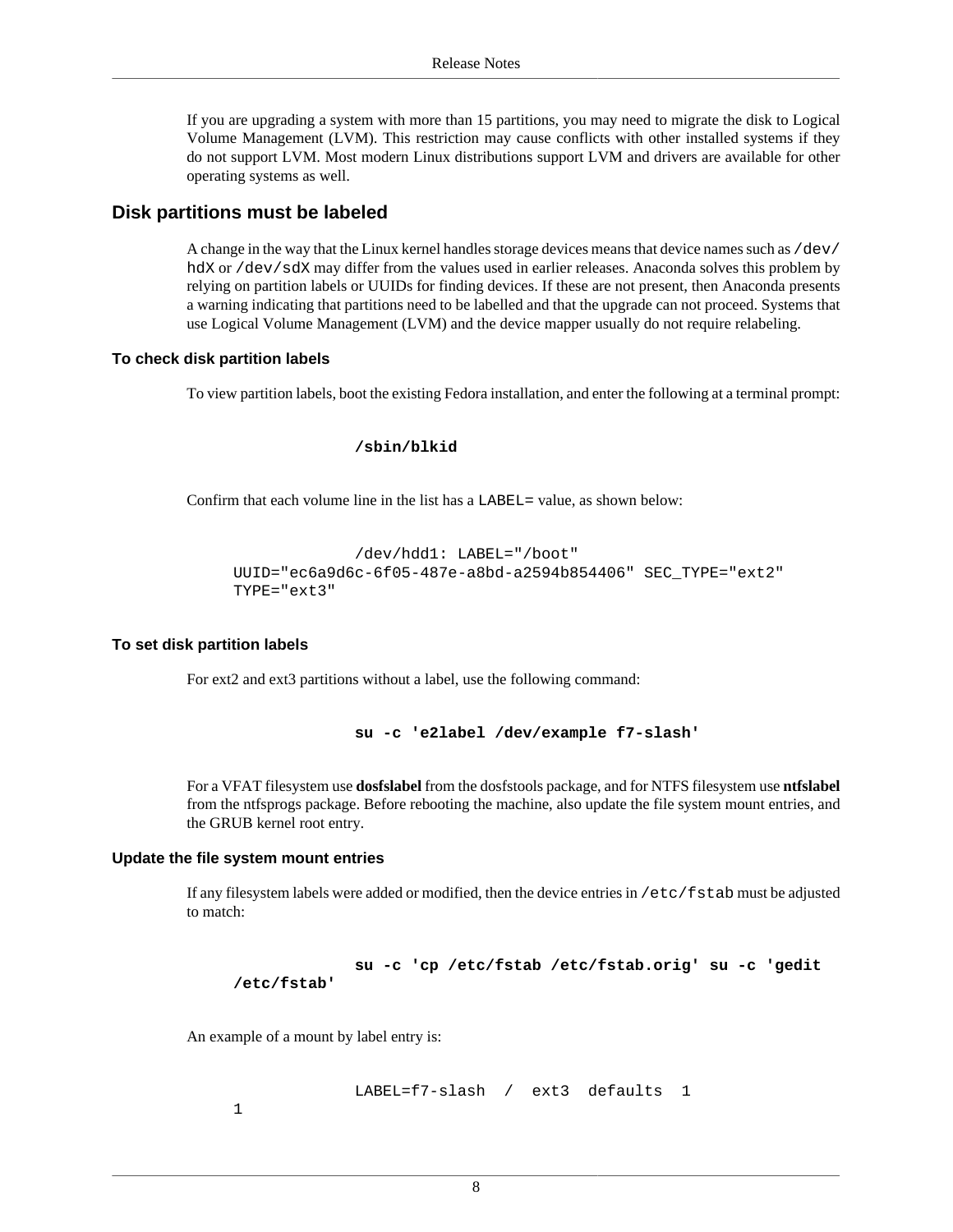#### **Update the grub.conf kernel root entry**

If the label for the / (root) filesystem was modified, the kernel boot parameter in the grub configuration file must also be modified:

```
 su -c 'gedit /boot/grub/grub.conf'
```
A matching example kernel grub line is:

```
 kernel /vmlinuz-2.6.20-1.2948.fc6 ro
root=LABEL=f7-slash rhgb quiet
```
#### **Test changes made to labels**

If partition labels were adjusted, or the /etc/fstab file modified, then boot the existing Fedora installation to confirm that all partitions still mount normally and login is successful. When complete, reboot with the installation media to start the installer and begin the upgrade.

#### **Upgrades versus fresh installations**

In general, fresh installations are recommended over upgrades. This is particularly true for systems that include software from third-party repositories. Third-party packages remaining from a previous installation may not work as expected on an upgraded Fedora system. If you decide to perform an upgrade anyway, the following information may be helpful:

Before you upgrade, back up the system completely. In particular, preserve /etc, /home, and possibly /opt and /usr/local if customized packages are installed there. You may want to use a multi-boot approach with a "clone" of the old installation on alternate partition(s) as a fallback. In that case, create alternate boot media, such as a GRUB boot floppy.

#### **Configuration backups**

Backups of configurations in /etc are also useful in reconstructing system settings after a fresh installation.

After you complete the upgrade, run the following command:

```
 rpm -qa --last > RPMS_by_Install_Time.txt
```
Inspect the end of the output for packages that pre-date the upgrade. Remove or upgrade those packages from third-party repositories, or otherwise deal with them as necessary. Some previously installed packages may no longer be available in any configured repository. To list all these packages, use the following command:

```
 su -c 'yum list extras'
```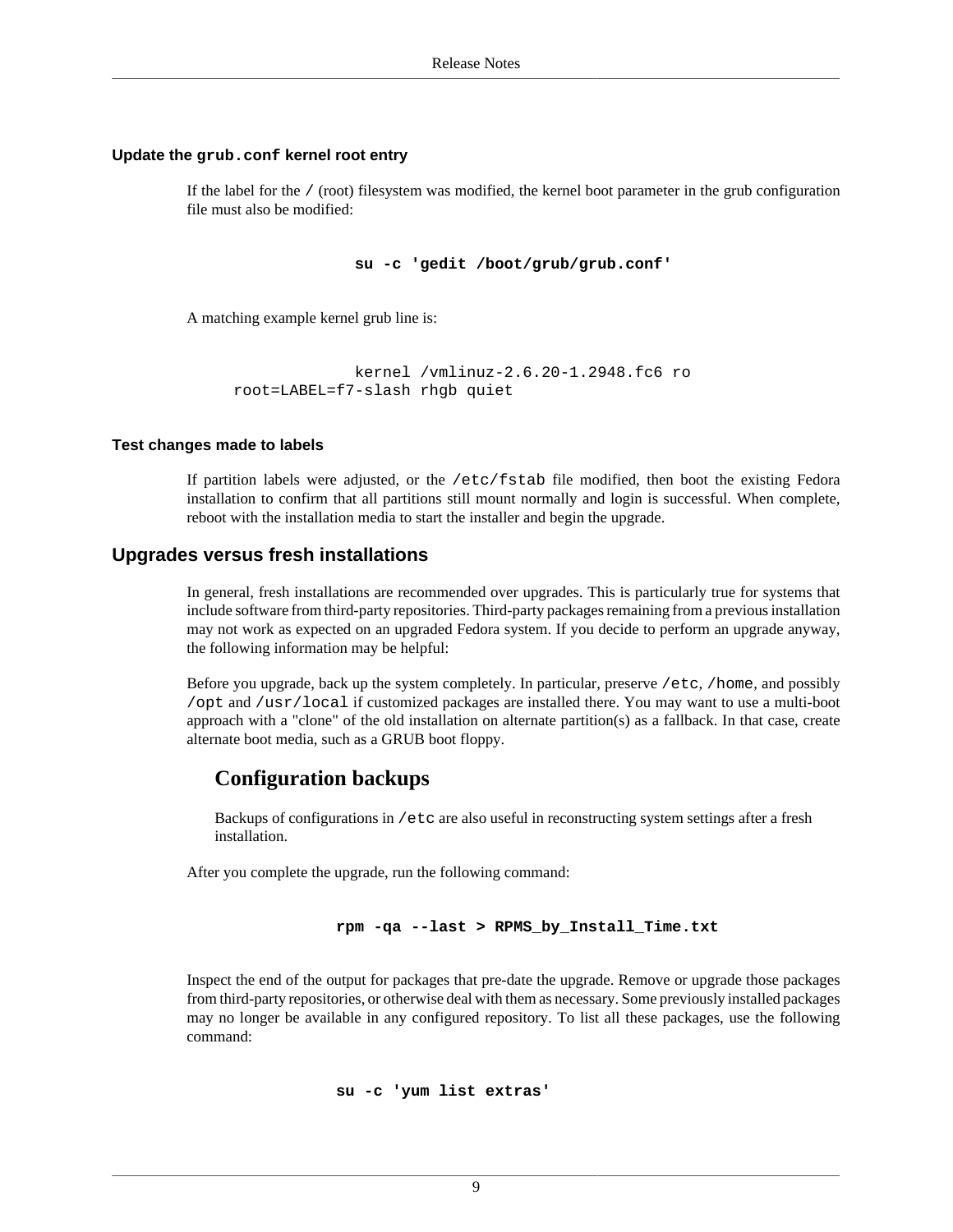### **Kickstart HTTP issue**

When using a Kickstart configuration file via HTTP, kickstart file retrieval may fail with an error that indicates the file could not be retrieved. Click the OK button several times without making modifications to override this error successfully. As a workaround, use one of the other supported methods to retrieve Kickstart configurations.

#### **Firstboot requires creation of non-root user**

The Firstboot application requires the creation of a non-root user for the system. This is to support gdm no longer allowing the root user to log in to the graphical desktop.

If a network authentication mechanism is chosen during installation Firstboot does not require creating a that does not use local user.

## <span id="page-9-0"></span>**Fedora Live images**

The Fedora 10 release includes several Fedora Live ISO images in addition to the traditional installation images. These ISO images are bootable, and you can burn them to media and use them to try out Fedora. They also include a feature that allows you to install the Fedora Live image content to your hard drive for persistence and higher performance.

## **Available images**

For a complete list of current spins available, and instructions for using them, refer to:

<http://fedoraproject.org/wiki/CustomSpins>

### **Usage information**

To boot from the Fedora Live image, insert it into your computer and restart. To log in and use the desktop environment, enter the username fedora. There is no password on this account. The GNOME-based Fedora Live images automatically login after one minute, so users have time to select a preferred language. After logging in, if you wish to install the contents of the live image to your hard drive, click on the Install to Hard Drive icon on the desktop.

### **Text mode installation**

You can do a text mode installation of the Fedora Live images using the **liveinst** command in the console.

## **USB booting**

Another way to use these Fedora Live images is to put them on a USB stick. To do this, use the liveusbcreator graphical interface. Use Add/Remove Software, search for, then install liveusb-creator. To install using **yum**:

**su -c 'yum install liveusb-creator'**

Instead of the graphical tool, you can use the command line interface from the livecd-tools package. Then, run the **livecd-iso-to-disk** script:

```
 /usr/bin/livecd-iso-to-disk /path/to/live.iso
```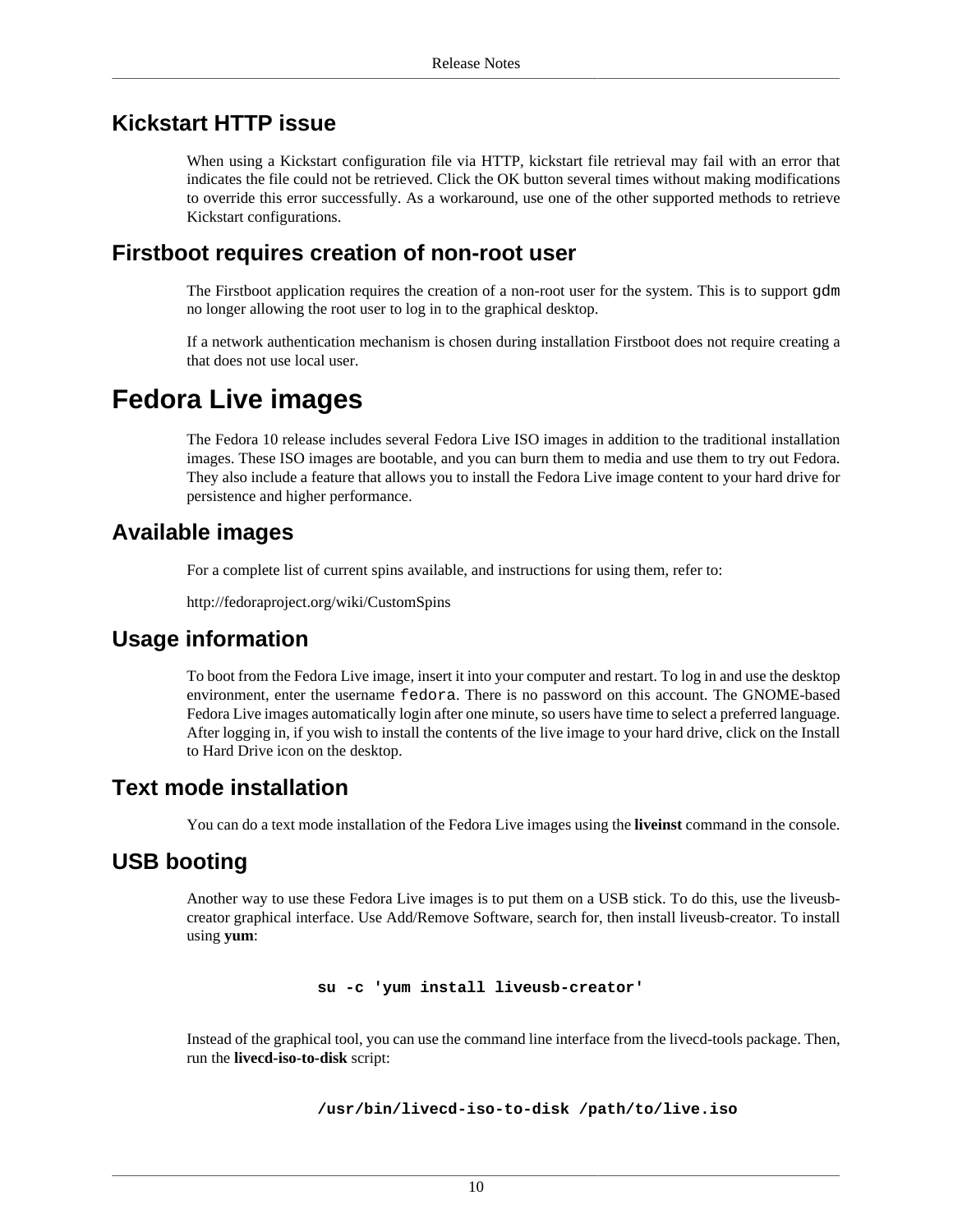#### **/dev/sdb1**

Replace /dev/sdb1 with the partition where you want to put the image.

This is *not* a destructive process; any data you currently have on your USB stick *is preserved*.

## **Persistent home directory**

Support for keeping a persistent /home with the rest of the system stateless has been added for Fedora 10. This includes support for encrypting /home to protect your system in the case where your USB stick is lost or stolen. To use this, download the live image and run the following command:

```
 livecd-iso-to-disk --home-size-mb 512 /path/to/live.iso
```
 **/dev/sdb1**

Replace /dev/sdb1 with the partition where you want to put the image.

Replace 512 with the desired size in megabytes of the persistent /home. The **livecd-iso-to-disk** shell script is stored in the LiveOS directory at the top level of the CD image. The USB media must have sufficient free space for the Fedora Live image, plus the /home, plus any other data to be stored on the media. By default, this encrypts your data and prompts for a passphrase to use. If you want to have an unencrypted /home, then you can specify --unencrypted-home.

Note that later runs of **livecd-iso-to-disk** preserve the /home that is created on the USB stick, continuing to use it even if you change your live image.

#### **Live USB persistence**

Support for persistent changes with a Fedora Live image exists for Fedora 9 and later. The primary use case is booting from a Fedora Live image on a USB flash drive and storing changes to that same device. To do this, download the Fedora Live image and then run the following command:

```
 livecd-iso-to-disk --overlay-size-mb 512
/path/to/live.iso /dev/sdb1
```
Replace /dev/sdb1 with the partition where you want to put the image.

Replace 512 with the desired size in megabytes of the persistent data, or *overlay*. The **livecd-iso-to-disk** shell script is stored in the LiveOS directory at the top level of the CD image. The USB media must have sufficient free space for the Fedora Live image, plus the overlay, plus any other data to be stored on the media.

## **Booting a Fedora Live image off of USB on Intel-based Apple hardware**

Fedora 10 includes support for putting the live image onto a USB image and then booting it on Intel processor-based Apple hardware. Unlike for most x86 machines, this unfortunately requires reformatting the USB stick that you are using. To set up a stick for this, you can run:

```
 /usr/bin/livecd-iso-to-disk --mactel /path/to/live.iso
```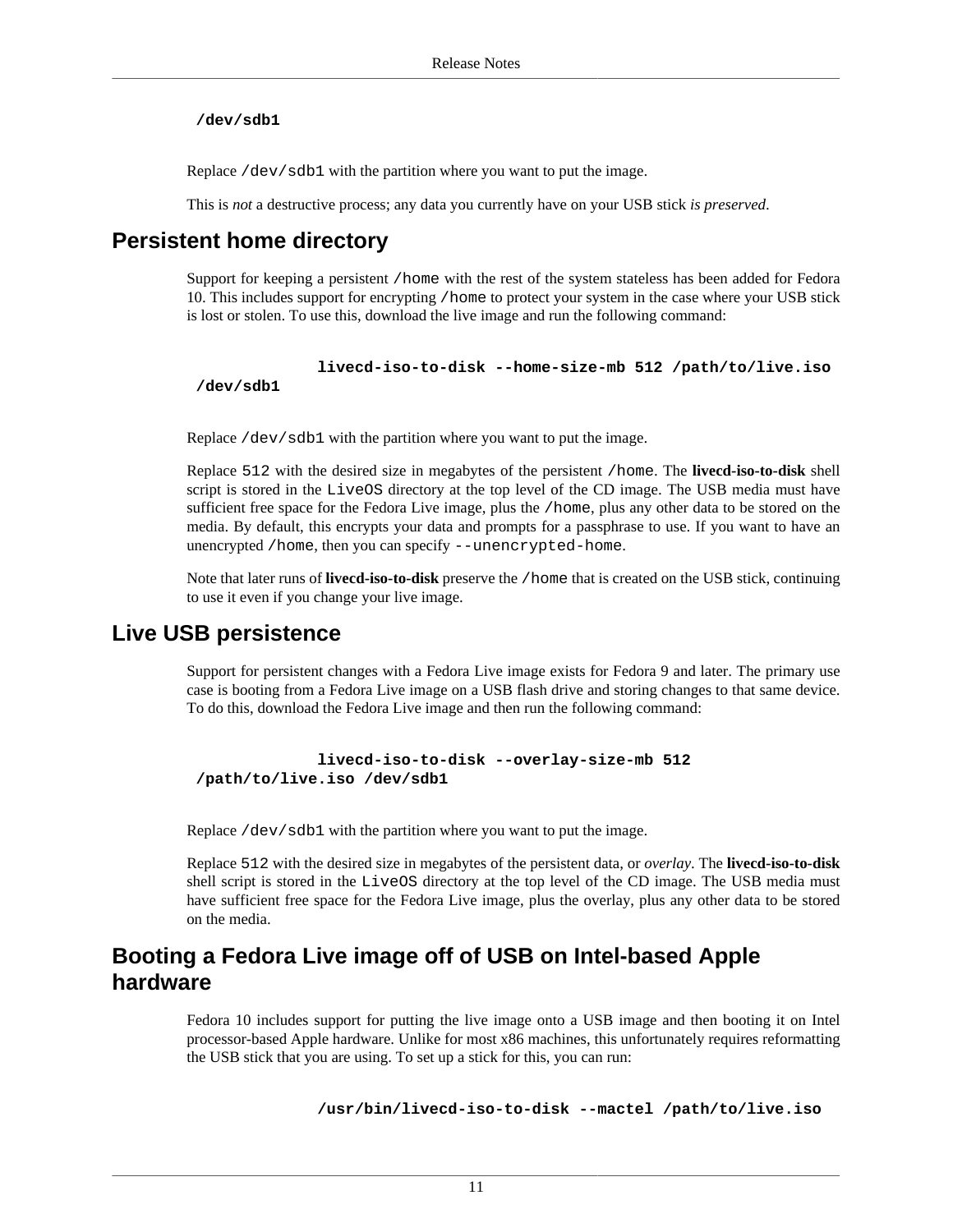#### **/dev/sdb1**

Replace /dev/sdb1 with the partition where you want to put the image.

Note that all of the other arguments for the **livecd-iso-to-disk** tool as described above can be used here as well.

## **Differences from a regular Fedora install**

The following items are different from a normal Fedora install with the Fedora Live images.

- Fedora Live images provide a subset of packages available in the regular DVD image. Both connect to the same repository that has all the packages.
- The SSH daemon sshd is disabled by default. The daemon is disabled because the default username in the Fedora Live images does not have a password. However, installation to hard disk prompts for creating a new username and password.
- Fedora Live image installations do not allow any package selection or upgrade capability since they copy the entire file system from media or USB disks to the hard disk. After the installation is complete, and your system has been rebooted, you can add and remove packages as desired with the Add/Remove Packages tool, **yum**, or the other software management tools.
- Fedora Live images do not work on i586 architecture.

## <span id="page-11-0"></span>**Hardware overview**

Users often request that Fedora provide a *hardware compatibility list* (HCL), which we have carefully avoided doing. Why? It is a difficult and thankless task that is best handled by the community at large than by one little Linux distribution.

However, because of our stance against closed-source hardware drivers and the problems of binary firmware for hardware, there is some additional information the Fedora Project wants to provide Fedora users.

#### **Useful hardware information in these release notes**

- For 32-bit x86 - [the section called "x86 specifics for Fedora "](#page-12-1)
- For 64-bit x86 the section called "x86 64 specifics for Fedora"
- For PowerPC (PPC)- [the section called "PPC specifics for Fedora"](#page-13-1)

#### **Hardware stance**

From [http://fedoraproject.org/wiki/ForbiddenItems:](http://fedoraproject.org/wiki/ForbiddenItems)

- If it is proprietary, it cannot be included in Fedora.
- If it is legally encumbered, it cannot be included in Fedora.
- If it violates United States federal law, it cannot be included in Fedora.

## **What can you do?**

1. Get active. Tell your hardware vendors you only want free, open source drivers and firmware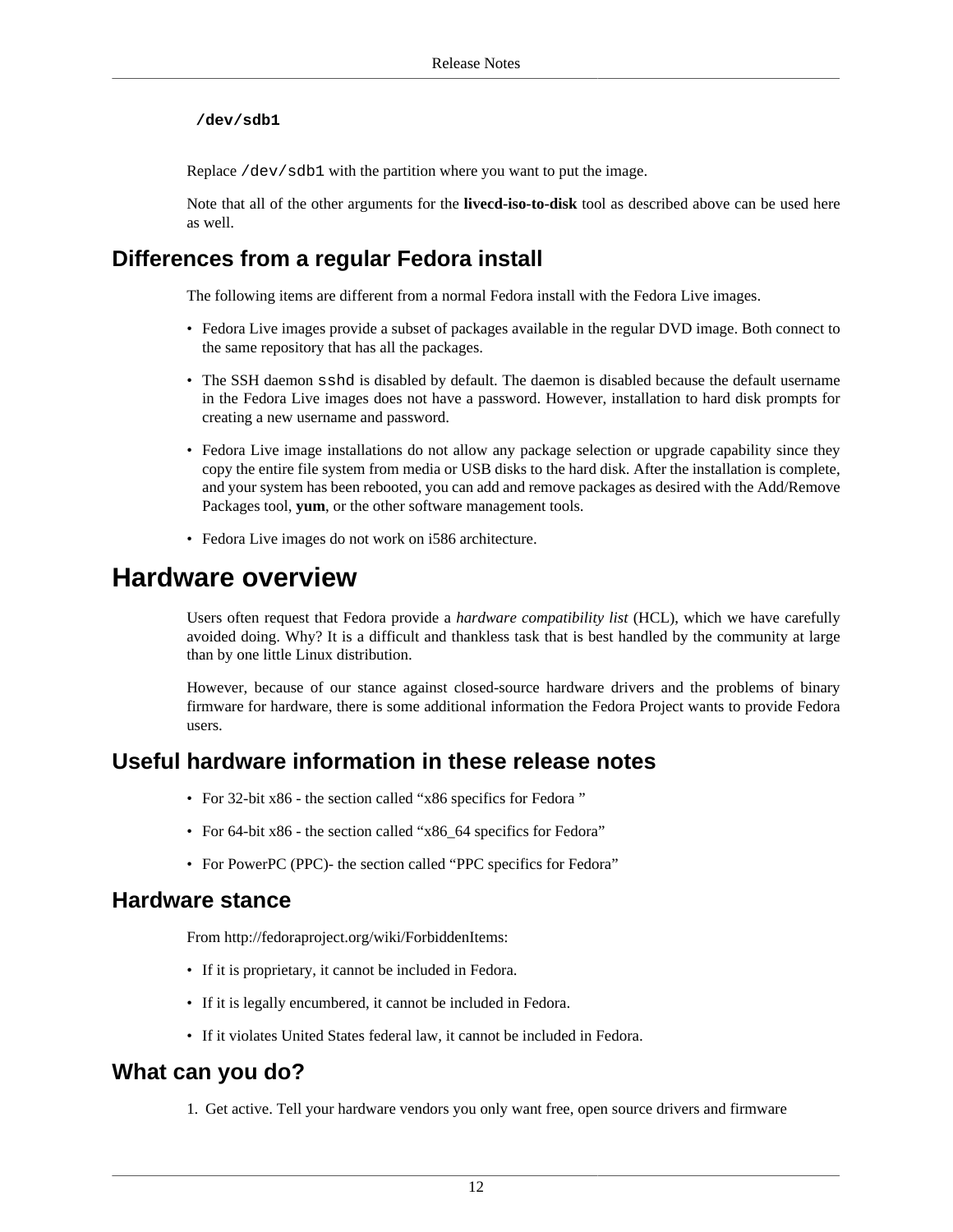2. Use your buying power and only purchase from hardware vendors that support their hardware with open drivers and firmware. Refer to <http://www.fsf.org/campaigns/hardware.html>for more information.

## <span id="page-12-0"></span>**Architecture specific notes**

This section provides notes that are specific to the supported hardware architectures of Fedora.

## **RPM multiarch support on 64-bit platforms - x86\_64 and ppc64**

RPM supports parallel installation of multiple architectures of the same package. A default package listing such as **rpm -qa** might appear to include duplicate packages, since the architecture is not displayed. Instead, use the **repoquery** command, part of the yum-utils package, which displays architecture by default. To install yum-utils, run the following command:

**su -c 'yum install yum-utils'**

To list all packages with their architecture using **rpm**, run the following command:

**rpm -qa --queryformat "%{name}-%{version}-%{release}.%{arch}\n"**

This setting changes the default query to list the architecture. Add it to /etc/rpm/macros (for a system wide setting) or  $\sim$  /. rpmmacros (for a per-user setting).

```
 %_query_all_fmt %%{name}-%%{version}-%%{release}.%%{arch}
```
### <span id="page-12-1"></span>**x86 specifics for Fedora**

This section covers specific information about Fedora and the x86 hardware platform.

#### **Hardware requirements for x86**

In order to use specific features of Fedora 10 during or after installation, you may need to know details of other hardware components such as video and network cards.

#### **Processor and memory**

The following CPU specifications are stated in terms of Intel processors. Other processors, such as those from AMD, Cyrix, and VIA that are compatible with and equivalent to the following Intel processors, may also be used with Fedora.

Fedora 10 requires an Intel Pentium or better processor, and is optimized for Pentium 4 and later processors.

- Recommended for text-mode: 200 MHz Pentium-class or better
- Recommended for graphical: 400 MHz Pentium II or better
- Minimum RAM for text-mode: 128MiB
- Minimum RAM for graphical: 192MiB
- Recommended RAM for graphical: 256MiB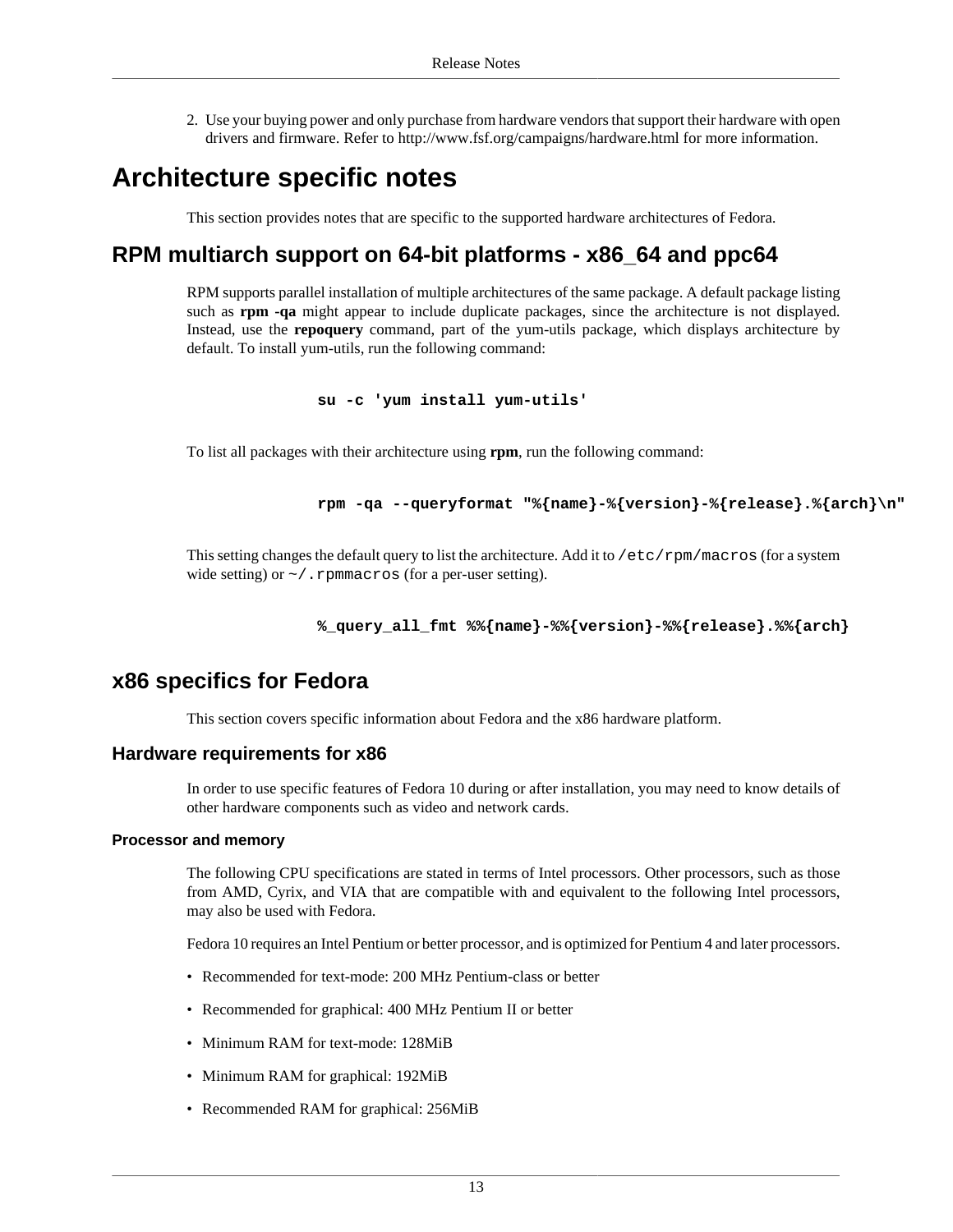#### **Hard disk space**

All of the packages from a DVD install can occupy over 9 GB of disk space. The final install size is determined by the installing spin and the packages selected during installation. Additional disk space is required during installation to support the installation environment. The additional disk space corresponds to the size of /Fedora/base/stage2.img plus the size of the files in /var/lib/rpm on the installed system.

In practical terms the additional space requirements may range from as little as 90 MiB for a minimal installation to as much as an additional 175 MiB for a larger installation.

Additional space is also required for any user data and at least 5% free space should be maintained for proper system operation.

### <span id="page-13-0"></span>**x86\_64 specifics for Fedora**

This section covers specific information about Fedora and the x86\_64 hardware platform.

#### **Hardware requirements for x86\_64**

In order to use specific features of Fedora 10 during or after installation, you may need to know details of other hardware components such as video and network cards.

#### **Memory requirements for x86\_64**

- Minimum RAM for text-mode: 256MiB
- Minimum RAM for graphical: 384MiB
- Recommended RAM for graphical: 512MiB

#### **Hard disk space requirements for x86\_64**

All of the packages from a DVD install can occupy over 9 GB of disk space. The final install size is determined by the installing spin and the packages selected during installation. Additional disk space is required during installation to support the installation environment. The additional disk space corresponds to the size of /Fedora/base/stage2.img plus the size of the files in /var/lib/rpm on the installed system.

In practical terms the additional space requirements may range from as little as 90 MiB for a minimal installation to as much as an additional 175 MiB for a larger installation.

Additional space is also required for any user data and at least 5% free space should be maintained for proper system operation.

### <span id="page-13-1"></span>**PPC specifics for Fedora**

This section covers specific information about Fedora and the PPC (Power PC) hardware platform.

#### **Hardware requirements for PPC**

#### **Processor and memory**

- Minimum CPU: PowerPC G3 / POWER3
- Fedora 10 supports the New World generation of Apple Power Macintosh, shipped from circa 1999 onward. Although Old World machines should work, they require a special bootloader which is not included in the Fedora distribution. Fedora has also been installed and tested on POWER5 and POWER6 machines.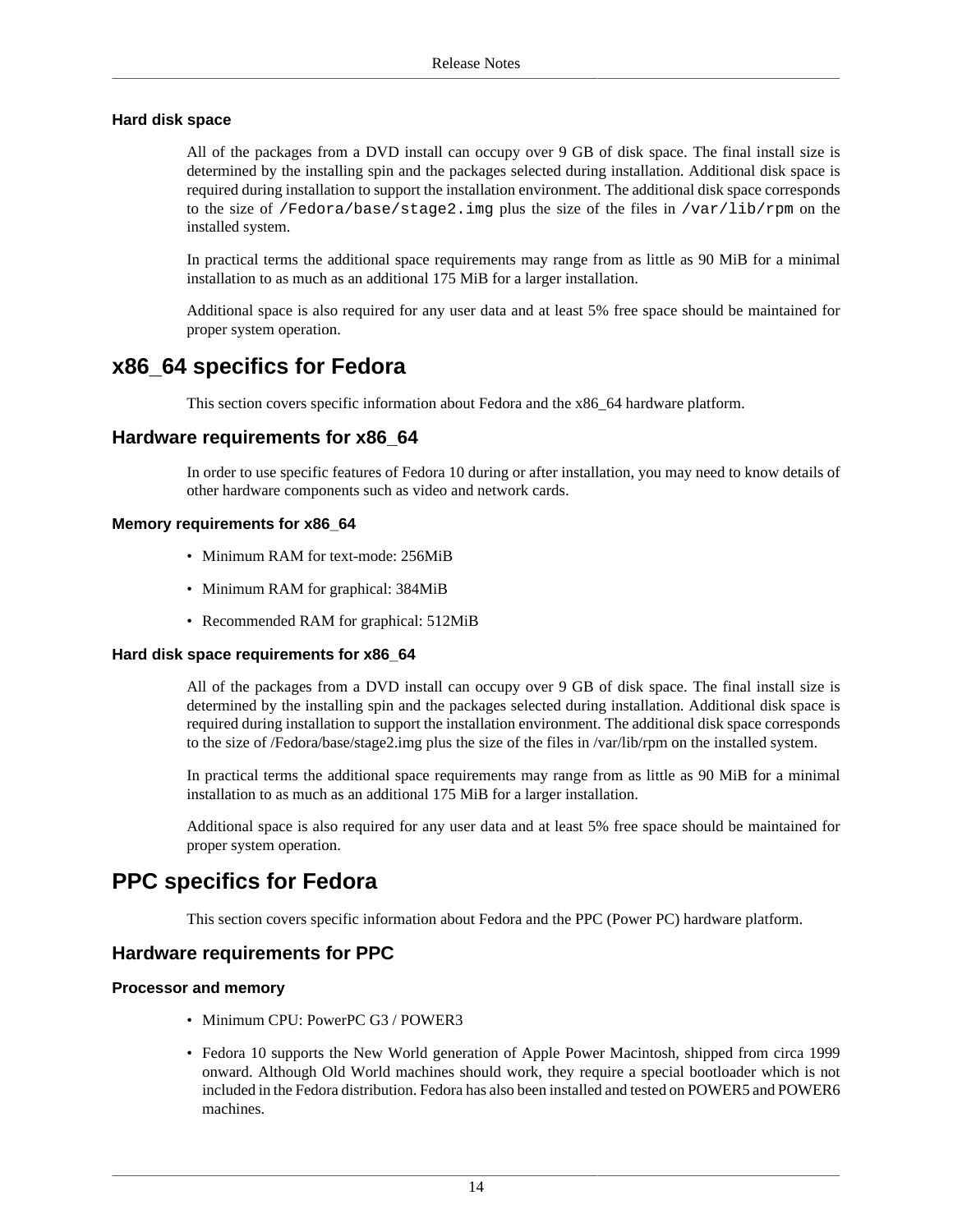- Fedora 10 supports pSeries, iSeries, and Cell Broadband Engine machines.
- Fedora 10 also supports the Sony PlayStation 3 and Genesi Pegasos II and Efika.
- Fedora 10 includes new hardware support for the P.A. Semiconductor 'Electra' machines.
- Fedora 10 also includes support for Terrasoft Solutions powerstation workstations.
- Recommended for text-mode: 233 MHz G3 or better, 128MiB RAM.
- Recommended for graphical: 400 MHz G3 or better, 256MiB RAM.

#### **Hard disk space**

The complete packages can occupy over 9 GiB of disk space. Final size is entirely determined by the installing spin and the packages selected during installation. Additional disk space is required during installation to support the installation environment. This additional disk space corresponds to the size of /Fedora/base/stage2.img (on Installation Disc 1) plus the size of the files in /var/lib/rpm on the installed system.

In practical terms, additional space requirements may range from as little as 90 MiB for a minimal installation to as much as an additional 175 MiB for a larger installation.

Additional space is also required for any user data, and at least 5% free space should be maintained for proper system operation.

#### **4 KiB pages on 64-bit machines**

After a brief experiment with 64KiB pages in Fedora Core 6, the PowerPC64 kernel has now been switched back to 4KiB pages. The installer should reformat any swap partitions automatically during an upgrade.

#### **The Apple keyboard**

The **Option** key on Apple systems is equivalent to the **Alt** key on the PC. Where documentation and the installer refer to the **Alt** key, use the **Option** key. For some key combinations you may need to use the **Option** key in conjunction with the **Fn** key, such as **Option**+**Fn**+**F3** to switch to virtual terminal tty3.

#### **PPC installation notes**

Fedora Installation Disc 1 is bootable on supported hardware. In addition, a bootable CD image appears in the images/ directory of this disc. These images behave differently according to your system hardware:

- On most machines, the bootloader automatically boots the appropriate 32-bit or 64-bit installer from the install disc.
- 64-bit IBM pSeries (POWER4/POWER5), current iSeries models -- After using OpenFirmware to boot the CD, the bootloader, **yaboot**, automatically boots the 64-bit installer.
- IBM "Legacy" iSeries (POWER4) -- So-called "Legacy" iSeries models, which do not use OpenFirmware, require use of the boot image located in the images/iSeries directory of the installation tree.
- 32-bit CHRP (IBM RS/6000 and others) -- After using OpenFirmware to boot the CD, select the linux32 boot image at the boot: prompt to start the 32-bit installer. Otherwise, the 64-bit installer starts and fails.
- Genesi Pegasos II / Efika 5200B -- The Fedora kernel supports both Pegasos and Efika without the need to use the "Device Tree Supplement" from powerdeveloper.org. However, the lack of full support for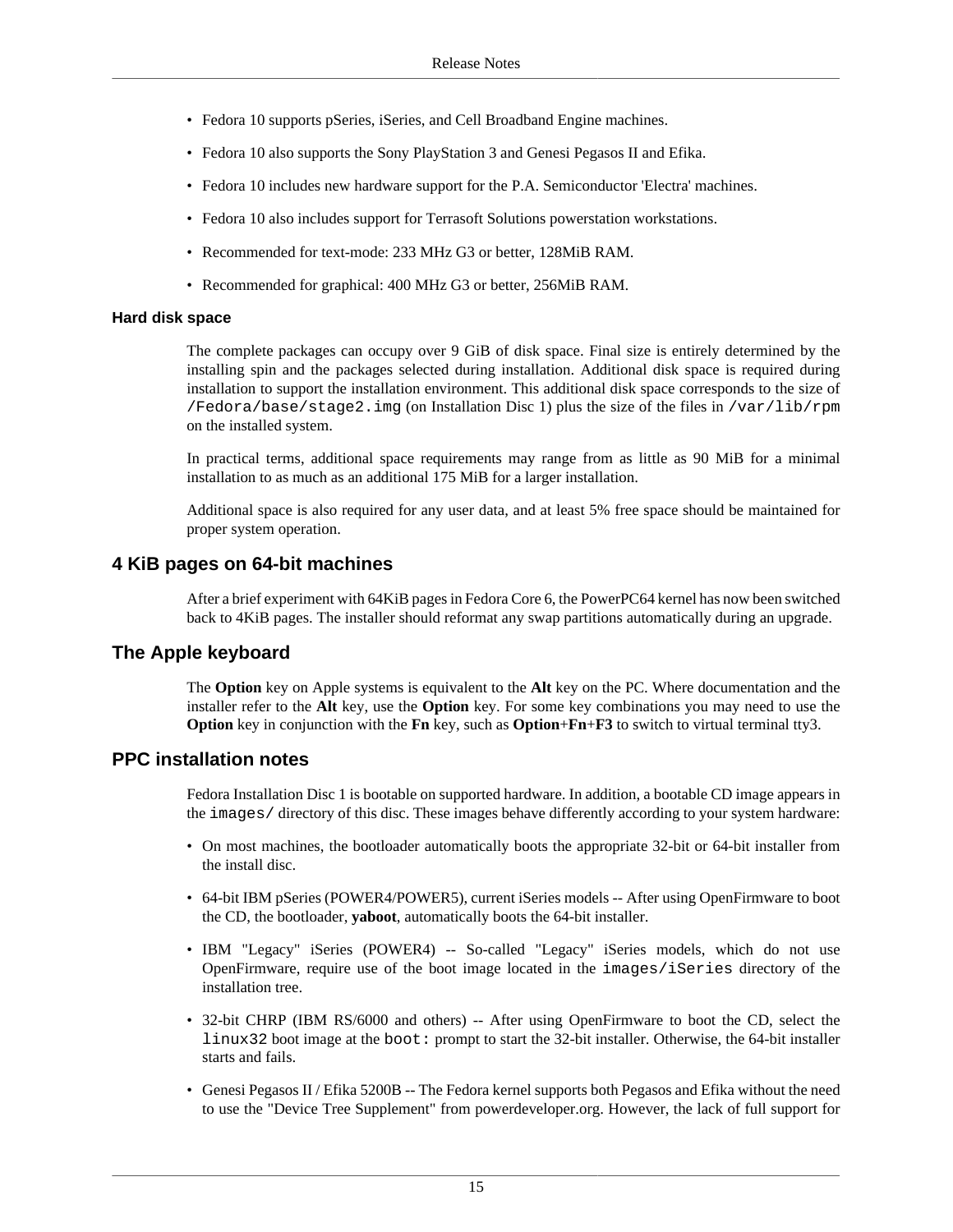ISO9660 in the firmware means that booting via yaboot from the CD is not possible. Boot the 'netboot' image instead, either from the CD or over the network. Because of the size of the image, you must set the firmware's load-base variable to load files at a high address such as 32MiB instead of the default 4MiB:

#### **setenv load-base 0x2000000**

At the OpenFirmware prompt, enter the following command to boot the Efika update, if necessary, or the netboot image from the CD:

**boot cd: /images/netboot/ppc32.img**

Or from the network:

**boot eth ppc32.img**

You must also manually configure OpenFirmware to make the installed Fedora system bootable. To do this, set the boot-device and boot-file environment variables appropriately, to load **yaboot** from the /boot partition. For example, a default installation might require the following:

#### **setenv boot-device hd:0 setenv boot-file /yaboot/yaboot setenv auto-boot? true**

• PA Semi Electra -- The Electra firmware does not yet support yaboot; to install on Electra, you can boot the ppc64.img netboot image. After the installation, you will need to manually configure the firmware to load the installed kernel and initrd from the /boot partition.

Refer to the firmware documentation for further details.

• Sony PlayStation 3 -- For installation on PlayStation 3, first update to firmware 1.60 or later. The "Other OS" boot loader must be installed into the flash, following the instructions at [http://](http://www.playstation.com/ps3-openplatform/manual.html) [www.playstation.com/ps3-openplatform/manual.html.](http://www.playstation.com/ps3-openplatform/manual.html) A suitable boot loader image can be found on Sony's "ADDON" CD, available from <ftp://ftp.kernel.org/pub/linux/kernel/people/geoff/cell/>.

Once the boot loader is installed, the PlayStation 3 should be able to boot from the Fedora install media. Please note that network installation works best with NFS, since that takes less memory than FTP or HTTP methods. Using the text option also reduces the amount of memory taken by the installer.

For more info on Fedora and the PlayStation3 or Fedora on PowerPC in general, join the Fedora-PPC mailing list [\(http://lists.infradead.org/mailman/listinfo/fedora-ppc](http://lists.infradead.org/mailman/listinfo/fedora-ppc)) or the #fedora-ppc channel on FreeNode [\(http://freenode.net/.](http://freenode.net/))

• Network booting -- Combined images containing the installer kernel and ramdisk are located in the images/netboot/ directory of the installation tree. They are intended for network booting with TFTP, but can be used in many ways.

The **yaboot** loader supports TFTP booting for IBM pSeries and Apple Macintosh. The Fedora Project encourages the use of **yaboot** over the **netboot** images.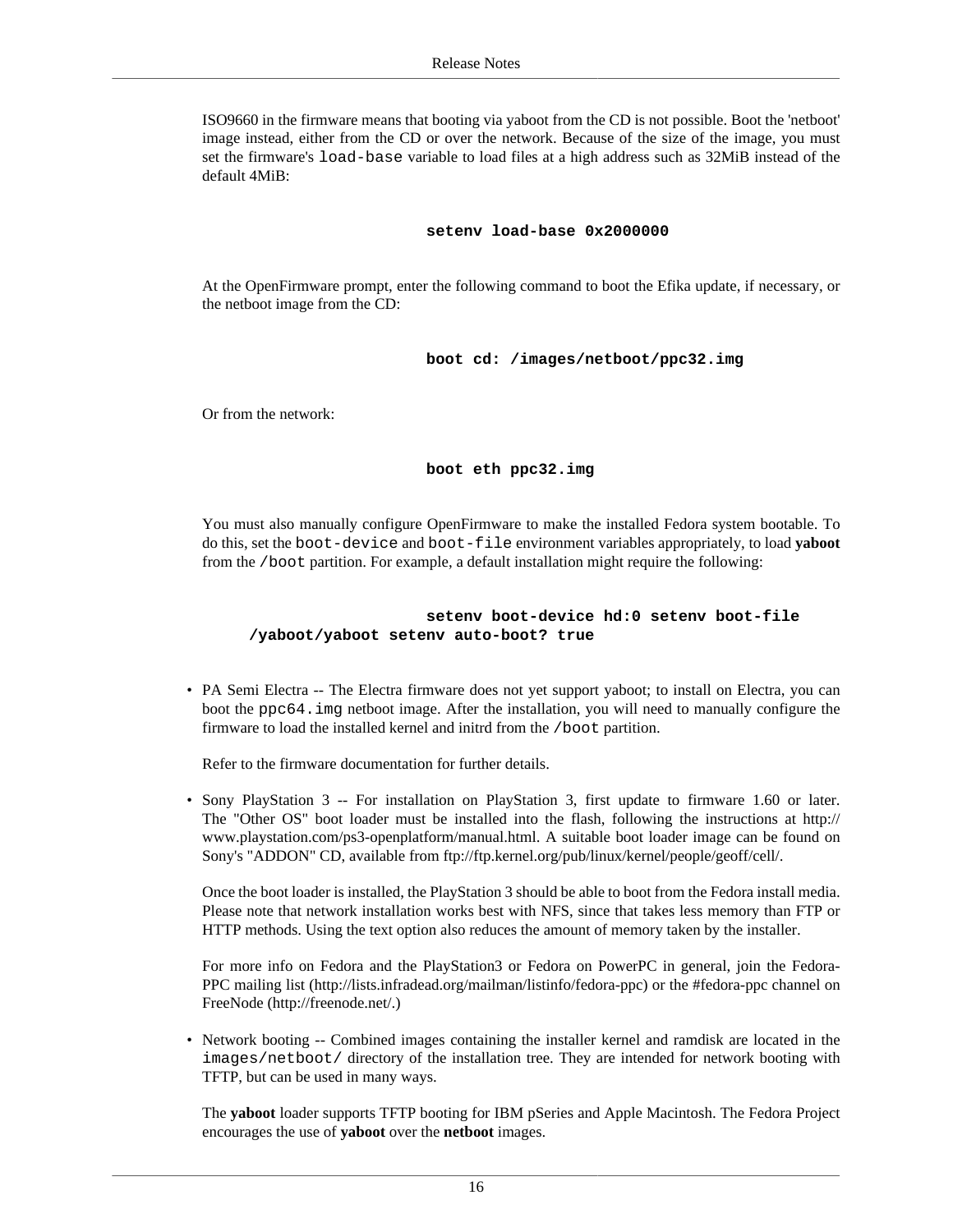• RS/6000 kernel support is currently broken (as of August 28, 2008).

#### **PPC specific packages**

• The ppc64-utils package has been split out into individual packages reflecting upstream packaging (ps3pf-utils, powerpc-utils, powerpc-utils-papr.) Although the **mkzimage** command is no longer supplied, you can use the **wrapper** script from the kernel-bootwrapper package:

```
 wrapper -i initrd-${KERN_VERSION}.img -o
zImage-${KERN_VERSION}.img vmlinuz-${KERN_VERSION}
```
## <span id="page-16-0"></span>**X Window system - graphics**

This section contains information related to the X Window System implementation, X.Org, provided with Fedora.

## **X Configuration Changes**

Fedora 10 uses the

evdev

input driver as standard mouse and keyboard driver for the X server. This driver works with HAL to provide a persistent per-device configuration that allows devices to be added or removed at runtime.

## **Third-party Video Drivers**

Refer to the Xorg third-party drivers page for detailed guidelines on using third-party video drivers.

<http://fedoraproject.org/wiki/Xorg/3rdPartyVideoDrivers>

#### **Resources**

<http://who-t.blogspot.com/2008/07/input-configuration-in-nutshell.html>-- Evdev configuration.

## <span id="page-16-1"></span>**Fedora 10 boot-time**

Fedora 10 includes multiple boot-time updates, including changes that allow for faster booting and graphic booting changes.

## **Plymouth**

Plymouth is the graphical boot up system debuting with Fedora 10.

- Adding **rhgb** on the **grub** command line directs Plymouth to load the appropriate plugin for your hardware.
- The graphical boot splash screen that comes with Plymouth requires kernel mode setting drivers to work best. There are not kernel modesetting drivers available for all hardware yet. To see the graphical splash before the drivers are generally available, add **vga=0x318** to the kernel **grub** command line. This uses **vesafb**, which does not necessarily give the native resolution for a flat panel, and may cause flickering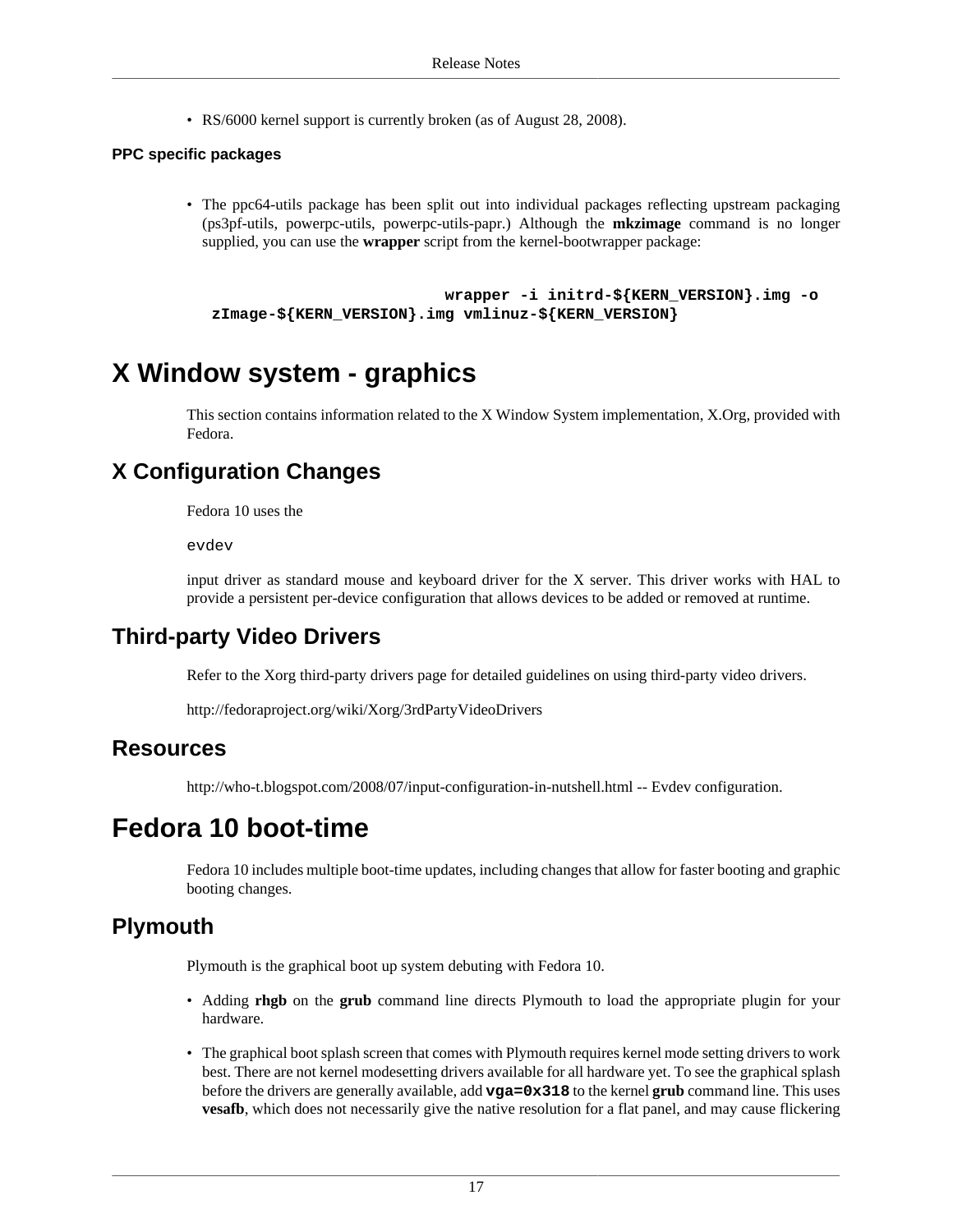or other weird interactions with X. Without kernel modesetting drivers or **vga=0x318**, Plymouth uses a text-based plugin that is plain but functional.

- Currently, only Radeon R500 and higher users get kernel modesetting by default. There is work in progress to provide modesetting for R100 and R200. Additionally, Intel kernel modesetting drivers are in development, but not turned on by default.
- The kernel modesetting drivers are still in development and buggy. If you end up with nothing but a black screen during boot up, or a screen with nothing but random noise on it, then adding **nomodeset** to the kernel boot prompt in grub disables modesetting.
- Plymouth hides boot messages. To view boot messages, press the **Esc** key during boot, or view them in /var/log/boot.log after boot up. Alternatively, remove **rhgb** from the kernel command line and plymouth displays all boot messages. There is also a status icon on the login screen to view boot warnings.

## **Faster booting**

Fedora 10 gets a faster boot from improvements in process start-up.

- Readahead is started in parallel with the boot process.
- Udev may appear to be slower but in fact readahead reads all disk buffers needed for the boot process in the background and shortens the whole boot process. Creation of the readahead file list is done monthly and can be triggered manually by touching / . readahead\_collect. The configuration file /etc/ sysconfig/readahead can be edited to turn off readahead-collector and/or readahead.

### **Kernel modesetting**

Kernel modesetting (KMS) can default to either enabled or disabled in the DRM driver and it can be enabled or disabled at boot-time.

- Both Plymouth and the DDX drivers detect whether KMS is present and enabled. If it is present and enabled, Plymouth and DDX drivers will take advantage of them.
- If KMS is not present or it is present but disabled then Plymouth will automatically fall back to the text splash and the DDX driver will automatically fall back to user-space modesetting.
- Allows for faster user switching, seamless X server switching, and graphical panic messages.

# <span id="page-17-0"></span>**Upfront About Multimedia**

## <span id="page-17-1"></span>**Multimedia**

Fedora includes applications for assorted multimedia functions, including playback, recording, and editing. Additional packages are available through the Fedora Package Collection software repository. For additional information about multimedia in Fedora, refer to the Multimedia section of the Fedora Project website at [http://fedoraproject.org/wiki/Multimedia.](http://fedoraproject.org/wiki/Multimedia)

### **Multimedia players**

The default installation of Fedora includes Rhythmbox and Totem for media playback. Many other programs are available in the Fedora repositories, including the popular XMMS player and KDE's Amarok.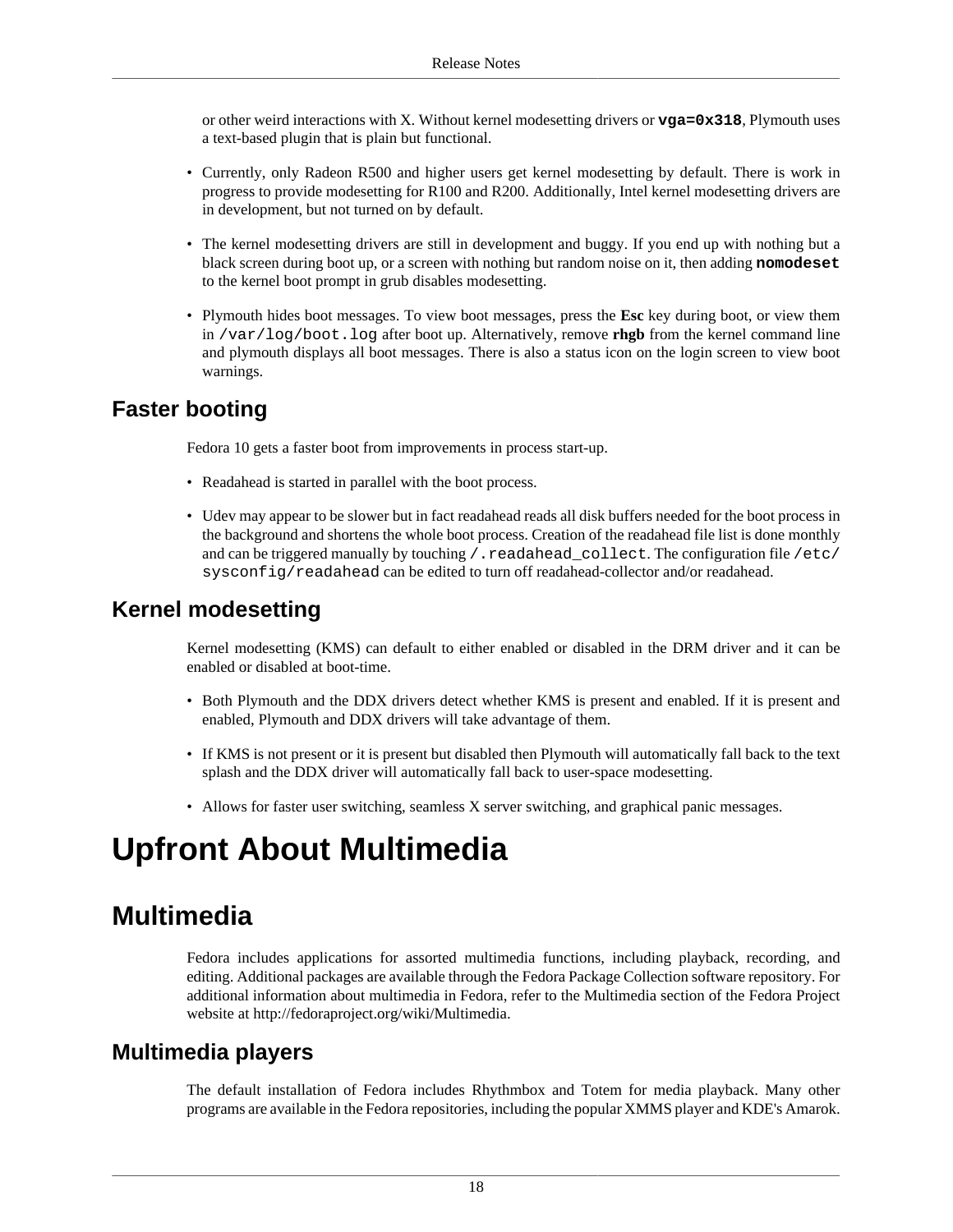Both GNOME and KDE have a selection of players that can be used with a variety of formats. Additional programs are available from third parties to handle other formats.

Totem, the default movie player for GNOME, now has the ability to switch playback back-ends without recompilation or switching packages. To install the Xine back-end, use Add/Remove Software to install totem-xine or run the following command:

```
 su -c 'yum install totem-xine'
```
To run Totem with the Xine back-end once:

**su -c 'totem-backend -b xine totem'**

To change the default back-end to xine for the entire system:

```
 su -c 'totem-backend -b xine'
```
While using the Xine back-end, it is possible to temporarily use the GStreamer back-end. To use the GStreamer back-end, run the following command:

su -c 'totem-backend -b gstreamer'

## **Ogg and Xiph.Org foundation formats**

Fedora includes complete support for the Ogg media container format and the Vorbis audio, Theora video, Speex audio, and FLAC lossless audio formats. These freely-distributable formats are not encumbered by patent or license restrictions. They provide powerful and flexible alternatives to more popular, restricted formats. The Fedora Project encourages the use of open source formats in place of restricted ones. For more information on these formats and how to use them, refer to:

- Xiph.Org Foundation at<http://www.xiph.org/>
- <http://fedoraproject.org/wiki/Multimedia/Xiph>

### **MP3, DVD, and other excluded multimedia**

Fedora cannot include support for MP3 or DVD video playback or recording. The MP3 formats are patented, and the patent holders have not provided the necessary licenses. DVD video formats are patented and equipped with an encryption scheme. The patent holders have not provided the necessary licenses, and the code needed to decrypt CSS-encrypted discs may violate the Digital Millennium Copyright Act, a copyright law of the United States. Fedora also excludes other multimedia software due to patent, copyright, or license restrictions, including Adobe's Flash Player and Real Media's Real Player. For more on this subject, please refer to [http://fedoraproject.org/wiki/ForbiddenItems.](http://fedoraproject.org/wiki/ForbiddenItems)

While other MP3 options may be available for Fedora, Fluendo now offers an MP3 plugin for GStreamer that has the related patents licensed for end users. This plugin enables MP3 support in applications that use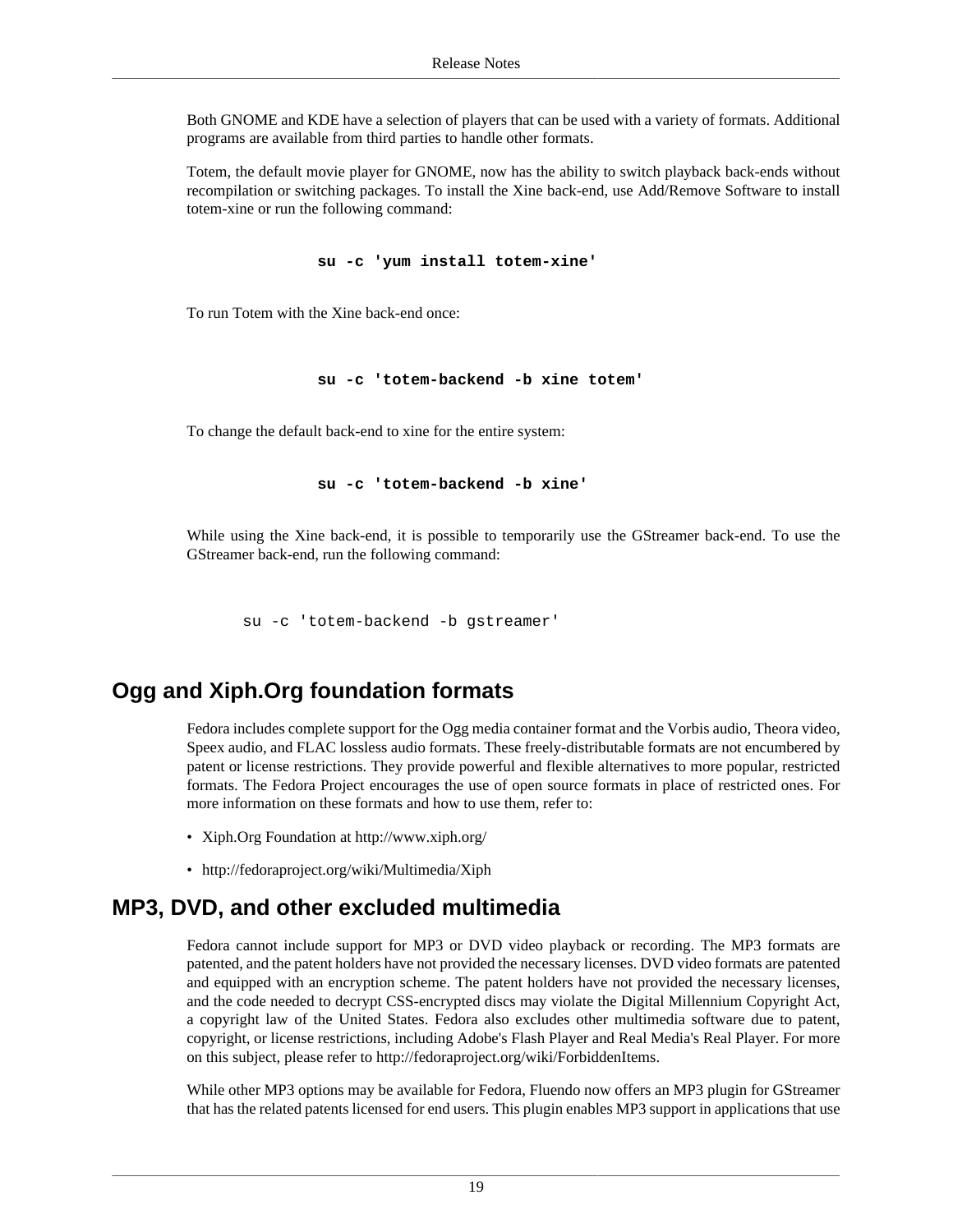the GStreamer framework as a backend. We cannot distribute this plugin in Fedora for licensing reasons, but it offers a new solution for an old problem. For more information refer to these pages:

- <http://fedoraproject.org/wiki/Multimedia/fluendo-mp3>
- <http://fedoraproject.org/wiki/Multimedia/MP3>
- <http://fedoraproject.org/wiki/Multimedia/DVD>
- <http://fedoraproject.org/wiki/Multimedia/Flash>

## **CD and DVD authoring and burning**

Default installations of Fedora and the Desktop Live spin include a built-in feature for CD and DVD burning. Fedora includes a variety of other tools for easily creating and burning CDs and DVDs. Fedora includes graphical programs such as Brasero, GnomeBaker, and K3b. Console programs including **wodim**, readom, and genisoimage. Graphical programs are found under ApplicationsSound & Video.

#### **Screencasts**

You can use Fedora to create and play back *screencasts*, which are recorded desktop sessions, using open technologies. Fedora includes **istanbul**, which creates screencasts using the Theora video format, and **byzanz**, which creates screencasts as animated GIF files. You can play back these videos using one of several players included in Fedora. This is the preferred way to submit screencasts to the Fedora Project for either contributors or end-users. For more comprehensive instructions, refer to the screencasting page:

<http://fedoraproject.org/wiki/ScreenCasting>

## **Extended support through plugins**

Most of the media players in Fedora support the use of plugins to add support for additional media formats and sound output systems. Some use powerful backends such as the gstreamer package to handle media format support and sound output. Fedora offers plugin packages for these backends and for individual applications, and third parties may offer additional plugins to add even greater capabilities.

### **Infrared remote support**

A new graphical frontend to LIRC is provided by **gnome-lirc-properties**, making it easy to connect and configure infrared remote controls. LIRC is routinely used in multimedia applications to implement support for infrared remote controls, and using it in Rhythmbox and Totem should be as easy as plugging the remote receiver into your computer, then selecting Auto-detect in the Infrared Remote Control preferences.

If you had a previous setup with LIRC, it is recommended you regenerate the configuration files with **gnome-lirc-properties**. This is required so that a majority of applications work with your new setup.

Refer to the feature page for more information:

<https://fedoraproject.org/wiki/Features/BetterLIRCSupport>

## **Glitch-free PulseAudio**

The PulseAudio sound server has been rewritten to use timer-based audio scheduling instead of the traditional interrupt-driven approach. This is the approach that is taken by other systems such as Apple's CoreAudio and the Windows Vista audio subsystem. The timer-based audio scheduling has a number of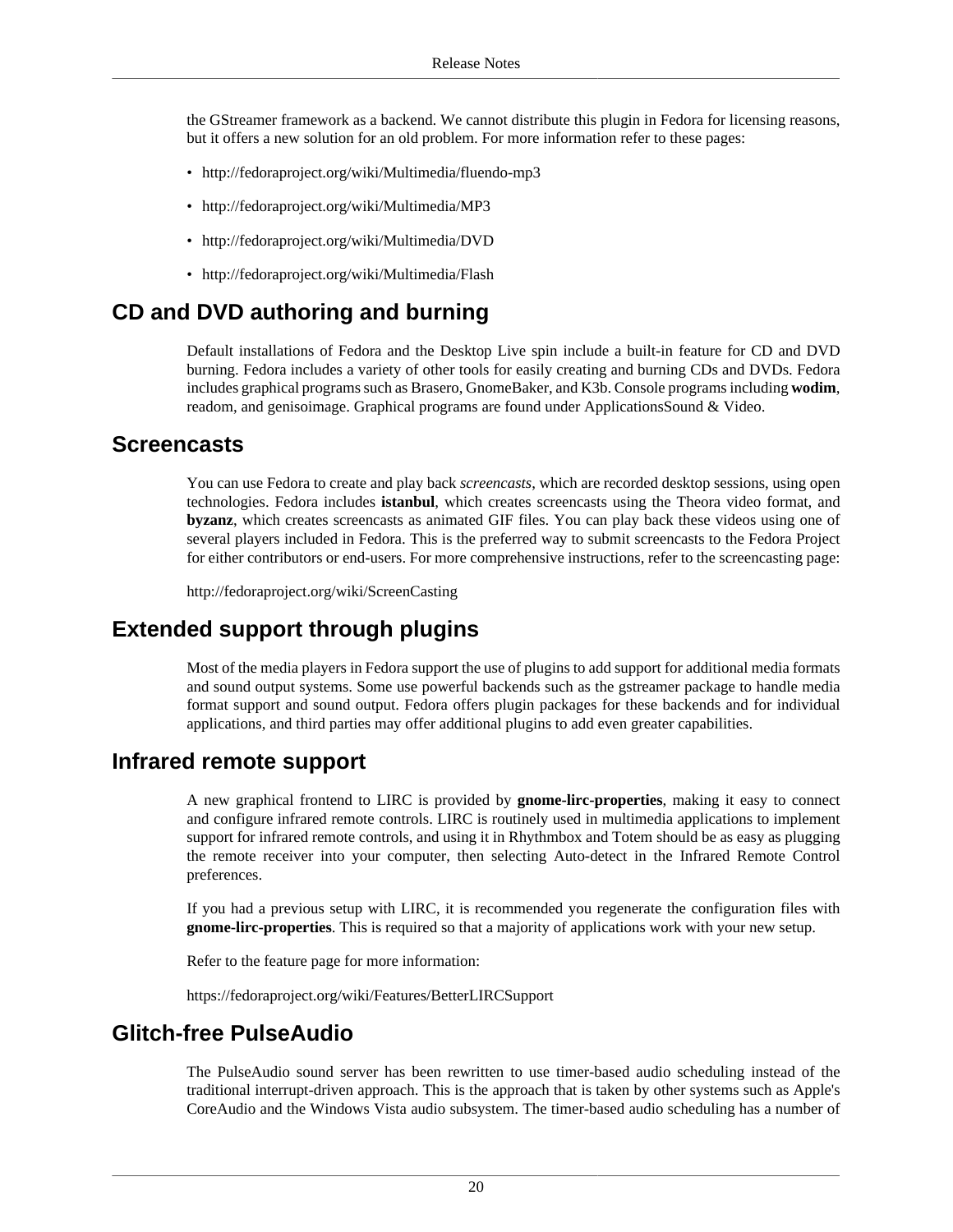advantages, including reduced power consumption, minimization of drop-outs, and flexible adjustment of the latency for the needs of the application.

# <span id="page-20-0"></span>**What is the Latest on the Desktop**

## <span id="page-20-1"></span>**Fedora desktop**

This section details changes that affect Fedora graphical desktop users.

### **Better webcam support**

Fedora 10 comes with improved support for webcams.

This support follows on the improvements to the UVC driver first introduced in Fedora 9 that added support for any webcam with a Windows Vista compliant logo. Fedora 10 features a new v4l2 version of gspca, a USB webcam driver framework with support for many different USB webcam bridges and sensors.

Userspace support for webcams has also been improved by adding  $\text{libv41}$  and updating all webcam using applications to use libv4l. This support makes these applications understand the manufacturer specific and custom video formats emitted by many webcams, especially by many of the webcams supported by gspca.

For a list of all webcams and applications where Fedora 10's new webcam support has been tested refer to the <https://fedoraproject.org/wiki/Features/BetterWebcamSupport>. For a list of all cams supported by the original version of gspca refer to the original gspca website.

<http://mxhaard.free.fr/spca5xx.html>

The v4l2 version of gspca in Fedora 10 supports all these webcams and more.

## **Plymouth graphical boot**

For information about the new graphical boot mode read [the section called "Fedora 10 boot-time".](#page-16-1)

### **Echo icon theme**

Echo is an icon theme developed for Fedora by the volunteer Fedora Art community. Echo inherits the isometric perspective from the classic Bluecurve theme while introducing a refreshing new look. It follows the freedesktop.org theme specification. The current version covers essential icons from the desktop menus and applications. Future revisions will bring broader coverage.

Currently, both GNOME and Xfce use the Echo icon theme by default. KDE continues to use the Oxygen icon theme. The next release of Fedora may introduce Echo by default for KDE for a consistent look and feel across different desktop environments.

#### <span id="page-20-2"></span>**Infrared remote support**

New to Fedora 10 is the gnome-lirc-properties package with a new graphical front-end for configuring LIRC to use with applications supporting the protocol. For more information refer to [the section called](#page-20-2) ["Infrared remote support".](#page-20-2)

LIRC is routinely used in multimedia applications to implement support for infrared remote controls, and using it in Rhythmbox and Totem should be as easy as plugging the remote receiver into your computer,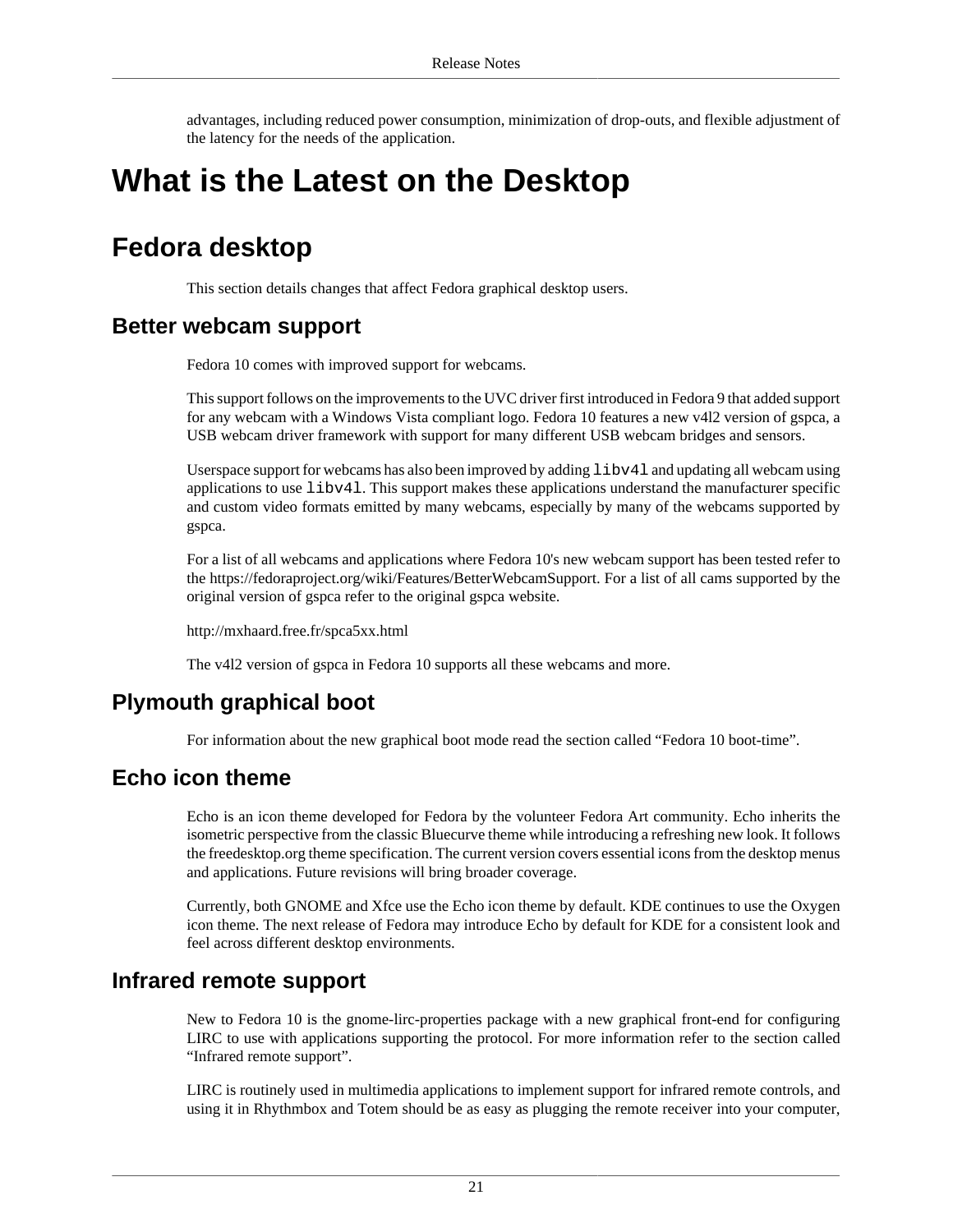then selecting Auto-detect in the Infrared Remote Control preferences. Refer to the feature page for more information:

<https://fedoraproject.org/wiki/Features/BetterLIRCSupport>

### **Bluetooth BlueZ 4.0**

The Bluetooth support stack, called BlueZ (<http://www.bluez.org>,) has been updated to version 4.x in Fedora 10. Most changes in this version are useful for application developers, but users can notice the new, easier to use wizard for setting up keyboards, mice, and other supported Bluetooth devices. There is also the ability to turn-off the Bluetooth adapter on most brands of laptops through the preferences. This new version will also allow better support for audio devices in the future, through PulseAudio.

Note that the default Bluetooth kernel driver was also switched to **btusb**, which cuts down power consumption compared to its predecessor **hci\_usb**.

#### **GNOME**

This release features GNOME 2.24. For more details refer to:

<http://www.gnome.org/start/2.24/>

#### **Empathy instant messenger**

Empathy instant messenger is the new default replacing Pidgin in this release. It has support for multiple protocols including IRC, XMPP(Jabber), Yahoo, MSN, and others via plugins. It also supports video and voice in the XMPP protocol, with support for other protocols under active development. Empathy uses the **telepathy** framework that has a number of additional plugins:

- **telepathy-gabble** Jabber/XMPP plugin
- **telepathy-idle** IRC plugin
- **telepathy-butterfly** MSN plugin
- **telepathy-sofiasip** SIP plugin
- **telepathy-haze** Libpurple (Pidgin) library connection manager provides support for other protocols such as Yahoo

Pidgin continues to be available in the Fedora software repository and is retained as the default for users upgrading from previous releases of Fedora.

#### **GNOME Display Manager**

The GNOME Display Manager (gdm) has been updated to the latest upstream code, which is a complete rewrite driven by Fedora developers. PolicyKit can be used to control shutdown and reboot. The configuration tool **gdmsetup** is missing currently, and is set to be replaced. For configuration changes, refer to:

<http://live.gnome.org/GDM/2.22/Configuration>

#### **Codec installation helper**

The GStreamer codec installation helper **codeina** was replaced by a PackageKit-based solution for Fedora 10. When Totem, Rhythmbox, or another GStreamer application require a plugin to read a film or song,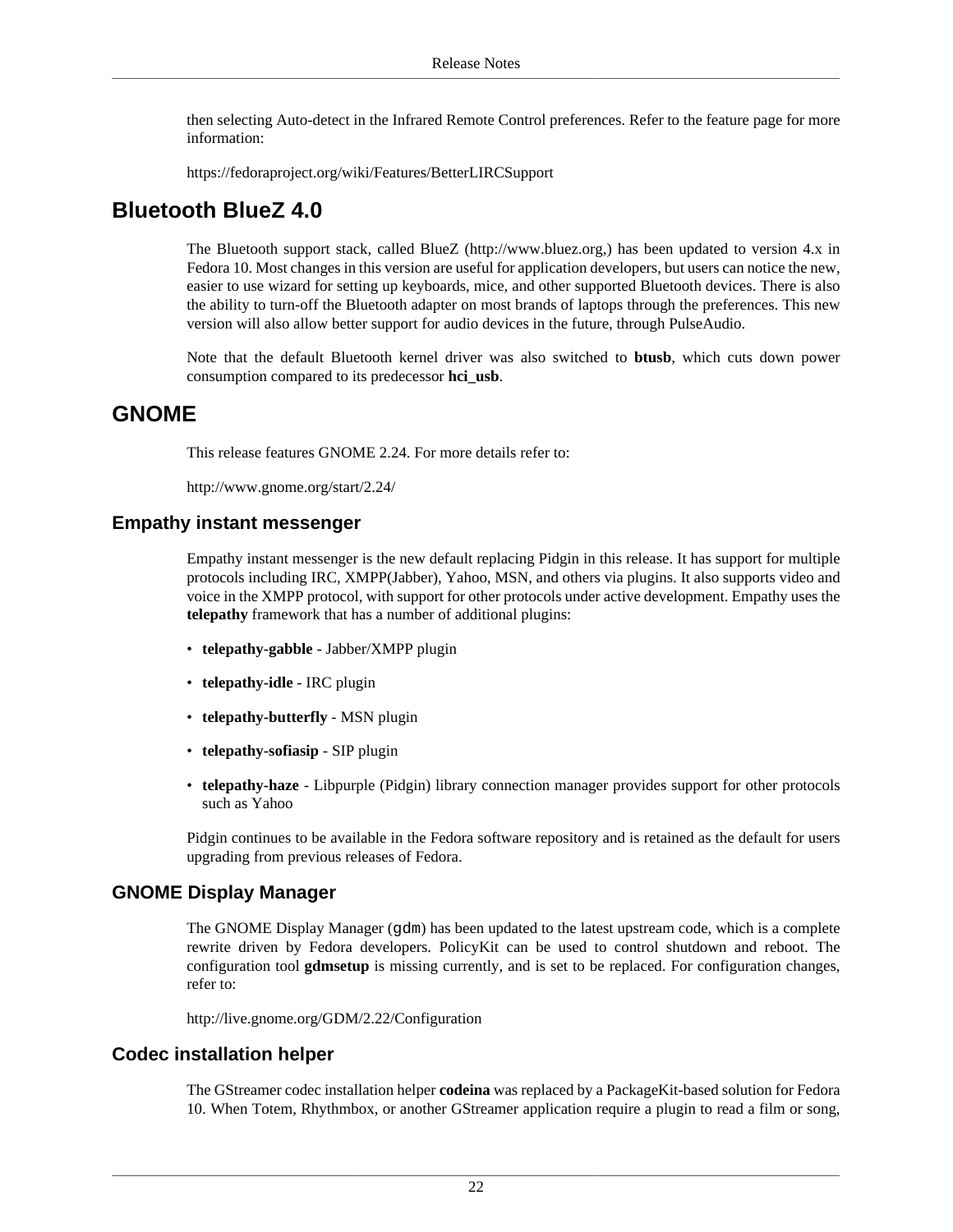a PackageKit dialogue appears, allowing the user to search for the necessary package in the configured repositories.

More details are available on the feature page:

[https://fedoraproject.org/wiki/Features/GStreamer\\_dependencies\\_in\\_RPM](https://fedoraproject.org/wiki/Features/GStreamer_dependencies_in_RPM)

## **KDE**

This release features KDE 4.1.2. As the kdevelop packages is not part of KDE 4.1 and kdewebdev is only partially available (no Quanta) in KDE 4.1, the KDE 3.5.10 versions of those packages are shipped. A kdegames3 package containing the games not yet ported to KDE 4 is also available.

<http://kde.org/announcements/announce-4.1.2.php>

KDE 4.1 is the latest release of KDE 4 and provides several new features, many usability improvements, and bugfixes over KDE 4.0, the first KDE 4 release series. This new release includes a folder view desktop applet (*Plasmoid*), improvements to Dolphin and Konqueror and many new and improved applications. KDE 4.1.2 is a bugfix release from the KDE 4.1 release series.

Fedora 10 does *not* include the legacy KDE 3 Desktop. It does include a compatibility KDE 3 Development Platform, which can be used to build and run KDE 3 applications within KDE 4 or any other desktop environment. Refer to the [the section called "KDE 3 Development Platform and Libraries"](#page-41-0) section for more details about what is included.

Fedora 10 includes a snapshot of knetworkmanager, which works with the prerelease of NetworkManager 0.7 in Fedora 10. As it was not considered ready for production use, the KDE Live images use **nm-applet** from NetworkManager-gnome instead (as in Fedora 8 and 9). The gnome-keyring-daemon facility saves passwords for these encryption technologies. If you wish to try **knetworkmanager** can be installed from the repository.

As the native KWin window manager now optionally supports compositing and desktop effects, the KDE Live images no longer include Compiz/Beryl (since Fedora 9). The KWin compositing/effects mode is disabled by default, but can be enabled in systemsettings. Compiz (with KDE 4 integration) is available from the repository by installing the compiz-kde package.

#### **Enhancements**

• *Plasma* is more mature and panel configuration has been extended. The new panel controller makes it easy to customize your panel providing direct visual feedback. The Plasma **folderview** applet provides a view of a directory and thus allows you to store files on the desktop. It is replaces other well known icons on the desktop.

#### **Package and application changes**

- Fedora 10 ships kdepim 4.1.2 instead of 3.5.x.
- libkipi, libkexiv2, and libkdcraw have been obsoleted by the KDE 4 versions in the kdegraphics package. Accordingly, kipi-plugins, digikam, and kphotoalbum have been updated to KDE 4 versions.
- kpackagekit, a KDE frontend to PackageKit, is now available. (It may be made available as an update for Fedora 9 at a later time.)

In addition, the following changes made since the Fedora 9 release, which have been backported to Fedora 9 updates, are also part of Fedora 10:

• KDE has been upgraded from version 4.0.3 to 4.1.2.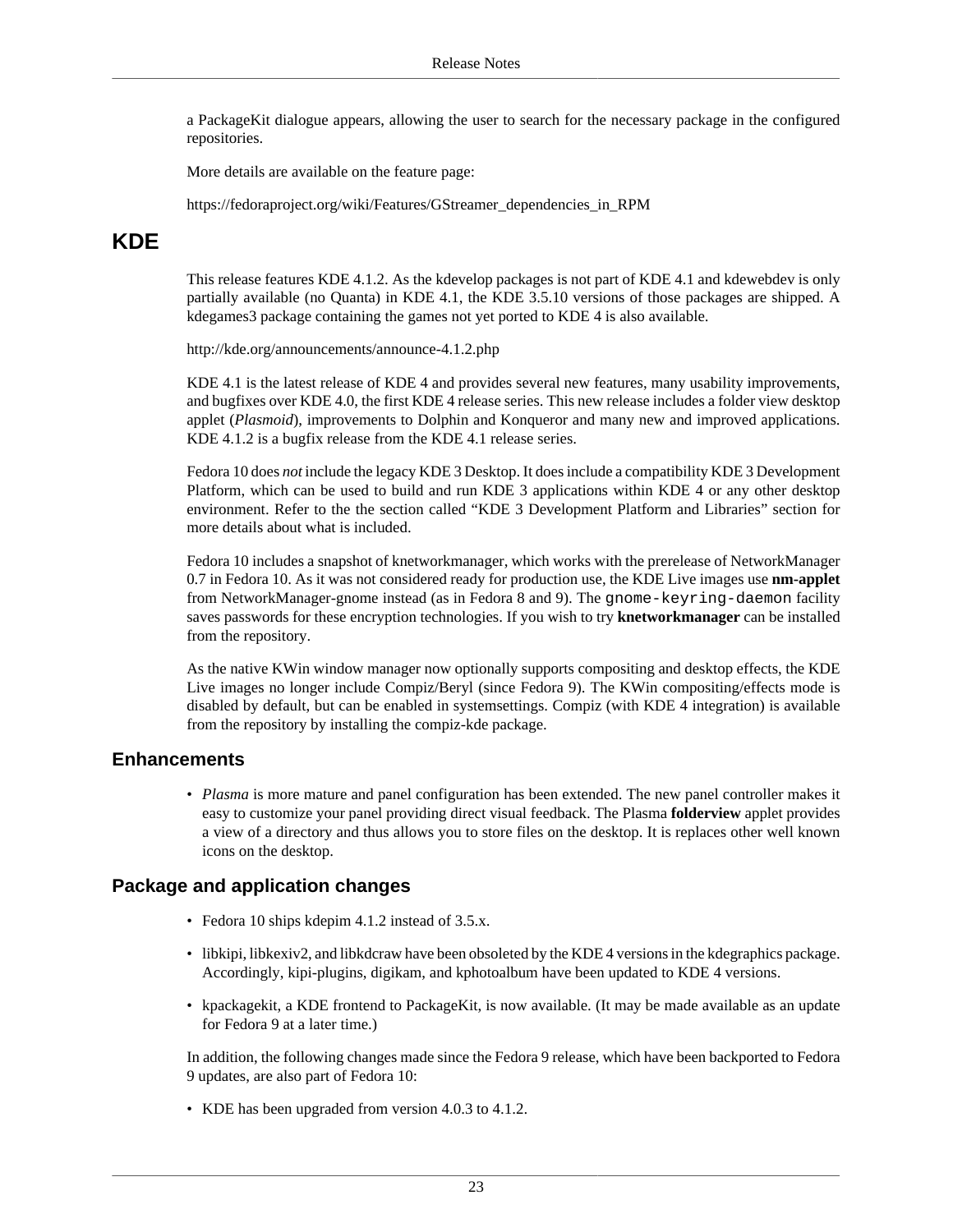- qt and PyQt4 have been upgraded from 4.3 to 4.4.
- kdewebdev, kdevelop, kdegames3, and the KDE 3 backwards-compatibility libraries have been upgraded from KDE 3.5.9 to 3.5.10.
- *QtWebKit* is now part of the qt package. The stand alone WebKit-qt package has been obsoleted.
- The new package qgtkstyle contains a Qt 4 style using GTK+ for drawing, providing better integration of Qt 4 and KDE 4 applications into GNOME.
- The phonon library, which was part of kdelibs in Fedora 9, is now a separate package. An optional *GStreamer* backend (phonon-backend-gstreamer) is now available, but the *xine-lib* backend, which is now packaged as phonon-backend-xine, is still the recommended default backend and is now required by the phonon package.
- The kdegames3 package no longer provides development support for the KDE 3 version of libkdegames because nothing in Fedora outside of kdegames3 itself requires that library any longer.
- The package okteta is now part of kdeutils.
- The package dragonplayer is now part of kdemultimedia.
- The program kaider has been renamed to *Lokalize* and is now part of kdesdk.
- The package ksirk has been ported to KDE 4 and is now part of kdegames.
- The package extragear-plasma has been renamed to kdeplasma-addons.

### **Sugar Desktop**

The Sugar Desktop originated with the OLPC initiative. It allows for Fedora users and developers to do the following.

- Build upon the collaborative environment.
- Test out Sugar on an existing Fedora system by selecting the Sugar environment from their display manager.
- Developers interested in working on the Sugar interface or writing activities can have a development platform without needing an XO laptop.

### **Web browsers**

#### **Enabling Flash plugin**

Fedora includes **swfdec** and **gnash**, which are free and open source implementations of Flash. We encourage you to try either of them before seeking out Adobe's proprietary Flash Player plugin software. The Adobe Flash Player plugin uses a legacy sound framework that does not work correctly without additional support. Run the following command to enable this support:

#### **su -c 'yum install libflashsupport'**

If you are using Flash 10, you do not need libflashsupport anymore as the usage of ALSA has been fixed in this version.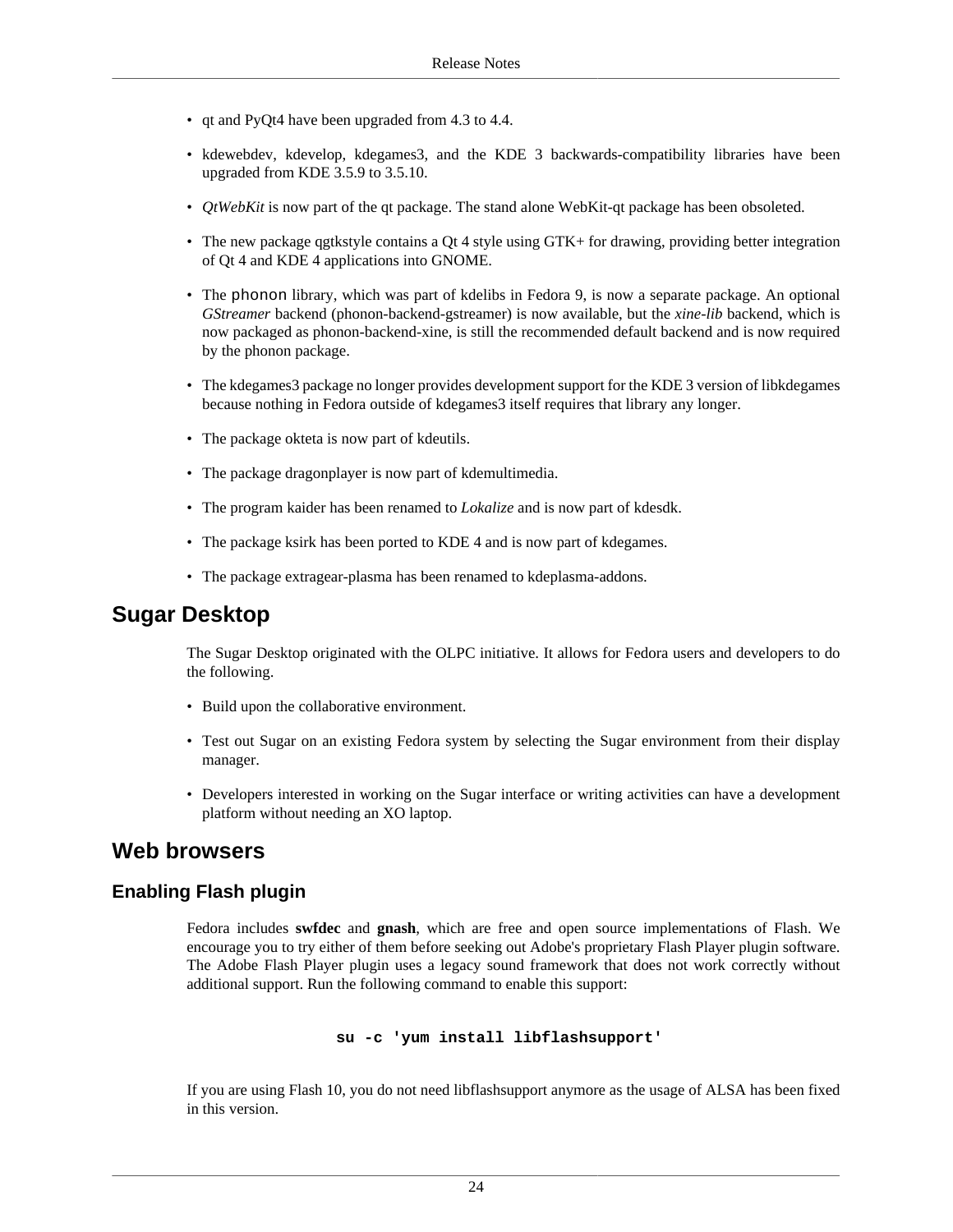Users of Fedora x86\_64 must install the nspluginwrapper.i386 package to enable the 32-bit Adobe Flash Player plug-in in Firefox, and the libflashsupport.i386 package to enable sound from the plugin.

Install the nspluginwrapper.i386, nspluginwrapper.x86\_64, and libflashsupport.i386 packages:

**su -c 'yum install nspluginwrapper.{i386,x86\_64} libflashsupport.i386'**

Install flash-plugin after nspluginwrapper.i386 is installed:

**su -c 'yum install libflashsupport'**

Run **mozilla-plugin-config** to register the flash plugin:

**su -c 'mozilla-plugin-config -i -g -v'**

Close all Firefox windows, and then relaunch Firefox. Type **about:plugins** in the URL bar to ensure the plugin is loaded.

#### **Disabling PC speaker**

PC speaker is enabled by default in Fedora. If you do not prefer this, there are two ways to circumvent the sounds:

- Reduce its volume to a acceptable level or completely mute the PC speaker in **alsamixer** with the setting for PC Speak.
- Disable the PC speaker system wide by running the following commands in a console:

su -c 'modprobe -r pcspkr' su -c 'echo "install pcspkr :

## <span id="page-24-0"></span>**Networking**

This section contains information about networking changes in Fedora 10.

### **Wireless Connection Sharing**

Connection sharing makes it possible to easily set up an ad-hoc WiFi network on a machine with a network connection and a spare wireless card. If the machine has primary network connection (wired, 3G, second wireless card), routing is set up so that devices connected to the ad-hoc WiFi network can share the connection to the outside network.

This ability is provided by the NetworkManager applet **nm-applet**. Although **nm-applet** has had a Create New Wireless Network menu item for a long time, this feature makes it work better.

When you create a new WiFi network, you have to specify the name of the network and what kind of wireless security to use. NetworkManager then sets up the wireless card to work as an ad-hoc WiFi node that others can join. The routing will be set up between the new network and the primary network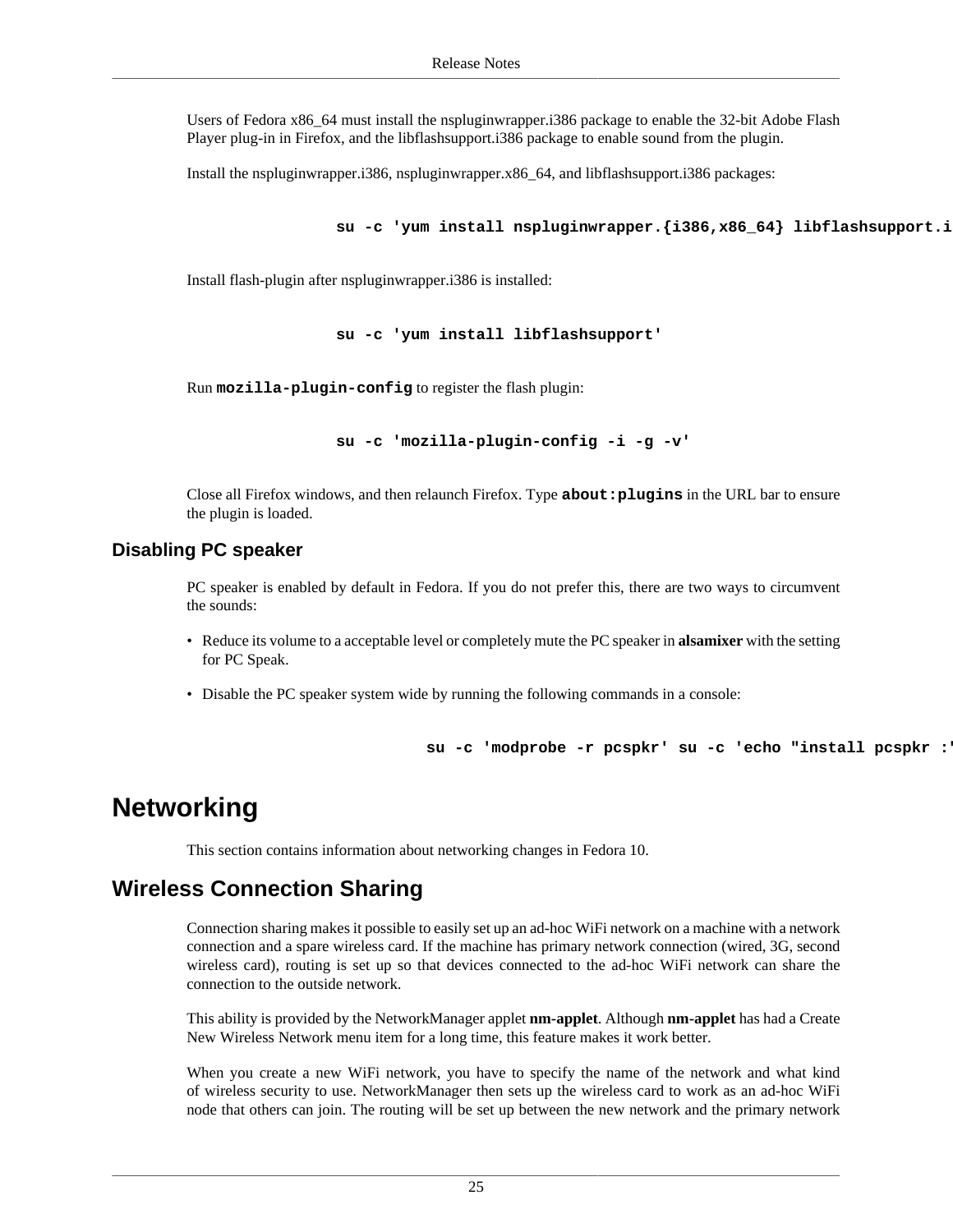connection, and DHCP is used for assigning IP addresses on the new shared WiFi network. DNS queries are also forwarded to upstream nameservers transparently.

## <span id="page-25-0"></span>**Printing**

The print manager (**system-config-printer** or SystemAdministrationPrinting) user interface has been overhauled to look friendlier and be more in line with modern desktop applications. The **system-configprinter** application no longer needs to be run as the root user.

Other changes include:

- The configuration tool window has been made easier to use. Double-clicking on a printer icon opens a properties dialog window. This replaces the old behavior of a list of printer names on the left and properties for the selected printer on the right.
- The CUPS authentication dialog selects the appropriate user-name and allows it to be altered midoperation.
- When the configuration tool is running, the list of printers is updated dynamically.
- All jobs queued for a specific printer can be seen by right-clicking on a printer icon and selecting View Print Queue. To see jobs queued on several printers, select the desired printers first before right-clicking. To see all jobs, right-click with no printers selected.
- The job monitoring tool displays a message when a job has failed. If the printer has been stopped as a result, this is shown in the message. A Diagnose button starts the trouble-shooter.
- The job monitoring tool now performs proxy authentication. A submitted job that requires authentication on the CUPS back-end now displays an authentication dialog so the job can proceed.
- The print status dialog (for GTK+) gives more feedback about the status of printers, for example printers that are out of paper show a small warning emblem on their icon. Paused printers also show an emblem, and printers that are rejecting jobs are shown as grayed-out to signify they are not available.

## <span id="page-25-1"></span>**Package notes**

The following sections contain information regarding software packages that have undergone significant changes for Fedora 10. For easier access, they are generally organized using the same groups that are shown in the installation system.

#### **GIMP**

Fedora 10 includes version 2.6 of the GNU Image Manipulation Program.

This new version is designed to be backwards compatible, so existing third party plug-ins and scripts should continue to work -- with a minor caveat: The included Script-Fu Scheme interpreter doesn't accept variable definitions without an initial value anymore (which isn't compliant to the language standard). Scripts included in Fedora packages should not have this problem, but if you use scripts from other sources, please refer to the GIMP release notes for more details and how you can fix scripts that have this problem:

<http://www.gimp.org/release-notes/gimp-2.6.html>

Additionally, the **gimptool** script that is used to build and install third party plug-ins and scripts has been moved from the gimp to the gimp-devel package. Install this package if you want to use **gimptool**.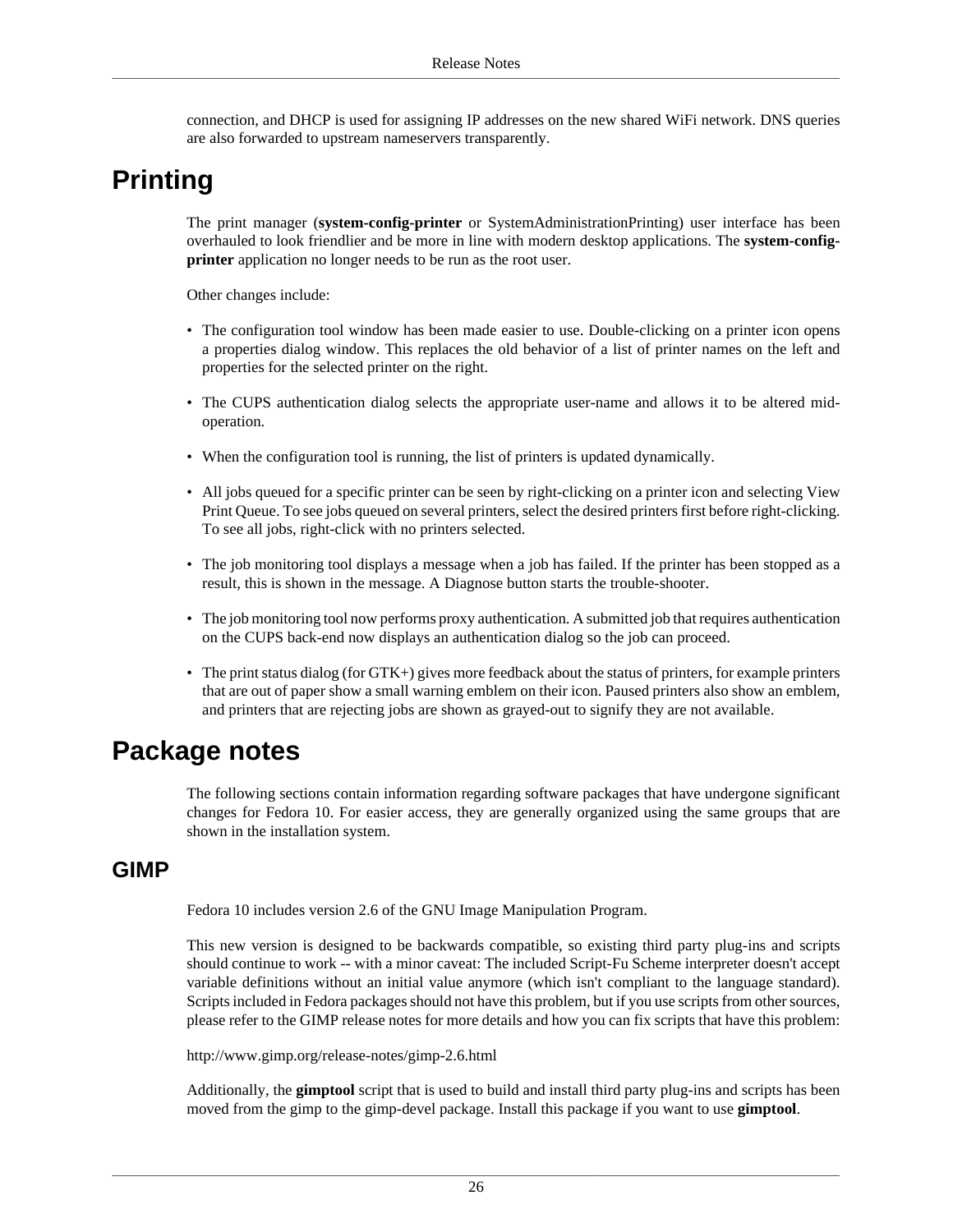## **Legal information**

The following legal information concerns some software in Fedora.

Portions Copyright (c) 2002-2007 Charlie Poole or Copyright (c) 2002-2004 James W. Newkirk, Michael C. Two, Alexei A. Vorontsov or Copyright (c) 2000-2002 Philip A. Craig

## <span id="page-26-0"></span>**International language support**

This section includes information on language support under Fedora.

- Localization (translation) of Fedora is coordinated by the Fedora Localization Project -- [http://](http://fedoraproject.org/wiki/L10N) [fedoraproject.org/wiki/L10N](http://fedoraproject.org/wiki/L10N)
- Internationalization of Fedora is maintained by the Fedora I18n Project -- [http://fedoraproject.org/wiki/](http://fedoraproject.org/wiki/I18N) [I18N](http://fedoraproject.org/wiki/I18N)

### **Language coverage**

Fedora features a variety of software that is translated in many languages. For a list of languages refer to the translation statistics for the Anaconda module, which is one of the core software applications in Fedora.

- <http://translate.fedoraproject.org/languages>
- <http://translate.fedoraproject.org/module/anaconda>

#### **Language support installation**

To install langpacks and additional language support from the Languages group, run this command:

```
 su -c 'yum groupinstall
<language>-support'
```
In the command above, **<language>** is one of **assamese**, **bengali**, **chinese**, **gujarati**, **hindi**, **japanese**, **kannada**, **korean**, **malayalam**, **marathi**, **oriya**, **punjabi**, **sinhala**, **tamil**, **telegu**, **thai**, and so on.

SCIM users upgrading from earlier releases of Fedora are strongly urged to install scim-bridge-gtk, which works well with third-party C++ applications linked against older versions of libstdc++.

#### **Transifex**

Transifex is Fedora's online tool to facilitate contributing translations to projects hosted on remote and disparate version control systems. Many of the core packages use Transifex to receive translations from numerous contributors.

<https://fedorahosted.org/transifex/>

Through a combination of new web tools ([http://translate.fedoraproject.org/\)](http://translate.fedoraproject.org/), community growth, and better processes, translators can contribute directly to any upstream project through one translator-oriented web interface. Developers of projects with no existing translation community can easily reach out to Fedora's established community for translations. In turn, translators can reach out to numerous projects related to Fedora to easily contribute translations.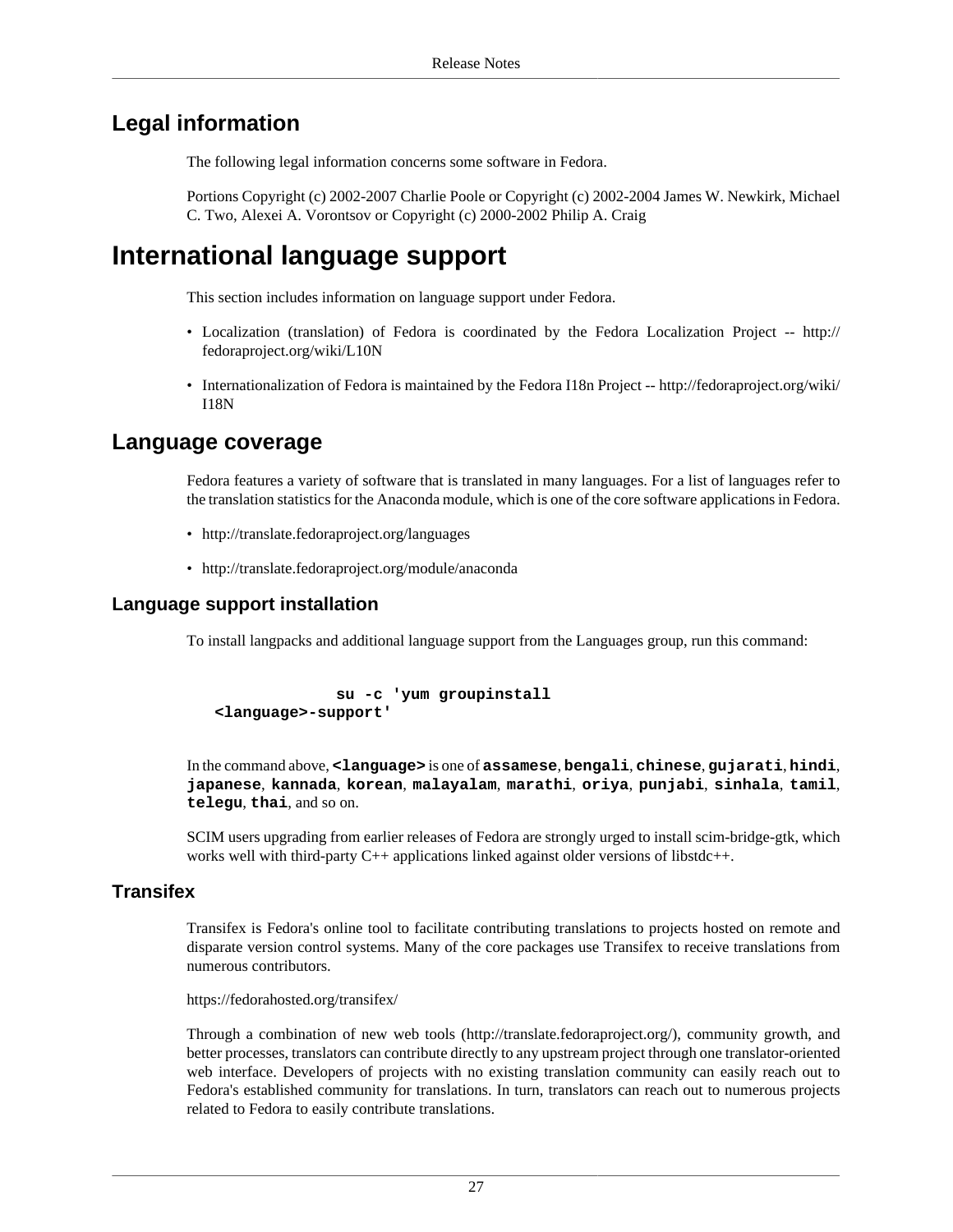<https://translate.fedoraproject.org/submit>

### **Fonts**

Fonts for most languages are installed by default on the desktop to give good default language coverage.

#### **Default language for Han Unification**

When not using an Asian locale in GTK-based applications, Chinese characters (that is, Chinese Hanzi, Japanese Kanji, or Korean Hanja) may render with a mixture of Chinese, Japanese, and Korean fonts depending on the text. This happens when Pango does not have sufficient context to know which language is being used. The current default font configuration seems to prefer Chinese fonts. If you normally want to use Japanese or Korean say, you can tell Pango to use it by default by setting the PANGO\_LANGUAGE environment variable. For example ...

```
 export PANGO_LANGUAGE=ja
```
... tells Pango rendering to assume Japanese text when it has no other indications.

#### **Japanese**

The fonts-japanese package has been renamed to japanese-bitmap-fonts.

#### **Khmer**

Khmer OS Fonts khmeros-fonts have been added to Fedora for Khmer coverage in this release.

#### **Korean**

The un-core-fonts packages replaces baekmuk-ttf-fonts as the new Hangul default fonts.

#### **Complete list of changes**

All fonts changes are listed on their dedicated page:

[http://fedoraproject.org/wiki/Fonts\\_inclusion\\_history#F10](http://fedoraproject.org/wiki/Fonts_inclusion_history#F10)

### **Fonts in Fedora Linux**

The Fonts SIG ([http://fedoraproject.org/wiki/Fonts\\_SIG](http://fedoraproject.org/wiki/Fonts_SIG)) takes loving care of Fedora Linux fonts [\(http://fedoraproject.org/wiki/Fonts\)](http://fedoraproject.org/wiki/Fonts). Please join this special interest group if you are interested in creating, improving, packaging, or just suggesting a font. Any help is appreciated.

[http://fedoraproject.org/wiki/Joining\\_the\\_Fonts\\_SIG](http://fedoraproject.org/wiki/Joining_the_Fonts_SIG)

[http://fedoraproject.org/wiki/Fonts\\_and\\_text-related\\_creative\\_tasks](http://fedoraproject.org/wiki/Fonts_and_text-related_creative_tasks)

[http://fedoraproject.org/wiki/Fonts\\_and\\_text\\_quality\\_assurance](http://fedoraproject.org/wiki/Fonts_and_text_quality_assurance)

[http://fedoraproject.org/wiki/Fonts\\_packaging](http://fedoraproject.org/wiki/Fonts_packaging)

[http://fedoraproject.org/wiki/Font\\_wishlist](http://fedoraproject.org/wiki/Font_wishlist)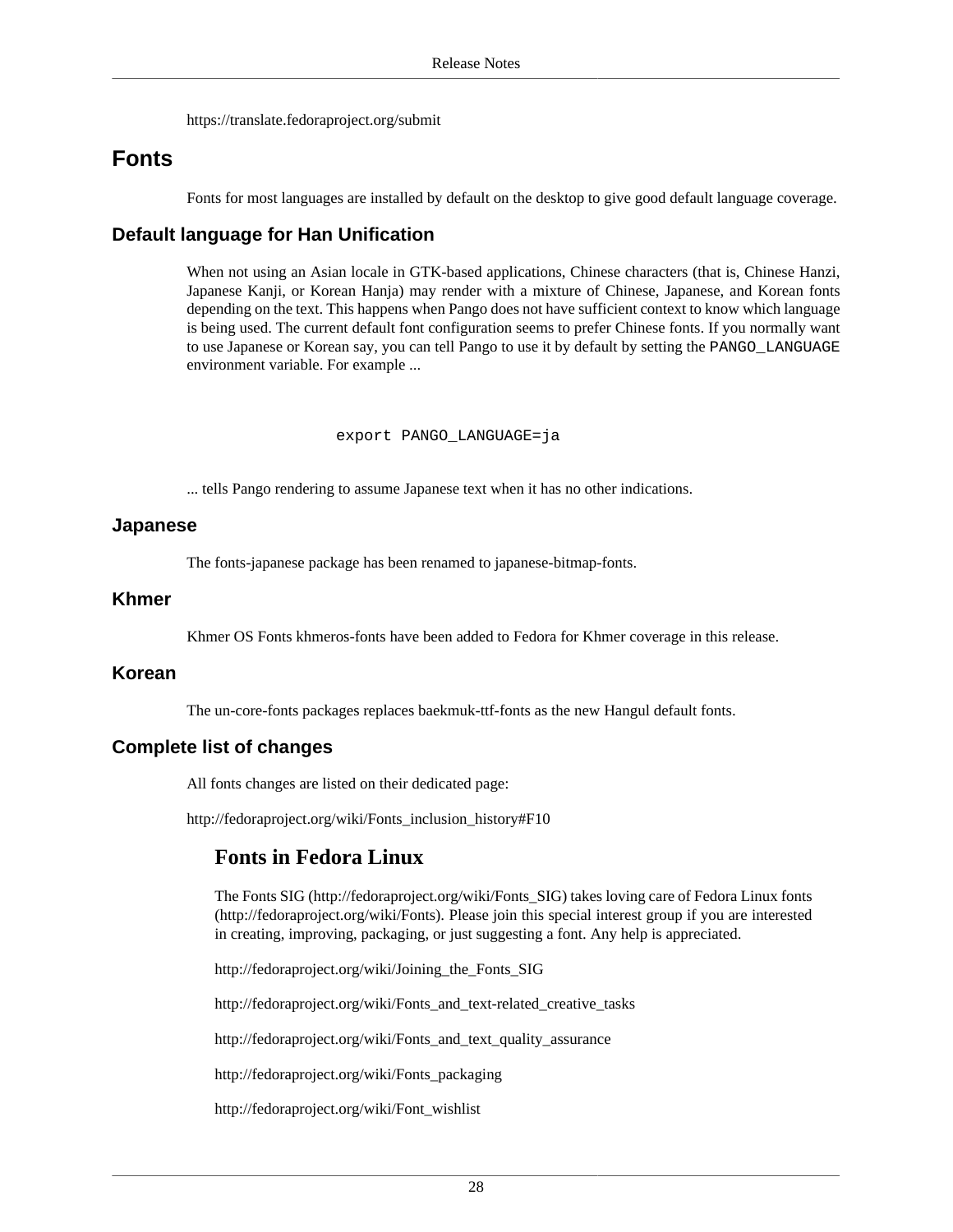### **Input Methods**

There is a new **yum** group called input-methods and *Input Methods* for many languages are now installed by default. This allows turning on the default input method system and immediately having the standard input methods for most languages available. It also brings normal installs in line with Fedora Live.

#### **im-chooser and imsettings**

It is now possible to start and stop the use of Input Methods during runtime thanks to the **imsettings** framework. The GTK\_IM\_MODULE environment variable is no longer needed by default but can still be used to override the **imsettings**.

Input Methods only start by default on desktops running in an Asian locale. The current locale list is: as, bn, gu, hi, ja, kn, ko, ml, mr, ne, or, pa, si, ta, te, th, ur, vi, zh. Use **im-chooser** via **System**+**Preferences**+**Personal**+**Input Method** to enable or disable Input Method usage on your desktop.

#### **New ibus input method system**

Fedora 10 includes **ibus**, a new input method system that has been developed to overcome some of the limitations of **scim**. It may become the default input method system in Fedora 11.

<http://code.google.com/p/ibus>

It already provides a number of input method engines and immodules:

- ibus-anthy (Japanese)
- ibus-chewing (Traditional Chinese)
- ibus-gtk (GTK immodule)
- ibus-hangul (Korean)
- ibus-m17n (Indic and many other languages)
- ibus-pinyin (Simplified Chinese)
- ibus-qt (Qt immodule)
- ibus-table (Chinese, etc)

We encourage people to install **ibus**, test it for their language, and report any problems.

### **Indic onscreen keyboard**

Fedora 10 includes **iok**, an onscreen virtual keyboard for Indian languages, which allows input using Inscript keymap layouts and other 1:1 key mappings. For more information refer to the homepage:

<http://fedorahosted.org/iok>

#### **Indic collation support**

Fedora 10 includes sorting support for Indic languages. This support fixes listing and order of menus in these languages, representing them in sorted order and making it easy to find desired elements.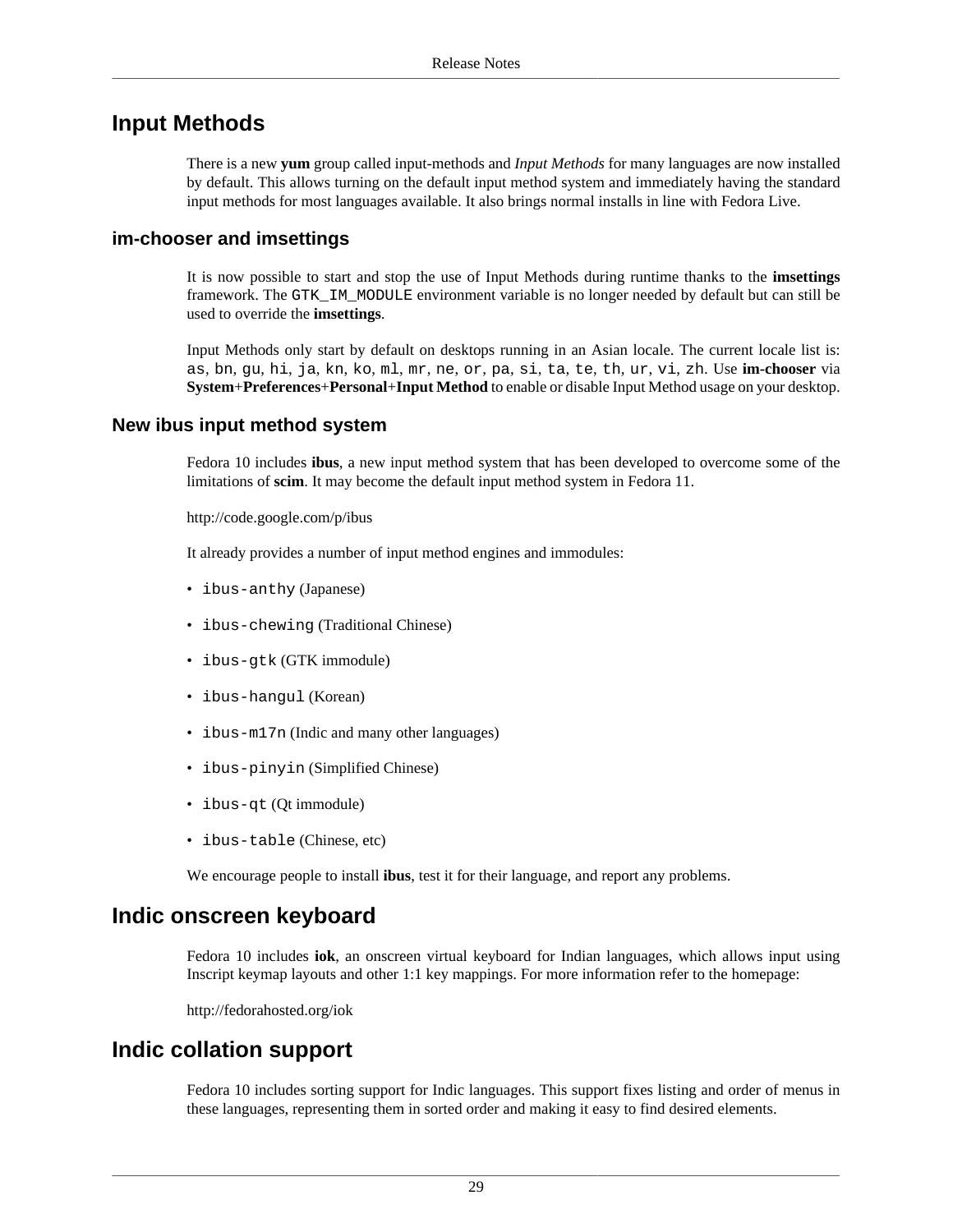These languages are covered by this support:

- Marathi
- Hindi
- Gujarati
- Kashmiri
- indhi
- Maithili
- Nepali
- Konkani
- Telugu
- Kannada
- Punjabi

# <span id="page-29-0"></span>**What is New for Gamers, Scientists, and Hobbyists**

## <span id="page-29-1"></span>**Games and entertainment**

Fedora provides a selection of games that cover a variety of genres. Users can install a small package of games for GNOME (gnome-games) and KDE (kdegames). There are also many additional games that span every major genre available in the repositories.

The Fedora Project website features a section dedicated to games that details many of the available games, including overviews and installation instructions. For more information, refer to:

<http://fedoraproject.org/wiki/Games>

For a list of other games that are available for installation, select ApplicationsAdd/Remove Software, or via the command line:

**yum groupinfo "Games and Entertainment"**

For help using **yum** to install the assorted game packages, refer to the guide available at:

<http://docs.fedoraproject.org/yum/>

# <span id="page-29-2"></span>**Power Users Get What Features and Fixes**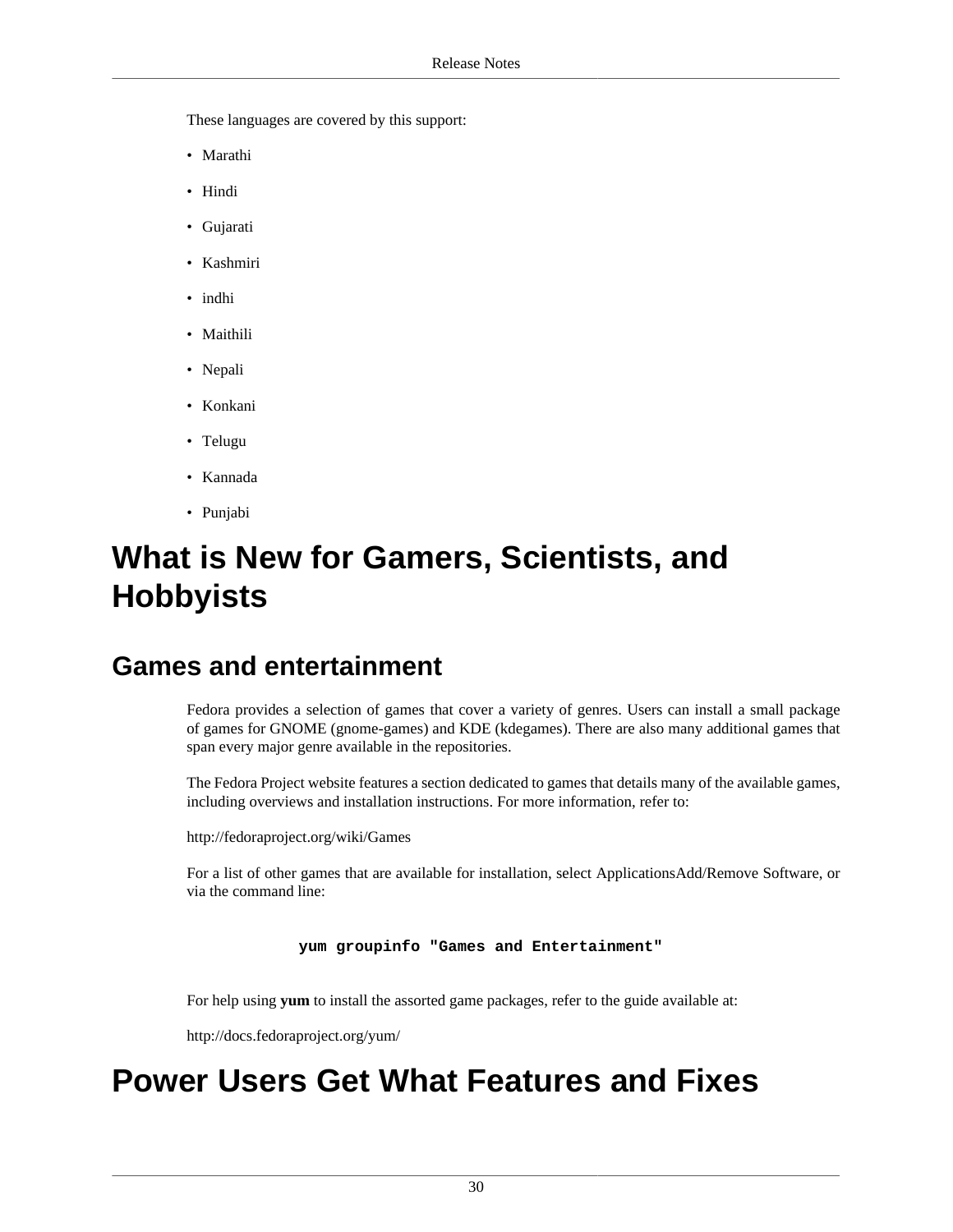## <span id="page-30-0"></span>**Server tools**

This section highlights changes and additions to the various GUI server and system configuration tools in Fedora 10.

## **First Aid Kit**

Firstaidkit is a fully automated recovery application that makes subsystem recovery easier for technical and non-technical users. Firstaidkit is designed to automatically fix problems while focusing on maintaining user data integrity. It is available in rescue mode, on the Fedora Live CD, and on running systems.

#### **Resources**

• Project site --<https://fedorahosted.org/firstaidkit/>

## <span id="page-30-1"></span>**File systems**

## **eCryptfs**

While Fedora 9 debuted encrypted fileystem support, F10 builds on that and fixes a number of problems that could have resulted in data corruption.

## **EXT4**

Fedora 9 debuted a preview of ext4 support. F10 brings a fully ext4-compatible e2fsprogs. In addition Anaconda's partition screen has an ext4 filesystem option available if you launch the installer with the ext4 option. Fedora 10 also brings delayed allocation for ext4. However, ext4 in Fedora 10 doesn't currently support filesystems larger than 16 terabytes.

## **XFS**

XFS is now a supported filesystem and an option with the the partitioning screen of Anaconda

# <span id="page-30-2"></span>**How are Things for Developers**

## <span id="page-30-3"></span>**Java**

## **Best of breed free software Java implementation**

Fedora includes multiple best of breed free software Java(TM) implementations, obtained through active adoption of innovative technology integrations produced by Fedora and others within upstream projects. The implementations integrated into Fedora are based on OpenJDK [\(http://openjdk.java.net/](http://openjdk.java.net/)) and the IcedTea GNU/Linux distribution integration project ([http://icedtea.classpath.org/\)](http://icedtea.classpath.org/), or based on alternatives such as the GNU Compiler for Java (GCJ - <http://gcc.gnu.org/java>and the GNU Classpath core class libraries [\(http://www.gnu.org/software/classpath/\)](http://www.gnu.org/software/classpath/). All Fedora innovations are pushed upstream to get the widest possible integration of the technologies in general Java implementations.

The implementation of OpenJDK 6 included in Fedora 10 uses the HotSpot virtual machine runtime compiler on x86, x86\_64, and SPARC. On PowerPC (PPC) it uses the zero interpreter, which is slower. On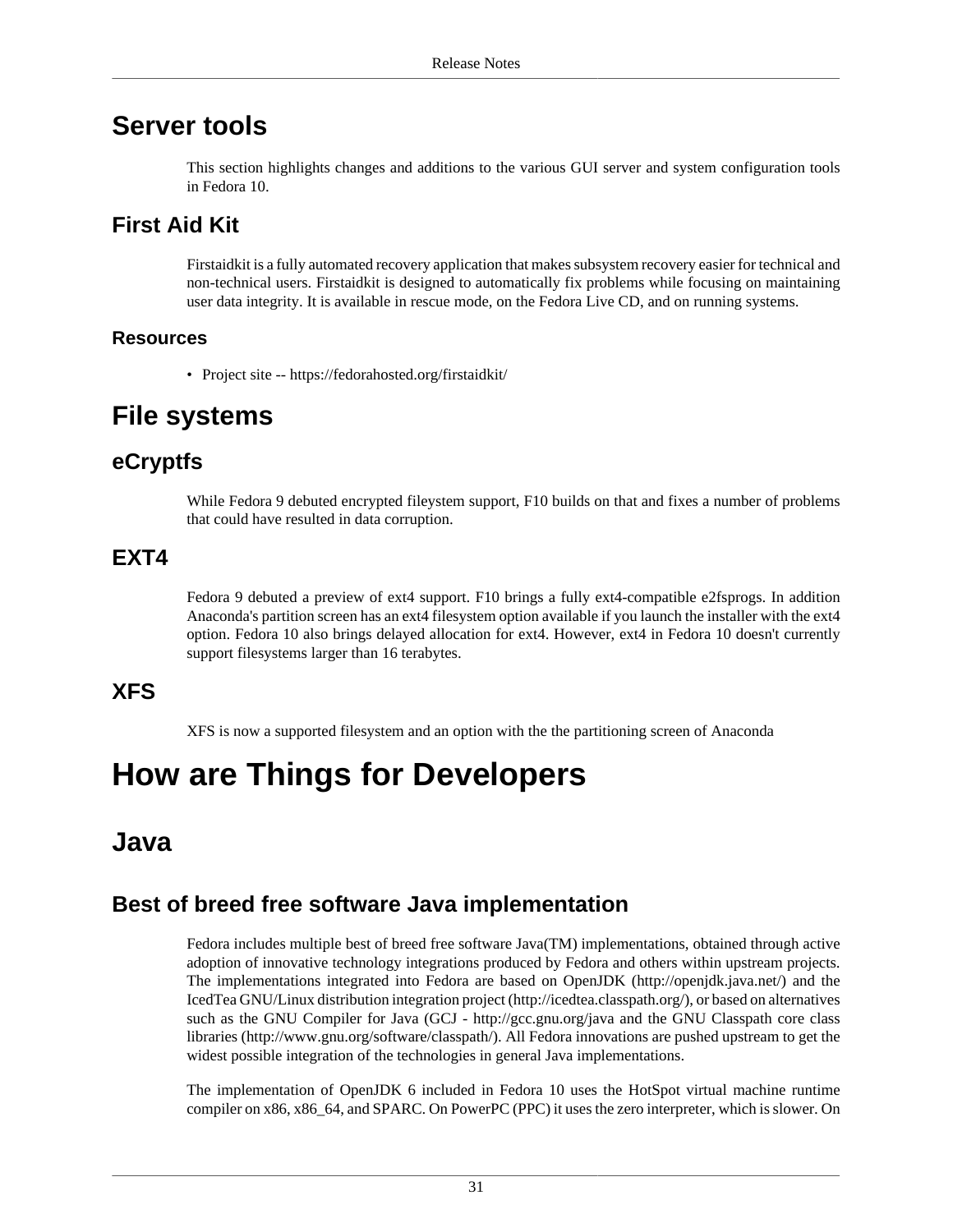all architectures an alternative implementation based on GCJ and GNU Classpath is included that includes an ahead-of-time compiler to produce native binaries.

Fedora binaries for selected architectures (currently only x86 and x86\_64 based on OpenJDK) are tested against the Java Compatibility Kit (JCK) by Red Hat to guarantee 100% compatibility with the Java Specification (JDK 1.6 at this time).

## **Handling Java Applets and web start applications**

In Fedora 10 **gcjwebplugin** has been replaced by **IcedTeaPlugin** that runs untrusted applets safely in a Web browser and works on any architecture. You can see which Applet Plugin is installed by typing **about:plugins** in Firefox. The new plugin adds support for the JavaScript bridge (LiveConnect) that was missing from earlier versions. For more details on "bytecode-to-JavaScript bridge (LiveConnect)", refer to the bug report:

[https://bugzilla.redhat.com/show\\_bug.cgi?id=304021](https://bugzilla.redhat.com/show_bug.cgi?id=304021)

Feedback on the security policy is very appreciated. If you suspect the security policy may be too restrictive to enable restricted applets, run the **firefox -g** command in a terminal window to see what is being restricted, then grant the restricted permission in the /usr/lib/jvm/java-1.6.0-openjdk-1.6.0.0/ jre/lib/security/java.policy file. If you then file a bug report, your exception could end up in the packaged security policy and you won't have to hack the policy file in the future.

Experimental Web Start (**javaws**) support via NetX has been added to the IcedTea repository. When a Java Network Launching Protocol (.jnlp) file is embedded on a web page you can open it with the IcedTea Web Start (/usr/bin/javaws).

<http://jnlp.sourceforge.net/>-- NetX

## **New integration with other Fedora technologies**

Through the IcedTea project, OpenJDK has been integrated with several new technologies that are also part of Fedora 10.

#### **VisualVM integration through the NetBeans framework**

VisualVM (

jvisualvm

) provides a graphical overview of any local or remotely running Java application, letting you monitor all running threads, classes, and objects allocated by the application by taking thread dumps, heap dumps, and other lightweight profiling tools.

#### **PulseAudio integration for javax.sound**

PulseAudio integrations provides all the benefits of PulseAudio to any java application using the javax.sound package.

#### **Integration of Mozilla Rhino - JavaScript**

Rhino is a pure-Java JavaScript implementation from Mozilla providing an easy mixing of Java and JavaScript for developers using the javax.script package.

#### **Other improvements**

Also in Fedora 10 Java cryptography (javax.crypto) is fully supported without any (regional) restrictions.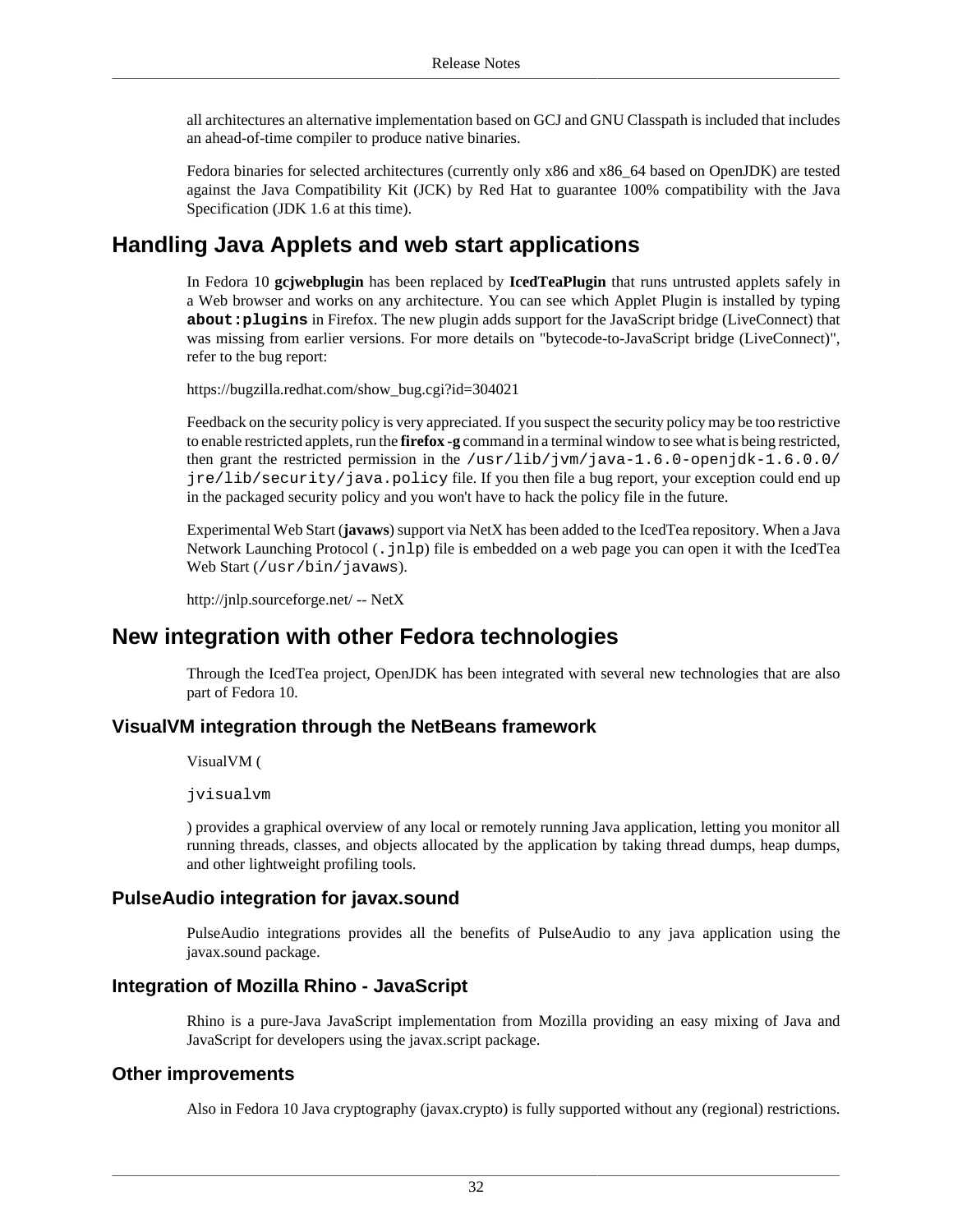## **Fedora and JPackage**

Fedora 10 includes many packages derived from the JPackage Project.

<http://jpackage.org>

Some of these packages are modified in Fedora to remove proprietary software dependencies, and to make use of GCJ's ahead-of-time compilation feature. Use the Fedora repositories to update these packages, or use the JPackage repository for packages not provided by Fedora. Refer to the JPackage website for more information about the project and the software it provides.

#### **Mixing Packages from Fedora and JPackage**

Research package compatibility before you install software from both the Fedora and JPackage repositories on the same system. Incompatible packages may cause complex issues.

## **Note on upgrading from Fedora 8 - OpenJDK Replaces IcedTea**

Since Fedora 9 the packages called java-1.7.0-icedtea\* in Fedora 8 have been renamed to java-1.6.0 openjdk\*. The Fedora 8 IcedTea packages tracked the unstable OpenJDK 7 branch, whereas the java-1.6.0 openjdk\* packages track the stable OpenJDK 6 branch. All the upstream IcedTea sources are included in the java-1.6.0-openjdk SRPM.

If you are upgrading from a system based on Fedora 8 that still has IcedTea installed, the package changeover does not happen automatically. The packages related to IcedTea based on OpenJDK 7 must first be erased, then the new OpenJDK 6 packages installed.

su -c 'yum erase java-1.7.0-icedtea{,-plugin}' su -c 'yum install ja

Upgrading from Fedora 9 does not require special action.

## <span id="page-32-0"></span>**Development**

This section covers various development tools and features.

## **Tools**

#### **Eclipse**

This release of Fedora includes Fedora Eclipse, based on the Eclipse SDK version 3.4. The 3.4 series of releases has a "What's New in 3.4" page:

[http://help.eclipse.org/stable/index.jsp?topic=/org.eclipse.platform.doc.user/whatsNew/](http://help.eclipse.org/stable/index.jsp?topic=/org.eclipse.platform.doc.user/whatsNew/platform_whatsnew.html) [platform\\_whatsnew.html](http://help.eclipse.org/stable/index.jsp?topic=/org.eclipse.platform.doc.user/whatsNew/platform_whatsnew.html)

Release notes specific to 3.4 are also available.

[http://www.eclipse.org/eclipse/development/readme\\_eclipse\\_3.4.html](http://www.eclipse.org/eclipse/development/readme_eclipse_3.4.html)

Some of the notable features in 3.4 include a number of improvements in handling bookmarks, easier ways to find and install plug-ins, and additional help with refactoring.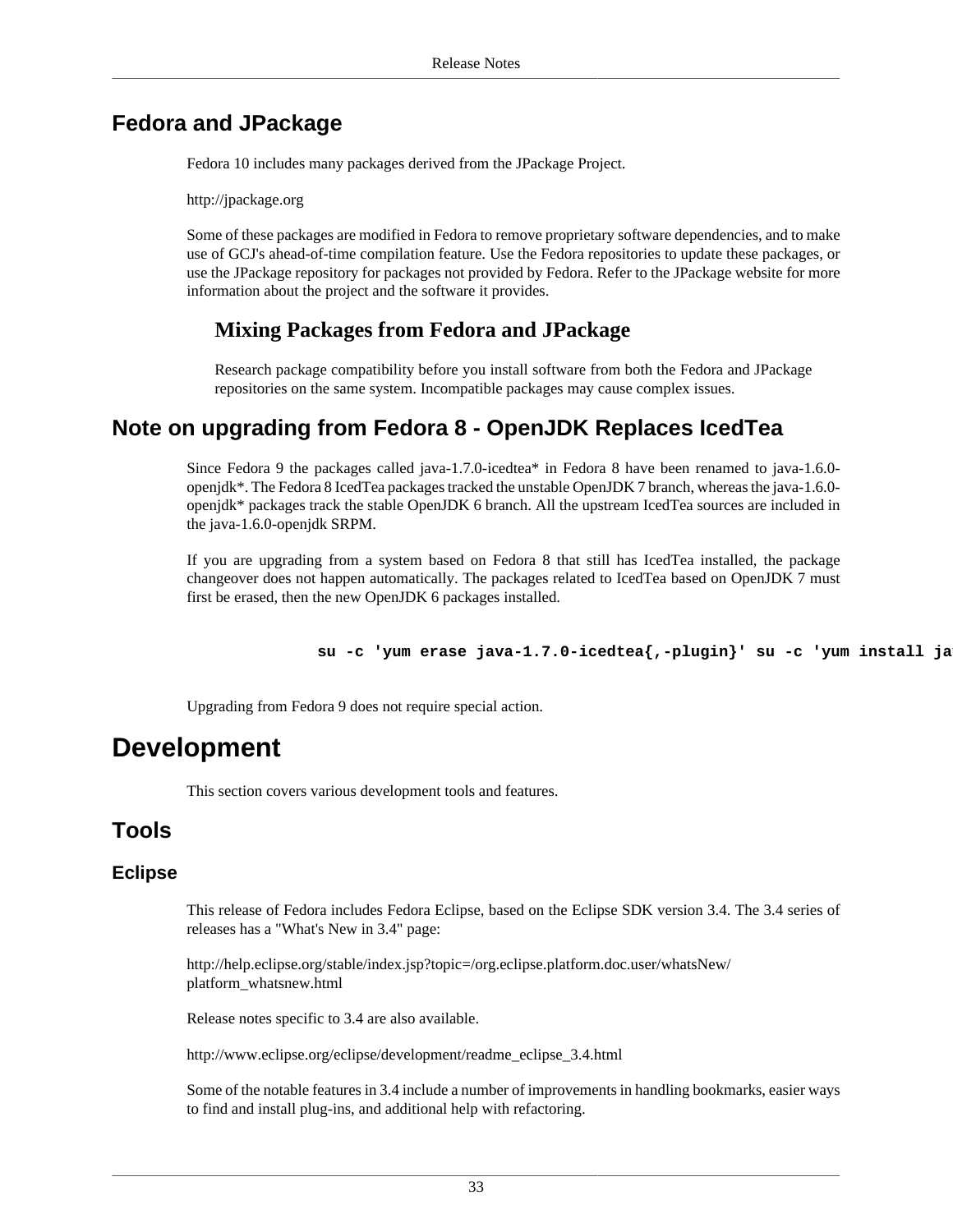#### **Additional plugins**

This release of Fedora includes plugins for C/C++ **eclipse-cdt**, RPM specfile editing **eclipse-rpm-editor**, PHP **eclipse-phpeclipse**, Subversion **eclipse-subclipse**, SELinux **eclipse-slide** and **eclipse-setools**, regular expression testing **eclipse-quickrex**, Fortran **eclipse-photran**, Bugzilla integration **eclipse-mylyn**, Git **eclipse-egit**, Perl **eclipse-epic**, Checkstyle **eclipse-checkstyle**, and Python **eclipse-pydev**.

#### **Translations from the Babel project - eclipse-nls**

This release also includes the Babel language packs, which provide translations for Eclipse and Eclipse plugins in a number of languages. Note that some of the languages have very low coverage: even if you have the translations installed, you will probably still see many strings in English. The Babel project accepts contributions if you would like to help their translation efforts.

<http://www.eclipse.org/babel/>

#### **Upgrading from Fedora 9**

Users upgrading from Eclipse 3.3 will need to migrate any plug-ins they have installed from sources other than RPMs. The simplest way to do this is to re-install. For plug-in developers migrating from 3.3, refer to the "Plug-in Migration Guide":

[http://help.eclipse.org/ganymede/nav/2\\_3](http://help.eclipse.org/ganymede/nav/2_3)

#### **GCC Compiler Collection**

This release of Fedora has been built with GCC 4.3.2, which is included with the distribution.

For more information on GCC 4.3, refer to:

<http://gcc.gnu.org/gcc-4.3/>

#### **Target-specific improvements**

#### **IA-32 x86-64**

#### *ABI changes*

• Starting with GCC 4.3.1, decimal floating point variables are aligned to their natural boundaries when they are passed on the stack for i386.

*Command-line changes*

• Starting with GCC 4.3.1, the -mc1d option has been added to automatically generate a c1d instruction in the prologue of functions that use string instructions. This option is used for backward compatibility on some operating systems and can be enabled by default for 32-bit x86 targets by configuring GCC with the --enable-cld configure option.

#### **Improved Haskell support**

Fedora 10 introduces better support for Haskell. With a new set of packaging guidelines and tools, it is incredibly easy to support any Haskell program using the Glasgow Haskell Compiler. Package creation and deployment, leveraging Fedora's quality tools plus a few new friends has never been easier. As support for Haskell grows there will be continued development for Haskell as more libraries are introduced.

Package creation is quite simple. Haskell already provides the infrastructure for compiling and deploying packages consistently. Setting up a package for Fedora takes very little time, meaning code that works in Haskell works in Fedora too.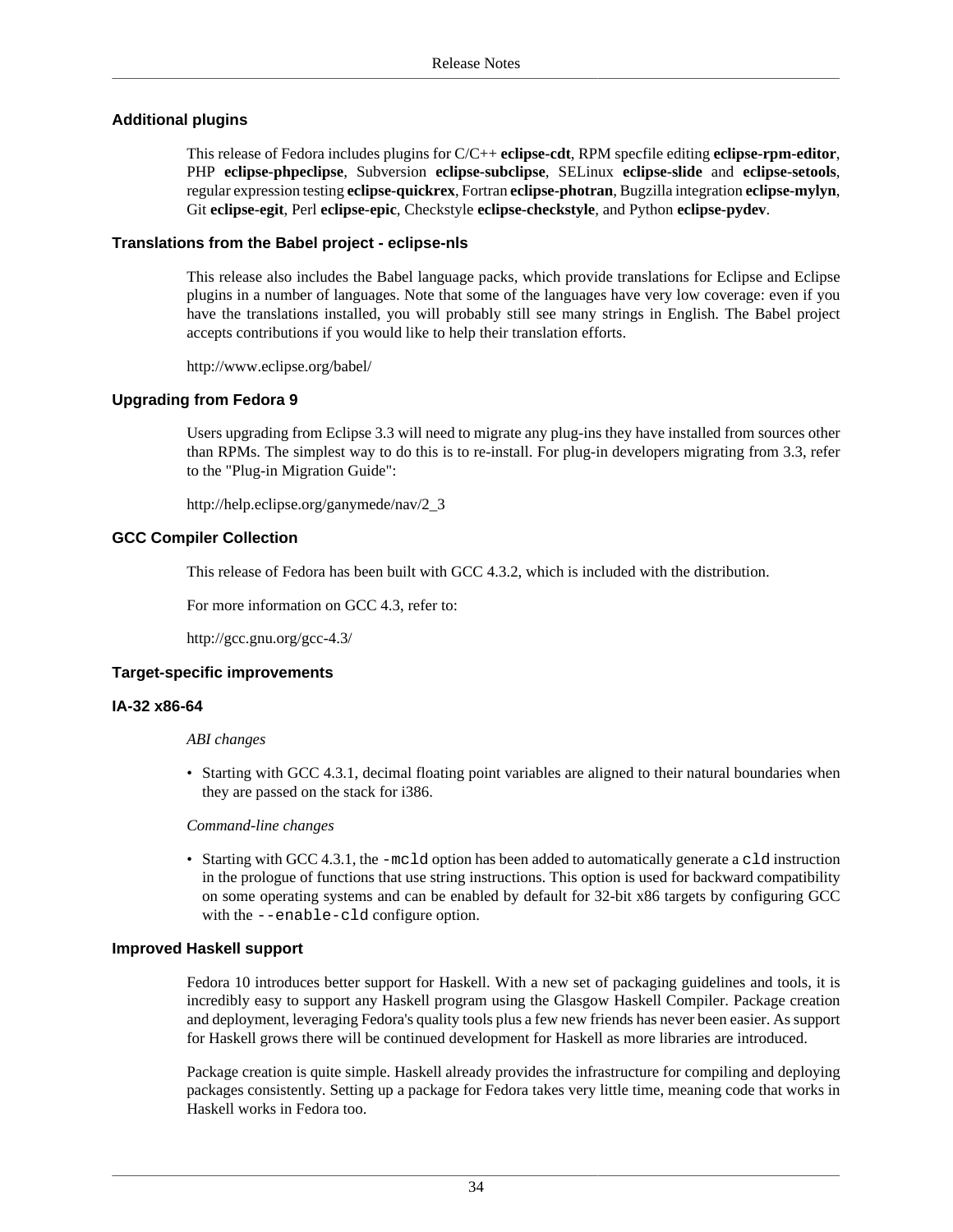Fedora also provides tools for enterprise deployment of Fedora packages. With the inclusion of Haskell in Fedora, the developer is now free to write enterprise level applications in Haskell and feel secure knowing the code can be used in Fedora.

<https://fedoraproject.org/wiki/Features/GoodHaskellSupport>

#### **Objective CAML OCaml coverage greatly extended**

Fedora 10 contains the OCaml 3.10.2 advanced programming language and a very comprehensive list of packages:

[http://cocan.org/getting\\_started\\_with\\_ocaml\\_on\\_red\\_hat\\_and\\_fedora#Package\\_status](http://cocan.org/getting_started_with_ocaml_on_red_hat_and_fedora#Package_status)

OCaml was available as an update to Fedora 9 but not in the initial release.

#### **NetBeans**

This release of Fedora includes NetBeans IDE, version 6.1. NetBeans IDE is an Integrated Development Environment (IDE) for Java, C/C++, Ruby, PHP, etc. Default configuration of the NetBeans IDE (Java SE IDE configuration) supports development of programs for the Java platform, Standard Edition (Java SE), including development of the modules for the NetBeans Platform.

The NetBeans IDE is a modular system and includes facilities for updating and installing plugins. There is a wide spectrum of plugins for the NetBeans IDE that are provided by community members and thirdparty companies.

#### **NetBean resources**

- <http://www.netbeans.org/> Official site of the NetBeans project.
- <http://wiki.netbeans.org/> NetBeans Wiki pages.
- <mailto:linux-packaging@installer.netbeans.org> Mailing list for discussion of the packaging issues.
- <https://admin.fedoraproject.org/pkgdb/packages/bugs/netbeans> Bug list for the NetBeans IDE.
- <https://admin.fedoraproject.org/pkgdb/packages/bugs/netbeans-platform8> Bug list for the NetBeans Platform.
- <http://www.netbeans.org/issues/> Issue Tracker of the NetBeans project. Please, use Component: installer, OS: Linux, Subcomponent: rpm to file the issues related to the NetBeans RPMs.

#### **AMQP Infrastructure**

The AMQP Infrastructure package is a subset of the Red Hat Enterprise MRG. The package allows for development of scalable, interoperable, and high-performance enterprise applications.

More specifically it consists of the following.

- AMOP (protocol version 0-10) messaging broker/server
- Client bindings for C++, Python, and Java (using the JMS interface)
- A set of command line interface configuration/management utilities
- A high-performance asynchronous message store for durable messages and messaging configuration.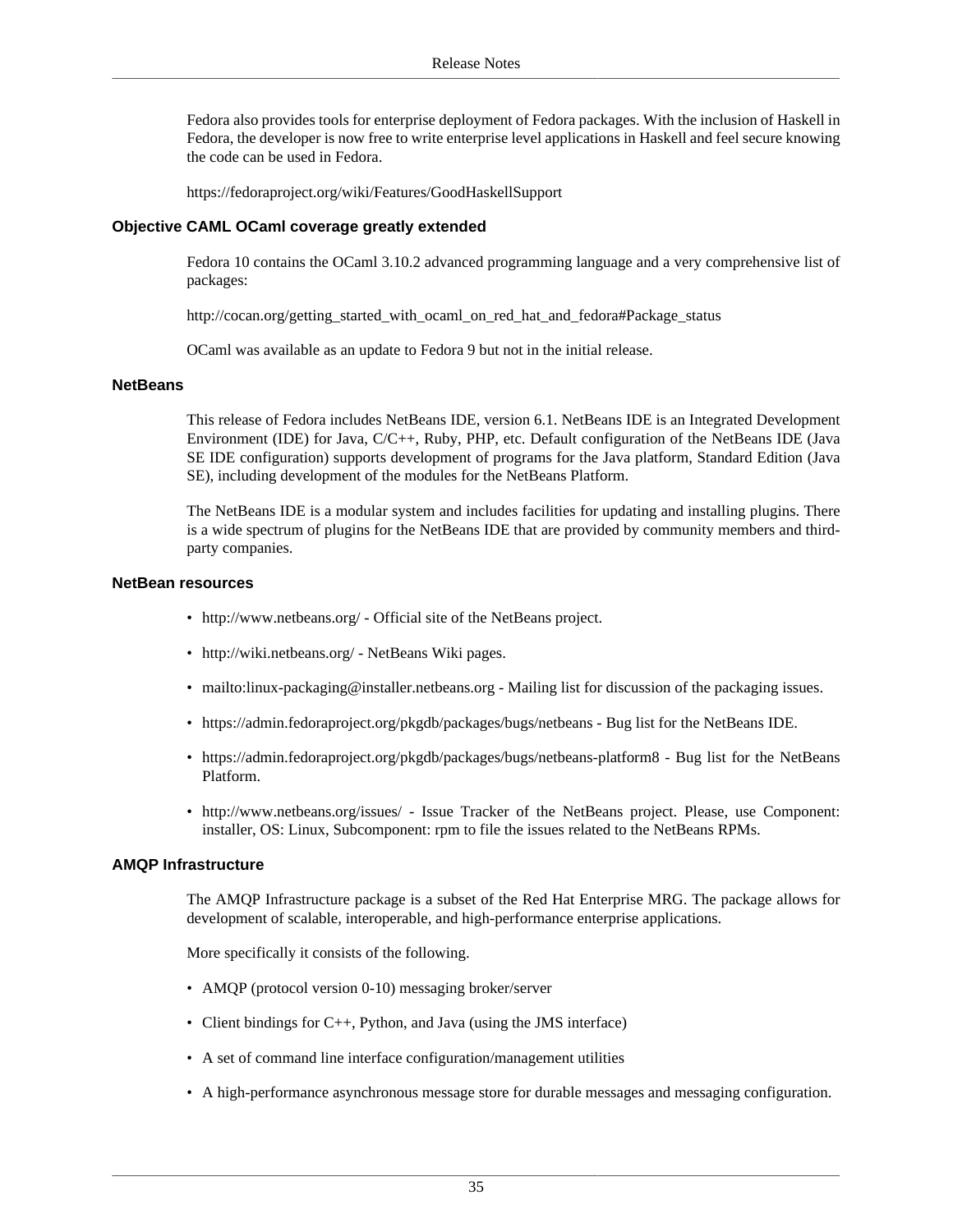#### **AMQP resources**

For more information refer to the following resources.

- <http://www.redhat.com/mrg/resources> Red Hat MRG Documentation
- <http://amqp.org/>AMQP Project Site

#### **Appliance building tools**

Appliances are pre-installed and pre-configured system images. This package includes tools and metadata that make it easier for ISVs, developers, OEMS, etc. to create and deploy virtual appliances. The two components of this feature are the ACT (Appliance Creation Tool) and the AOS (The Appliance Operating System). Install the appliance-tools package with Add/Remove Software or yum.

#### **Appliance Creation Tool**

The Appliance Creation Tool is a tool that creates Appliance Images from a kickstart file. This tool uses the live CD creator API as well as patches to the live CD API that allow for the creation of multi-partitioned disk images. These disk images can then be booted in a virtual container such as Xen, KVM, and VMware. This tool is included in the appliance-tools package. This package contains tools for building appliance images on Fedora based systems including derived distributions such as RHEL, CentOS, and others.

#### **Appliance Operating System**

The Appliance Operating System is a scaled down version of Fedora with a small footprint. It contains only the packages necessary to run an appliance. The hardware supported by this spin of Fedora would be limited, primarily focusing on virtual containers such as KVM and VMware. The goal is to create a base that developers can build their applications on top of, only pulling in packages that their software requires.

#### **Appliance building tools resources**

<http://thincrust.net/> Appliance Tool Project Site

#### **Python NSS bindings**

Python bindings for NSS/NSPR allow Python programs to utilize the NSS cryptographic libraries for SSL/ TLS and PKI certificate management. The python-nss package provides a Python binding to the NSS and NSPR support libraries.

Network Security Services (NSS) is a set of libraries supporting security-enabled client and server applications. Applications built with NSS can support SSL v2 and v3, TLS, PKCS #5, PKCS #7, PKCS #11, PKCS #12, S/MIME, X.509 v3 certificates and other security standards. NSS has received FIPS 140 validation from NIST.

#### **Python NSS bindings resources**

<http://people.redhat.com/jdennis/python-nss/doc/api/html/index.html> -- Library Documentation

## <span id="page-35-0"></span>**Linux\_kernel**

#### **Deprecated or out of date content?**

This content may be deprecated or out of date, it has not been updated since the Fedora 9 release notes.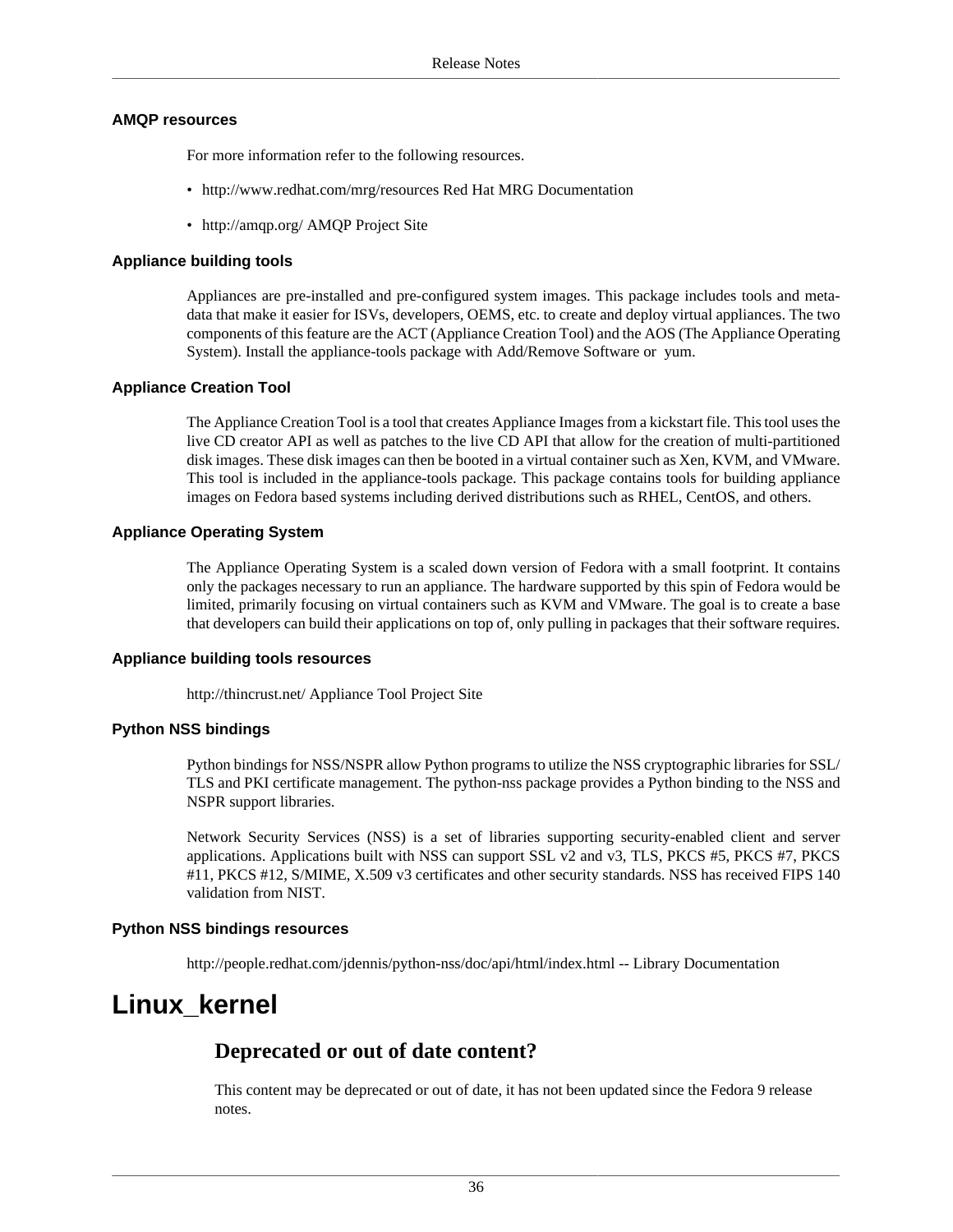This section covers changes and important information regarding the 2.6.27 based kernel in Fedora 10. The 2.6.27 kernel includes:

- The Fedora kernel offers paravirt\_ops support in domU, as part of the kernel team's efforts to reduce the work required to produce current Xen kernels.
- Xen fully virtualized guests can directly boot a kernel and **initrd** image and pass kernel boot args. For more details refer to<http://fedoraproject.org/wiki/Features/XenFullvirtKernelBoot>

### **Version**

Fedora may include additional patches to the kernel for improvements, bug fixes, or additional features. For this reason, the Fedora kernel may not be line-for-line equivalent to the so-called *vanilla kernel* from the kernel.org web site:

<http://www.kernel.org/>

To obtain a list of these patches, download the source RPM package and run the following command against it:

**rpm -qpl kernel-<version>.src.rpm**

## **Changelog**

To retrieve a log of changes to the package, run the following command:

```
 rpm -q --changelog kernel-<version>
```
If you need a user friendly version of the changelog, refer to [http://wiki.kernelnewbies.org/LinuxChanges.](http://wiki.kernelnewbies.org/LinuxChanges) A short and full diff of the kernel is available from<http://kernel.org/git>. The Fedora version kernel is based on the Linus tree.

Customizations made for the Fedora version are available from<http://cvs.fedoraproject.org>.

### <span id="page-36-0"></span>**Kernel flavors**

Fedora 10 includes the following kernel builds:

- Native kernel, for use in most systems. Configured sources are available in the kernel-devel package.
- The kernel-PAE, for use in 32-bit x86 systems with more than 4GB of RAM, or with CPUs that have a NX (No eXecute) feature. This kernel support both uniprocessor and multi-processor systems. Configured sources are available in the kernel-PAE-devel package.
- Virtualization kernel for use with the Xen emulator package. Configured sources are available in the kernel-xen-devel package.

You may install kernel headers for all four kernel flavors at the same time. The files are installed in the /usr/src/kernels/<version>[-PAE|-xen|-kdump]-<arch>/ tree. Use the following command: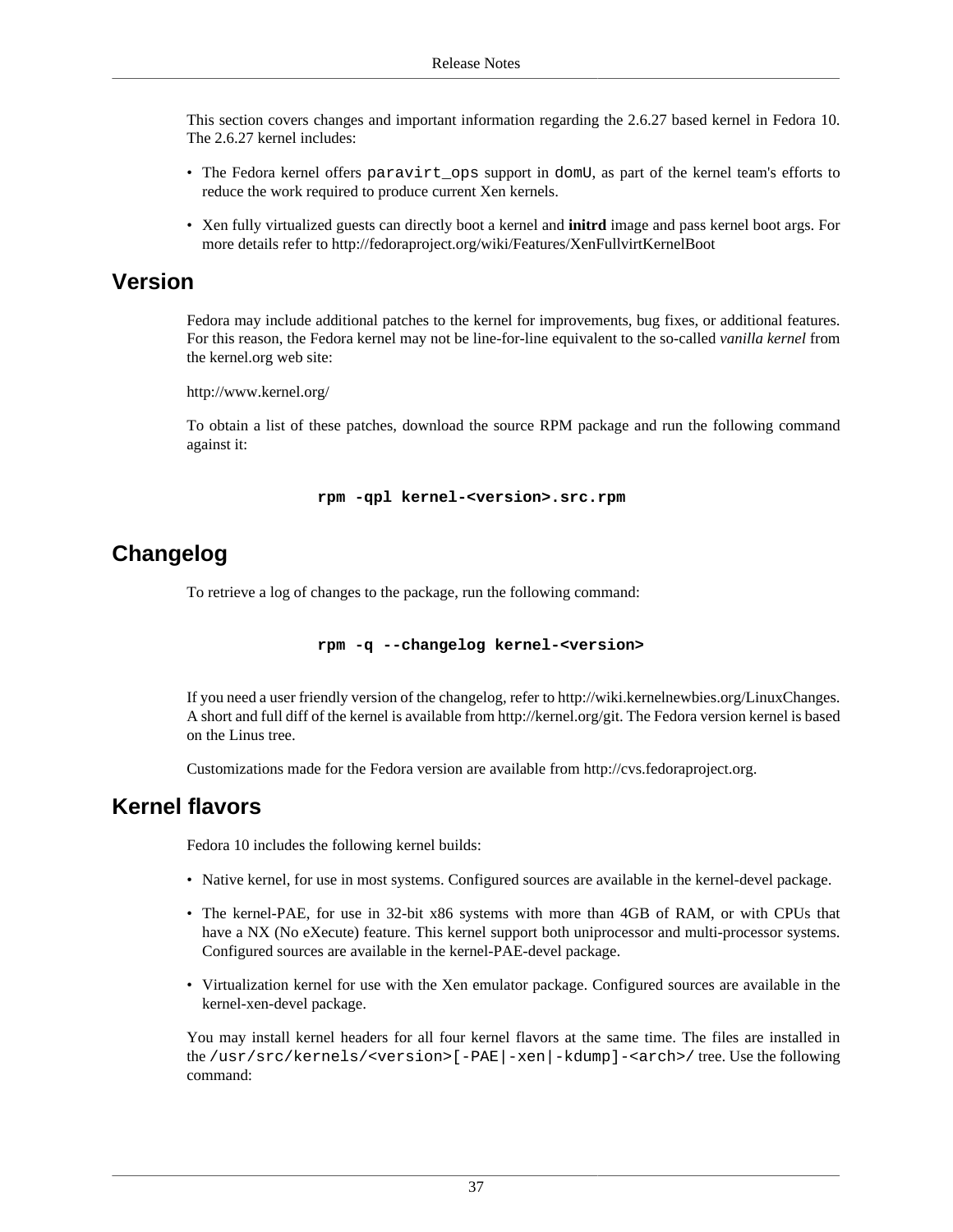```
 su -c 'yum install kernel{,-PAE,-xen,-kdump}-devel'
```
Select one or more of these flavors, separated by commas and no spaces, as appropriate. Enter the root password when prompted.

### **x86 Kernel Includes Kdump**

Both the x86\_64 and the i686 kernels are relocatable, so they no longer require a separate kernel for kdump capability. PPC64 still requires a separate kdump kernel.

## **Default Kernel Provides SMP**

There is no separate SMP kernel available for Fedora on i386, x86\_64, and ppc64. Multiprocessor support is provided by the native kernel.

### **PowerPC Kernel Support**

There is no support for Xen or kdump for the PowerPC architecture in Fedora. 32-bit PowerPC does still have a separate SMP kernel.

## **Preparing for kernel development**

Fedora 10 does not include the kernel-source package provided by older versions since only the kerneldevel package is required now to build external modules. Configured sources are available, as described [the section called "Kernel flavors"](#page-36-0).

### **Custom Kernel Building**

For information on kernel development and working with custom kernels, refer to [http://](http://fedoraproject.org/wiki/Building_a_custom_kernel) [fedoraproject.org/wiki/Building\\_a\\_custom\\_kernel](http://fedoraproject.org/wiki/Building_a_custom_kernel)

## **Reporting bugs**

Refer to <http://kernel.org/pub/linux/docs/lkml/reporting-bugs.html> for information on reporting bugs in the Linux kernel. You may also use<http://bugzilla.redhat.com>for reporting bugs that are specific to Fedora.

## <span id="page-37-0"></span>**Embedded**

Fedora 10 includes a number of applications to support embedded development on a variety of targets. Included are assemblers, compilers, debuggers, programmers, IDEs and assorted utilities.

### **AVR**

avrdudeSoftware for programming Atmel AVR microcontroller

AVRDUDE is a program for programming Atmel's AVR CPU's. It can program the Flash and EEPROM, and where supported by the serial programming protocol, it can program fuse and lock bits. AVRDUDE also supplies a direct instruction mode allowing one to issue any programming instruction to the AVR chip regardless of whether AVRDUDE implements that specific feature of a particular chip.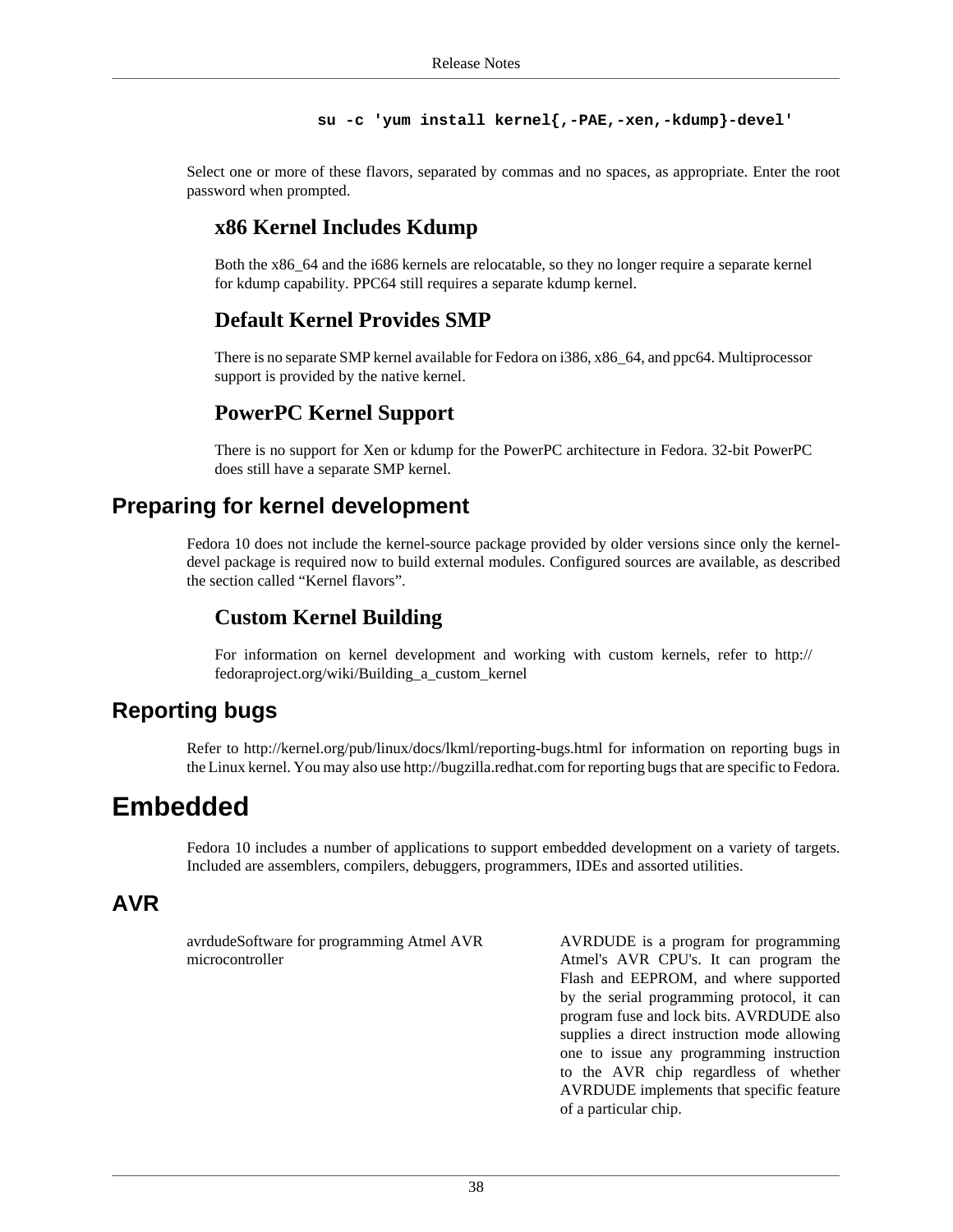|                      | avr-gccCross Compiling GNU GCC targeted at avr                               | This is a Cross Compiling version of GNU<br>GCC, which can be used to compile for the<br>AVR platform, instead of for the native i386<br>platform.                                                                                                                                                                                                                                          |  |  |
|----------------------|------------------------------------------------------------------------------|---------------------------------------------------------------------------------------------------------------------------------------------------------------------------------------------------------------------------------------------------------------------------------------------------------------------------------------------------------------------------------------------|--|--|
|                      | avr-gcc-c++Cross Compiling GNU GCC targeted at avr                           | This package contains the Cross Compiling<br>version of $g++$ , which can be used to compile<br>c++ code for the AVR platform, instead of for<br>the native i386 platform.                                                                                                                                                                                                                  |  |  |
|                      | avr-libcC library for use with GCC on Atmel AVR<br>microcontrollers          | AVR Libc is a free software project with the<br>goal to provide a high quality C library for use<br>with GCC on Atmel AVR microcontrollers.                                                                                                                                                                                                                                                 |  |  |
|                      |                                                                              | AVR Libc is licensed under a single unified<br>license. This so-called modified Berkeley<br>license is intended to be compatible with<br>most free software licenses such as the GPL,<br>yet impose as little restrictions as possible<br>for the use of the library in closed-source<br>commercial applications.                                                                           |  |  |
|                      | avr-binutilsCross Compiling GNU binutils targeted at<br>avr                  | This is a Cross Compiling version of GNU<br>binutils, which can be used to assemble and<br>link binaries for the AVR platform, instead of<br>for the native i386 platform.                                                                                                                                                                                                                  |  |  |
|                      | avr-gdbGDB for (remote) debugging avr binaries                               | This is a special version of GDB, the GNU<br>Project debugger, for (remote) debugging<br>AVR binaries. GDB allows you to see what<br>is going on inside another program while it<br>executes or what another program was doing<br>at the moment it crashed.                                                                                                                                 |  |  |
|                      | avariceProgram for interfacing the Atmel JTAG ICE to<br><b>GDB</b>           | Program for interfacing the Atmel JTAG<br>ICE to GDB to allow users to debug their<br>embedded AVR target                                                                                                                                                                                                                                                                                   |  |  |
| <b>Microchip PIC</b> |                                                                              |                                                                                                                                                                                                                                                                                                                                                                                             |  |  |
|                      | gputilsDevelopment utilities for Microchip (TM) PIC<br>(TM) microcontrollers | This is a collection of development tools for<br>Microchip (TM) PIC (TM) microcontrollers.<br>This is ALPHA software: there may be<br>serious bugs in it, and it's nowhere near<br>complete. The gputils package currently<br>only implements a subset of the features<br>available with Microchip's tools. Refer to the<br>documentation for an up-to-date list of what<br>gputils can do. |  |  |
|                      | gpsim A simulator for Microchip (TM) PIC (TM)<br>microcontrollers            | The gpsim software is a simulator for<br>Microchip (TM) PIC (TM) microcontrollers.<br>It supports most devices in Microchip's<br>12-bit, 14bit, and 16-bit core families.<br>In addition, gpsim supports dynamically                                                                                                                                                                        |  |  |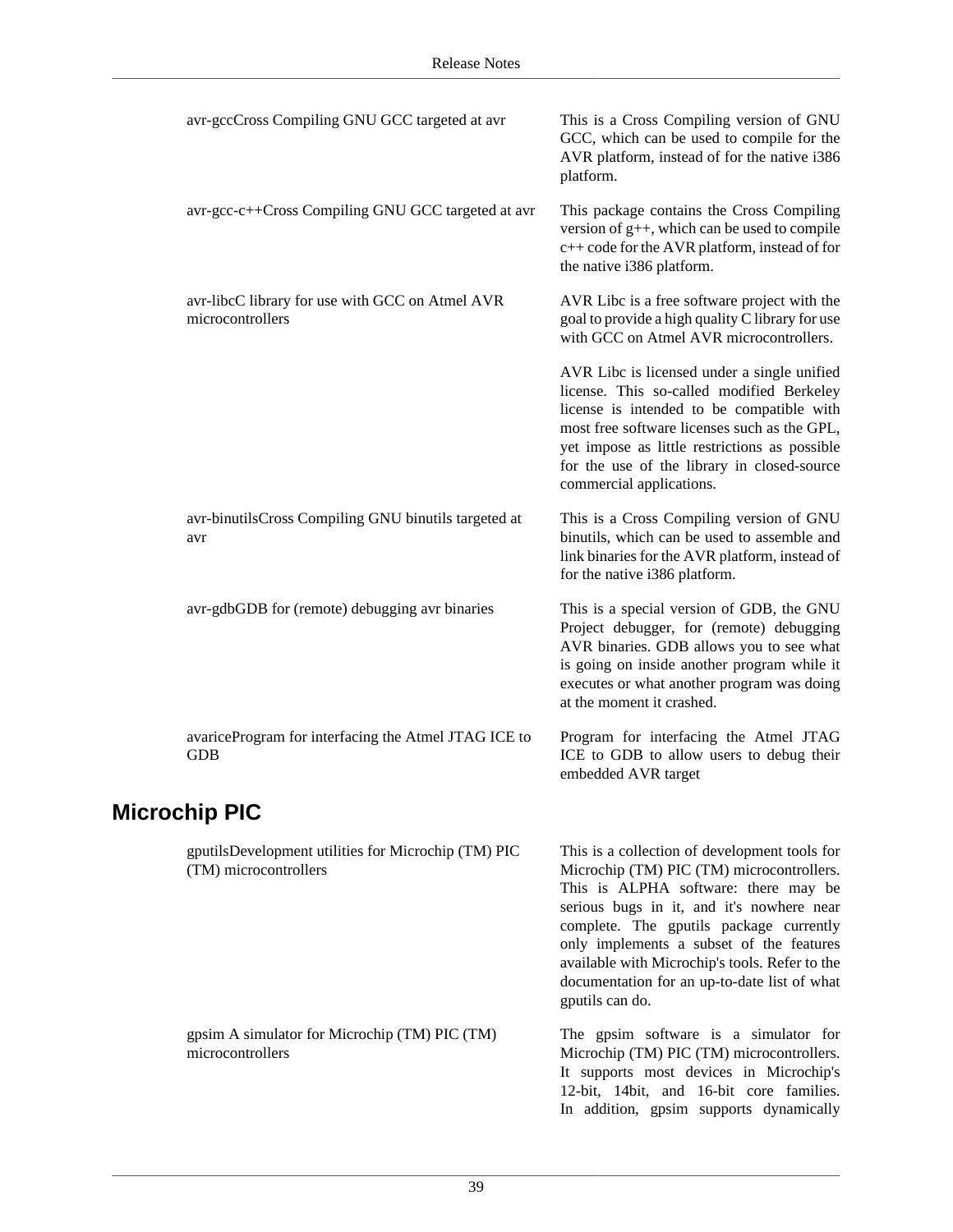loadable modules such as LED's, LCD's, resistors, and so forth, to extend the simulation environment beyond the PIC.

KTechlab is a development and simulation environment for microcontrollers and electronic circuits, distributed under the GNU General Public License. KTechlab consists of several well-integrated components:

- A circuit simulator, capable of simulating logic, linear devices and some nonlinear devices.
- Integration with **gpsim**, allowing PICs to be simulated in circuit.
- A schematic editor, which provides a rich real-time feedback of the simulation.
- A flowchart editor, allowing PIC programs to be constructed visually.
- MicroBASIC; a BASIC-like compiler for PICs, written as a companion program to KTechlab.
- An embedded Kate part, which provides a powerful editor for PIC programs.
- Integrated assembler and disassembler via **gpasm** and **gpdasm**.

PiKdev is a simple IDE dedicated to the development of PIC based applications under KDE. Features:

- Integrated editor
- Project management
- Integrated programming engine for 12, 14 and 16 bits PIC (flash or EPROM technology)
- Support for parallel and serial port programmers
- KDE compliant look-and-feel

The system administrator must read README.Fedora file located in the /usr/ share/doc/pikdev-0.9.2 directory to complete the full feature installation.

Piklab is a graphic development environment for PIC and dsPIC microcontrollers. It

ktechlab Development and simulation of microcontrollers and electronic circuits

pikdev IDE for development of PICmicro based application (under Linux/KDE)

piklab Development environment for applications based on PIC & dsPIC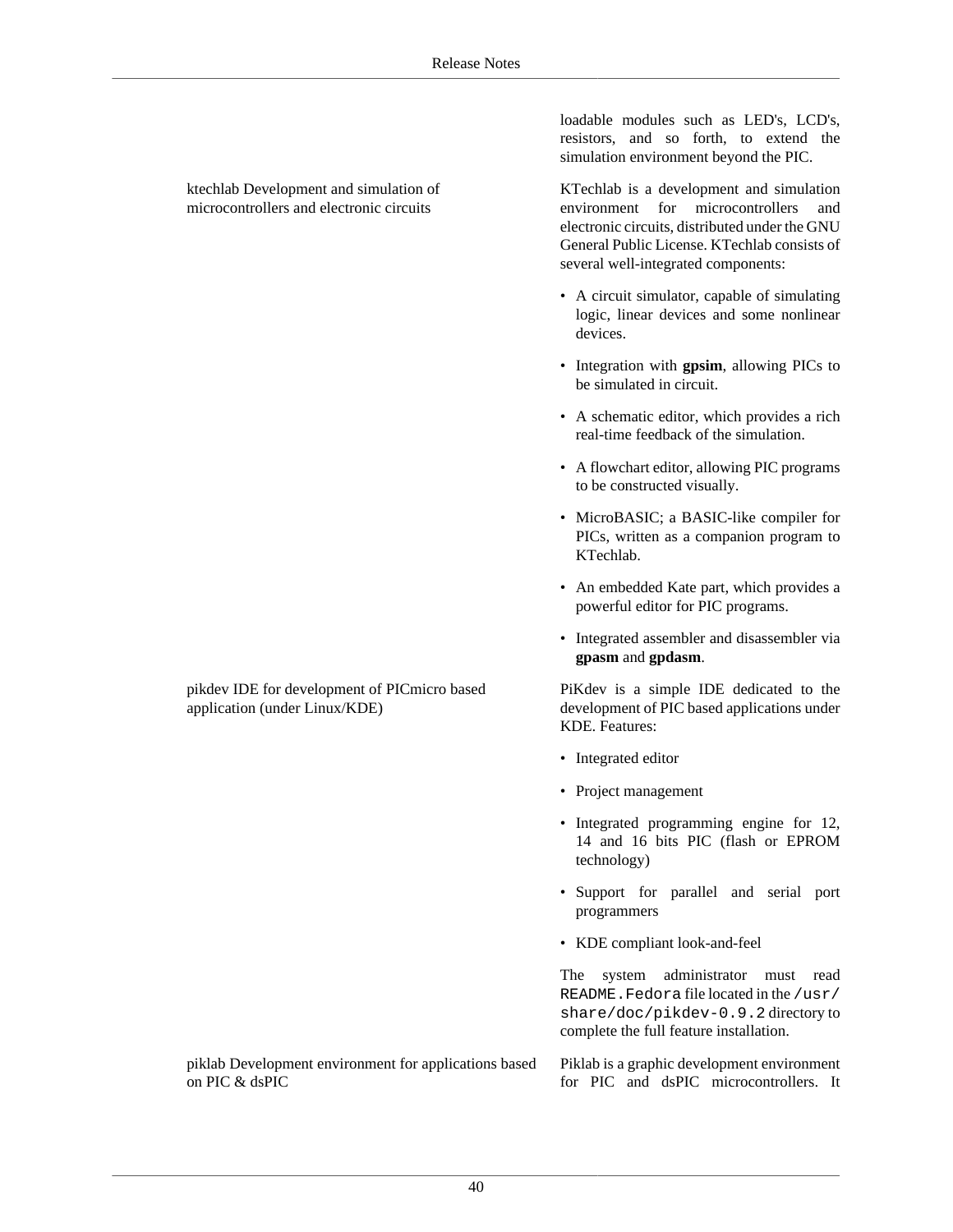|                                                                                 | interfaces with various toochains for<br>compiling and assembling and it supports<br>several Microchip and direct programmers.<br>The system administrator must refer to the<br>README. Fedora file located in the /usr/<br>share/doc/piklab-0.15.0 directory<br>to complete full feature installation.                                                                                                                                                                                                                                                                                                                                                                      |
|---------------------------------------------------------------------------------|------------------------------------------------------------------------------------------------------------------------------------------------------------------------------------------------------------------------------------------------------------------------------------------------------------------------------------------------------------------------------------------------------------------------------------------------------------------------------------------------------------------------------------------------------------------------------------------------------------------------------------------------------------------------------|
| pikloops Code generator for PIC delays                                          | PiKLoop generates code to create delays for<br>Microchip PIC microcontrollers. It is a useful<br>companion for Pikdev or Piklab IDE.                                                                                                                                                                                                                                                                                                                                                                                                                                                                                                                                         |
| Others and processor agnostic                                                   |                                                                                                                                                                                                                                                                                                                                                                                                                                                                                                                                                                                                                                                                              |
| dfu-programmer A device firmware update based USB<br>programmer for Atmel chips | A linux based command-line programmer<br>chips<br>with<br><b>USB</b><br>Atmel<br>a<br>for<br>bootloader supporting ISP. This is a<br>mostly Device Firmware Update (DFU)<br>1.0 compliant user-space<br>application.<br>Currently supported chips: 8051, AVR,<br>$at89c51snd1c$ ,<br>at90usb1287,<br>at 89c 5130,<br>at90usb1286,<br>at89c5131,<br>at90usb647,<br>at89c5132, at90usb646, at90usb162, and<br>at90usb82.                                                                                                                                                                                                                                                       |
| sdcc Small Device C Compiler                                                    | The sdcc-2.6.0-12 package for SDCC is<br>a C compiler for 8051 class and similar<br>microcontrollers. The package includes the<br>compiler, assemblers and linkers, a device<br>simulator, and a core library. The processors<br>supported (to a varying degree) include the<br>8051, ds390, z80, hc08, and PIC.                                                                                                                                                                                                                                                                                                                                                             |
| uisp Universal In-System Programmer for Atmel AVR<br>and 8051                   | The uisp utility is for downloading/uploading<br>programs to AVR devices. It can also be<br>used for some Atmel 8051 type devices. In<br>addition, uisp can erase the device, write lock<br>bits, verify and set the active segment. For<br>use with the following hardware to program<br>the devices: pavr, stk500, Atmel STK500,<br>dapa, Direct AVR Parallel Access, stk200,<br>Parallel Starter Kit, STK200, STK300,<br>abb, Altera, ByteBlasterMV Parallel Port<br>Download Cable, avrisp, Atmel AVR, bsd,<br>fbprg (parallel), dt006 (parallel), dasa serial<br>SCK=DTR<br>(RESET=RTS<br>MOSI=TXD<br>MISO=CTS), dasa2 serial (RESET=!TXD<br>SCK=RTS MOSI=DTR MISO=CTS) |
| simcoupe SAM Coupe emulator (spectrum compatible)                               | SimCoupe emulates an 8bit Z80 based home<br>computer, released in 1989 by Miles Gordon<br>Technology. The SAM Coupe was largely<br>spectrum compatible, with much improved<br>hardware                                                                                                                                                                                                                                                                                                                                                                                                                                                                                       |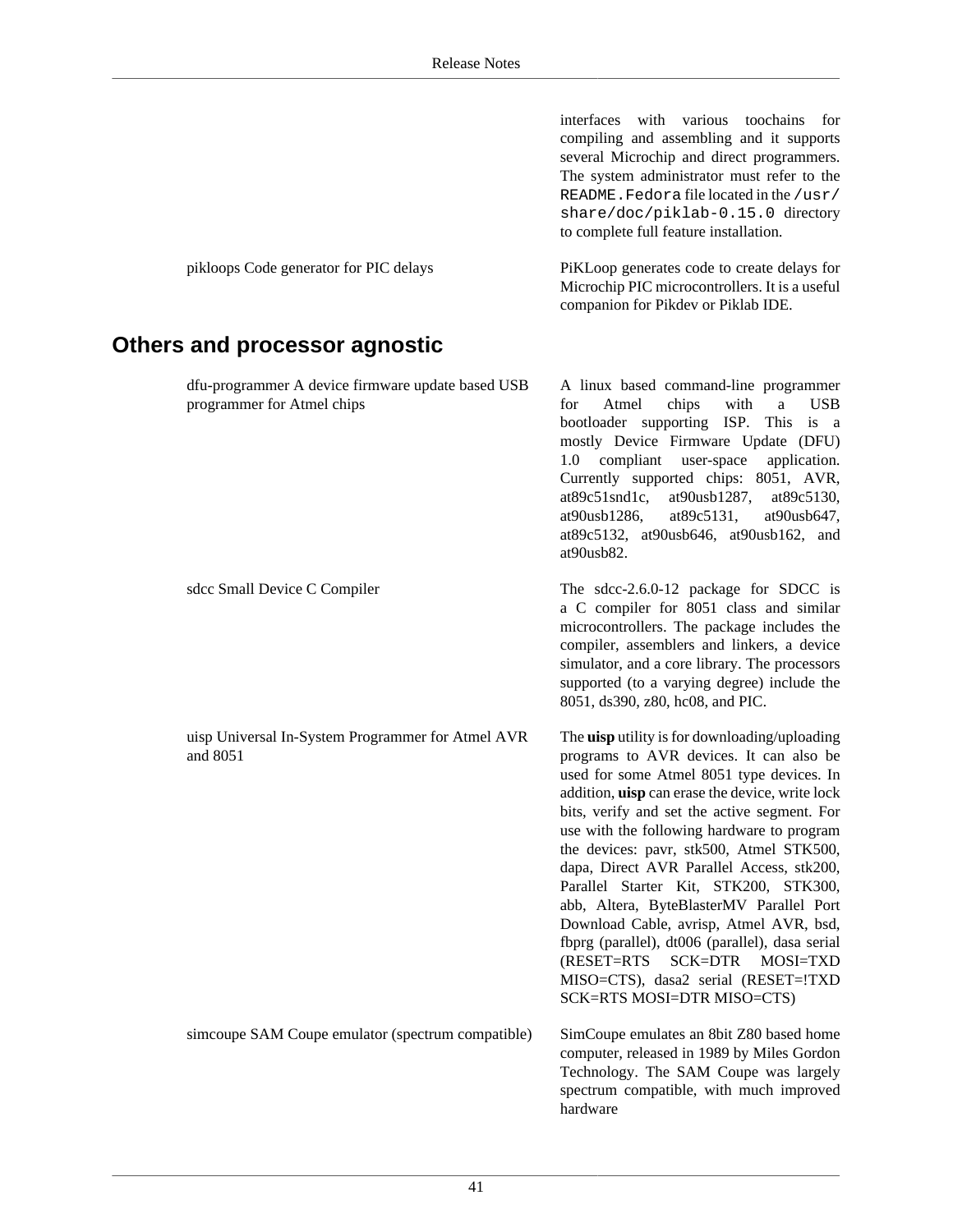sjasm A z80 cross assembler SjASM is a two pass macro Z80 cross assembler

z88dk A Z80 cross compiler The **z88dk** program is a Z80 cross compiler capable of generating binary files for a variety of Z80 based machines (such as the ZX81, Spectrum, Jupiter Ace, and some TI calculators).

## <span id="page-41-0"></span>**KDE 3 Development Platform and Libraries**

Fedora now features KDE 4, and no longer offers KDE 3 as a full desktop environment. Fedora does provide the following KDE 3.5 library packages to run and build the many existing KDE 3 applications:

- qt3, qt3-devel (and other qt3-\* packages): Qt 3.3.8b
- kdelibs3, kdelibs3-devel: KDE 3 libraries
- kdebase3, kdebase3-pim-ioslaves, kdebase3-devel: KDE 3 core files required by some applications

Moreover, the KDE 4 kdebase-runtime package, which provides **khelpcenter**, also sets up **khelpcenter** as a service for KDE 3 applications, so help in KDE 3 applications works. The KDE 3 version of **khelpcenter** is no longer provided, and the KDE 4 version is used instead.

These packages are designed to:

- comply with the Filesystem Hierarchy Standard (FHS), and
- be completely safe to install in parallel with KDE 4, including the -devel packages.

In order to achieve this goal, Fedora KDE SIG members have made two changes to the KDE 4 kdelibsdevel packages:

- The library symlinks are installed to /usr/lib/kde4/devel or /usr/lib64/kde4/devel depending on system architecture.
- The **kconfig\_compiler** and **makekdewidgets** tools have been renamed **kconfig\_compiler4** and **makekdewidgets4**, respectively.

These changes should be completely transparent to the vast majority of KDE 4 applications that use **cmake** to build, since **FindKDE4Internal.cmake** has been patched to match these changes. The KDE SIG made these changes to the KDE 4 kdelibs-devel rather than to kdelibs3-devel because KDE 4 stores these locations in a central place, whereas KDE 3 applications usually contain hardcoded copies of the library search paths and executable names.

Note that kdebase3 does *not* include the following:

- A complete KDE 3 desktop (workspace) which could be used instead of KDE 4; in particular, KDE 3 versions of KWin, KDesktop, Kicker, KSplash and KControl are *not* included.
- The KDE 3 versions of kdebase applications such as Konqueror and KWrite, which are redundant with the KDE 4 versions and would conflict with them.
- The libkdecorations library required for KWin 3 window decorations, as those window decorations cannot be used in the KDE 4 version of KWin.
- The libkickermain library required by some Kicker applets, as there is no Kicker in Fedora 10 and thus Kicker applets cannot be used.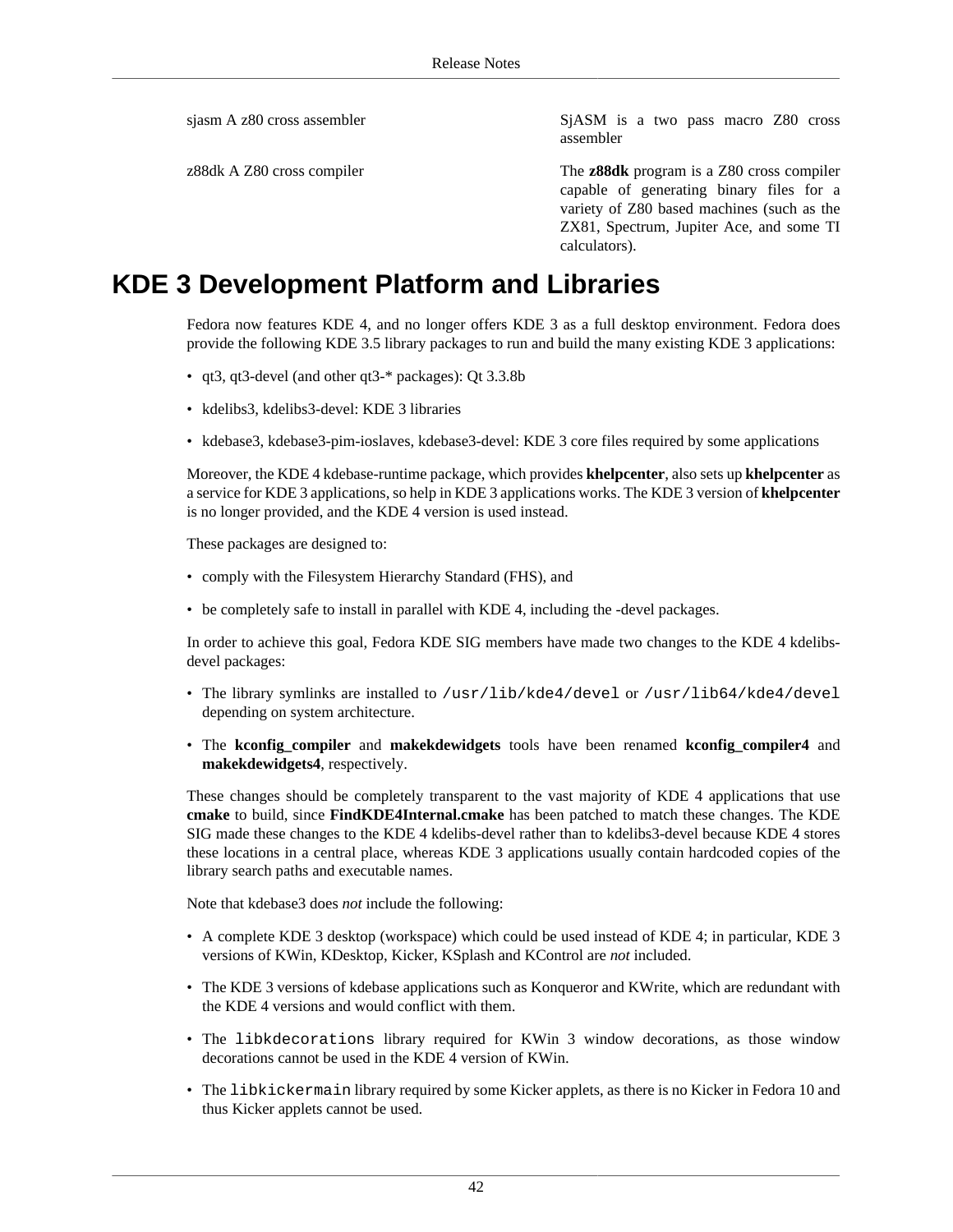### **Developing new software against the legacy API is discouraged.**

As with any backwards-compatibility library, you would be developing against a deprecated interface.

# <span id="page-42-0"></span>**What Do System Adminstrators Care About**

## <span id="page-42-1"></span>**Security**

This section highlights various security items from Fedora.

## **Security enhancements**

Fedora continues to improve its many proactive security features.

<http://fedoraproject.org/wiki/Security/Features>

### **SELinux**

The SELinux project pages have troubleshooting tips, explanations, and pointers to documentation and references. Some useful links include the following:

- New SELinux project pages[:http://fedoraproject.org/wiki/SELinux](http://fedoraproject.org/wiki/SELinux)
- Troubleshooting tips:<http://fedoraproject.org/wiki/SELinux/Troubleshooting>
- Frequently Asked Questions:<http://docs.fedoraproject.org/selinux-faq/>
- Listing of SELinux commands:<http://fedoraproject.org/wiki/SELinux/Commands>
- Details of confined domains:<http://fedoraproject.org/wiki/SELinux/Domains>

### **SELinux enhancements**

Different roles are now available, to allow finer-grained access control:

- guest\_t does not allow running **setuid** binaries, making network connections, or using a GUI.
- xquest t disallows network access except for HTTP via a Web browser, and no **setuid** binaries.
- user\_t is ideal for office users: prevents becoming root via **setuid** applications.
- staff\_t is same as user\_t, except that root-level access via **sudo** is allowed.
- unconfined\_t provides full access, the same as when not using SELinux.

Browser plug-ins wrapped with **nspluginwrapper**, which is the default, are confined by SELinux policy.

## **Security audit package**

Sectool provides users with a tool that can check their systems for security issues. There are libraries included that allow for the customization of system tests. More information can be found at the project home: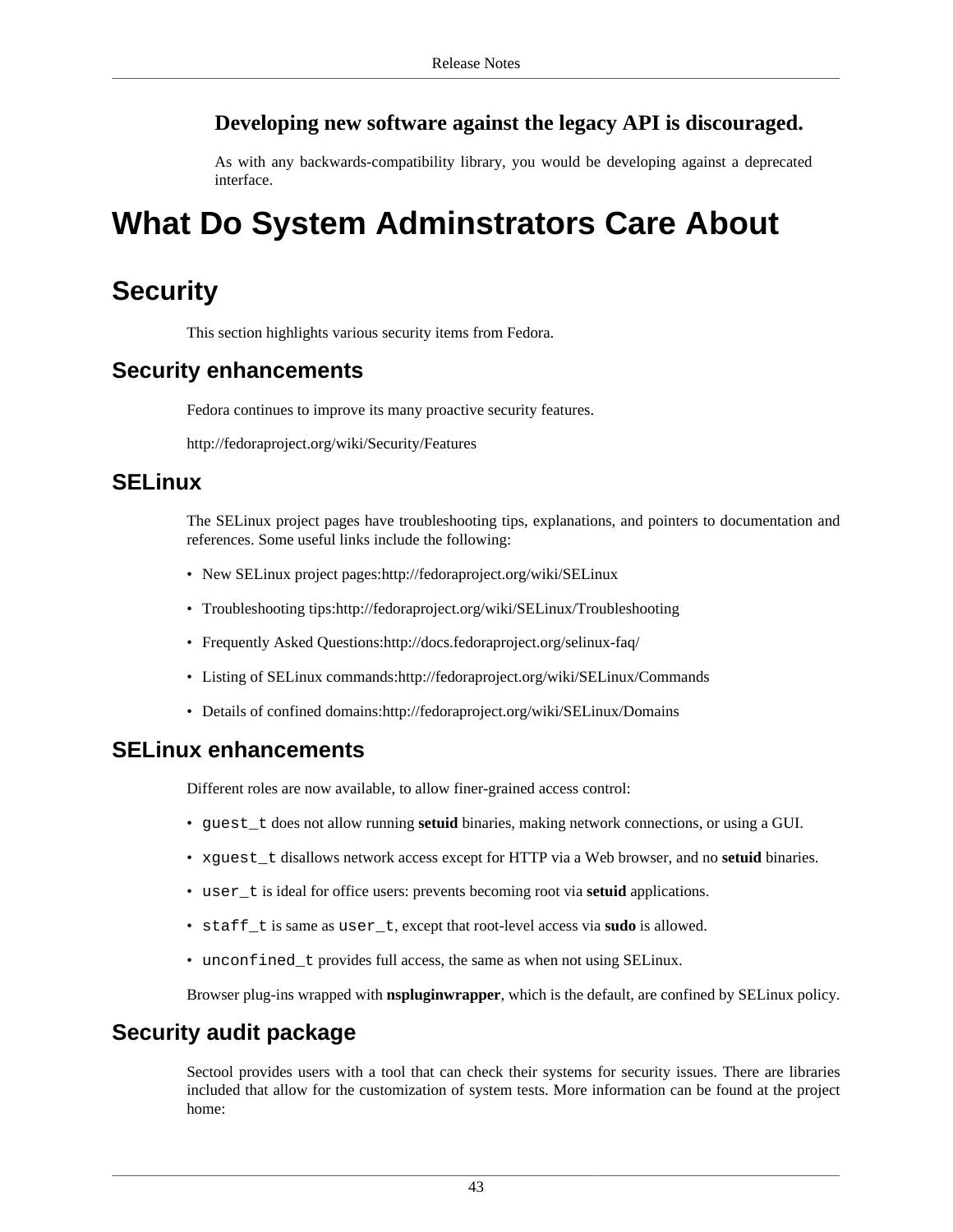<https://fedorahosted.org/sectool>

## **General information**

A general introduction to the many proactive security features in Fedora, current status, and policies is available at<http://fedoraproject.org/wiki/Security>.

## <span id="page-43-0"></span>**System Services**

## **Upstart**

Fedora 10 features the Upstart initialization system. All System V **init** scripts should run fine in compatibility mode. However, users who have made customizations to their /etc/inittab file need to port those modifications to **upstart**. For information on how **upstart** works, refer to the **init(8)** and **initctl(8)** man pages. For information on writing upstart scripts, refer to the **events(5)** man page, and also the "Upstart Getting Started Guide":

<http://upstart.ubuntu.com/getting-started.html>

Due to the change of **init** systems, it is recommended that users who do an upgrade on a live file system to Fedora 9, reboot soon afterwards.

### **NetworkManager**

Fedora 10 features NetworkManager. NetworkManager 0.7 provides improved mobile broadband support, including GSM and CDMA devices, and now supports multiple devices, ad-hoc networking for sharing connections, and the use of system-wide network configuration. It is now enabled by default on all installations. When using NetworkManager, be aware of the following:

- NetworkManager does not currently support all virtual device types. Users who use bridging, bonding, or VLANs may need to switch to the old **network** service after configuration of those interfaces.
- NetworkManager starts the network asynchronously. Users who have applications that require the network to be fully initialized during boot should set the NETWORKWAIT variable in /etc/ sysconfig/network. Please file bugs about cases where this is necessary, so we can fix the applications in question.

[https://bugzilla.redhat.com/enter\\_bug.cgi?product=Fedora](https://bugzilla.redhat.com/enter_bug.cgi?product=Fedora)

### **Autofs**

Autofs is no longer installed by default. Users who wish to use Autofs can choose it from the System Tools group in the installer, or with the package installation tools.

### **Varnish**

Varnish is updated to version 2.0. The VCL syntax has changed from version 1.x. Users who upgrade from 1.x must change their vcl files according to README. redhat. The most important changes are:

- In vcl, the word insert must be replaced by deliver
- In the vcl declaration of backends, set backend has been simplified to backend, and backend parts are now just prefixed with a dot, so the default localhost configuration looks like this: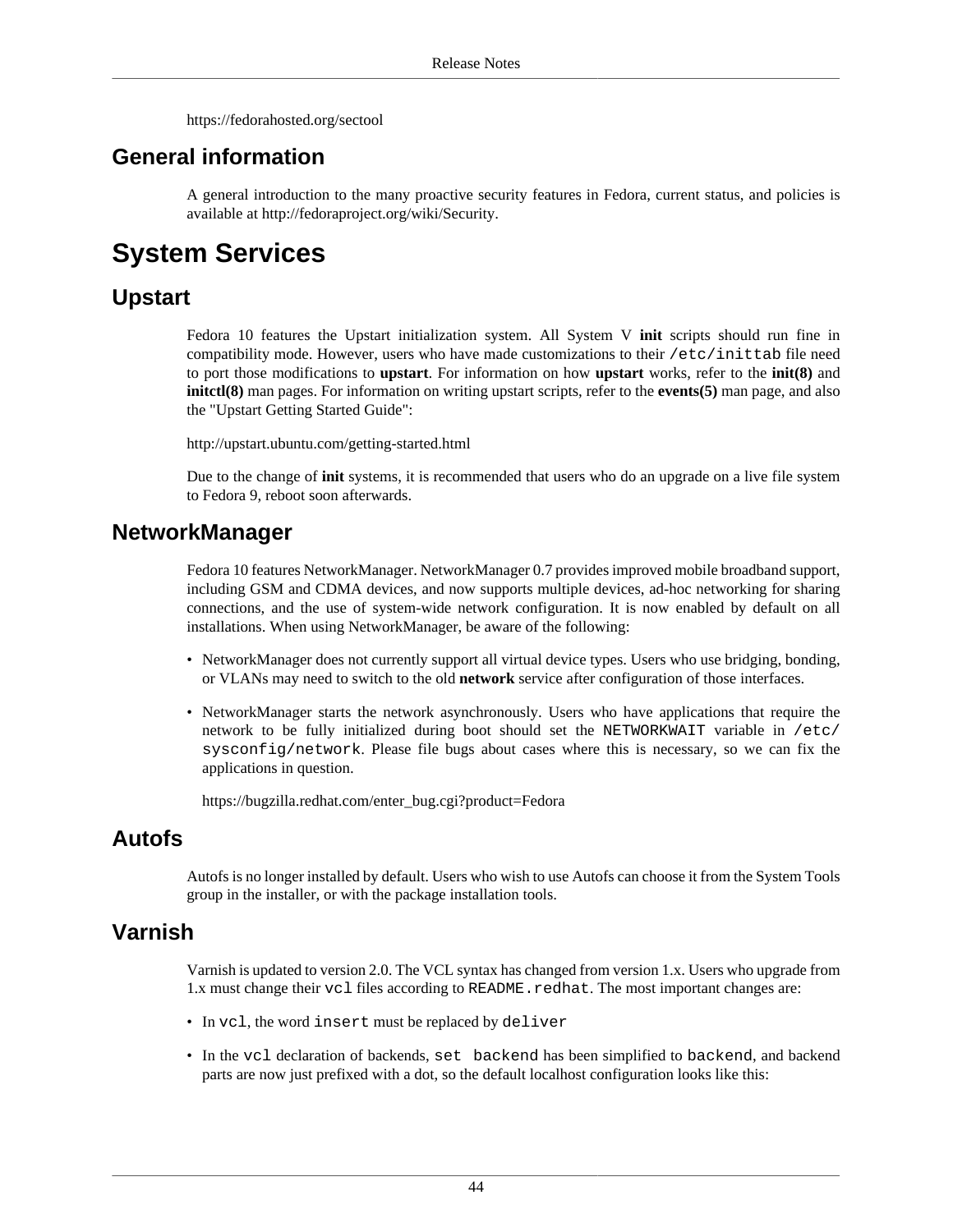backend default  $\{ .host = "127.0.0.1": .port = "80": \}$ 

## <span id="page-44-0"></span>**Virtualization**

Virtualization in Fedora 10 includes major changes, and new features, that continue to support KVM, Xen, and many other virtual machine platforms.

### **Unified kernel image**

The kernel-xen package has been obsoleted by the integration of paravirtualization operations in the upstream kernel. The kernel package in Fedora 10 supports booting as a guest domU, but will not function as a dom0 until such support is provided upstream. The most recent Fedora release with dom0 support is Fedora 8.

Booting a Xen domU guest within a Fedora 10 host requires the KVM based **xenner**. Xenner runs the guest kernel and a small Xen emulator together as a KVM guest.

### **KVM requires hardware virtualization features in the host system.**

Systems lacking hardware virtualization do not support Xen guests at this time.

For more information refer to:

- <http://sourceforge.net/projects/kvm>
- <http://kraxel.fedorapeople.org/xenner/>
- <http://fedoraproject.org/wiki/Features/XenPvops>
- <http://fedoraproject.org/wiki/Features/XenPvopsDom0>

#### **Virtualization storage management**

Advances in libvirt now provide the ability to list, create, and delete storage volumes on remote hosts. This includes the ability to create raw sparse and non-sparse files in a directory, allocate LVM logical volumes, partition physical disks, and attach to iSCSI targets.

This enables the **virt-manager** tool to remotely provision new guest domains, and manage the storage associated with them. It provides improved SELinux integration, since the APIs ensure that all storage volumes have the correct SELinux security context when being assigned to a guest.

#### *Features*

- List storage volumes in a directory, and allocate new volumes, raw files both sparse and non-sparse, and formats supported by qemu-img (cow, qcow, qcow2, vmdk, etc)
- List partitions in a disk, and allocate new partitions from free space
- Connect to an iSCSI server and list volumes associated with an exported target
- List logical volumes in an LVM volume group, and allocate new LVM logical volumes
- Automatically assign correct SELinux security context label (virt\_image\_t) to all volumes when associating with a guest.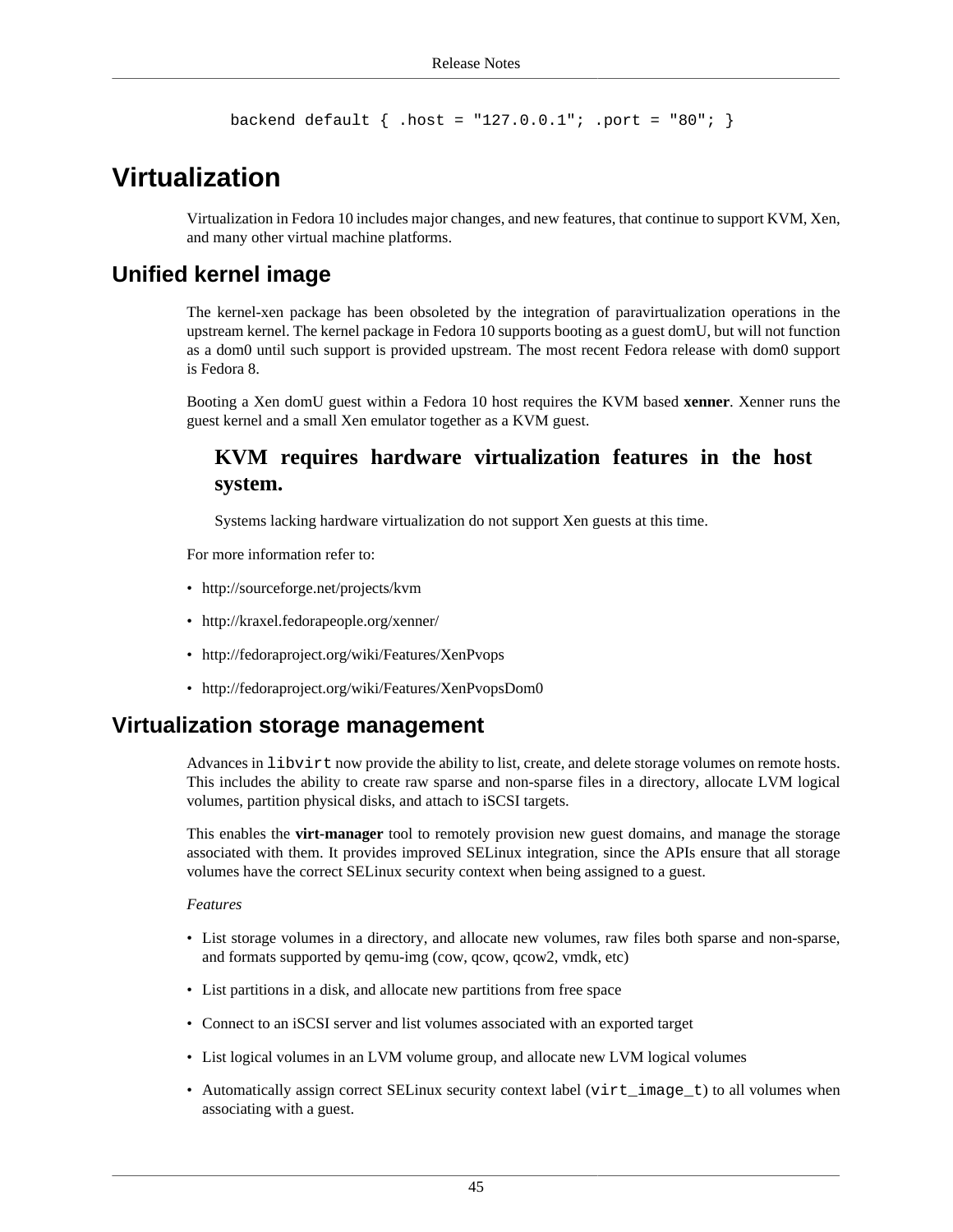For further details refer to:

- <http://fedoraproject.org/wiki/Features/VirtStorage>
- <http://libvirt.org/storage.html>-- libvirt Storage Management
- <http://virt-manager.et.redhat.com/page/StorageManagement>-- virt-manager Storage Management
- <http://kvm.qumranet.com/kvmwiki/Virtio>

## **Remote installation of virtual machines**

Improvements in Virtualization storage management have enabled the creation of guests on remote host systems. By leveraging Avahi, systems supporting libvirt can be automatically detected by **virtmanager**. Upon detection guests can be provisioned on the remote system.

Installations can be automated with the help of **cobbler** and **koan**. Cobbler is a Linux installation server that allows for rapid setup of network installation environments. Network installs can be configured for PXE boot, reinstallations, media-based net-installs, and virtualized guest installs. Cobbler uses a helper program, **koan**, for reinstallation and virtualization support.

For further details refer to:

- <http://fedoraproject.org/wiki/Features/VirtRemoteInstall>
- <http://virt-manager.et.redhat.com/page/LibvirtDiscovery>-- virt-manager Discovery
- <http://avahi.org/>
- <http://fedorahosted.org/cobbler>

#### **Other improvements**

Fedora also includes the following virtualization improvements:

• Utilities in the new virt-mem package provide access to process tables, interface information, dmesg, and uname of QEmu and KVM guests from the host system.<http://et.redhat.com/~rjones/virt-mem/>

#### **virt-mem is experimental.**

Only 32 bit guests are supported at this time.

• The new **virt-df** tool provides information on the disk usage of guests from the host system. [http://](http://et.redhat.com/~rjones/virt-df) [et.redhat.com/~rjones/virt-df](http://et.redhat.com/~rjones/virt-df)

#### **libvirt updated to 0.4.6**

The libvirt package provides an API and tools to interact with the virtualization capabilities of recent versions of Linux (and other OSes). The libvirt software is designed to be a common denominator among all virtualization technologies with support for the following:

- The Xen hypervisor on Linux and Solaris hosts.
- The QEMU emulator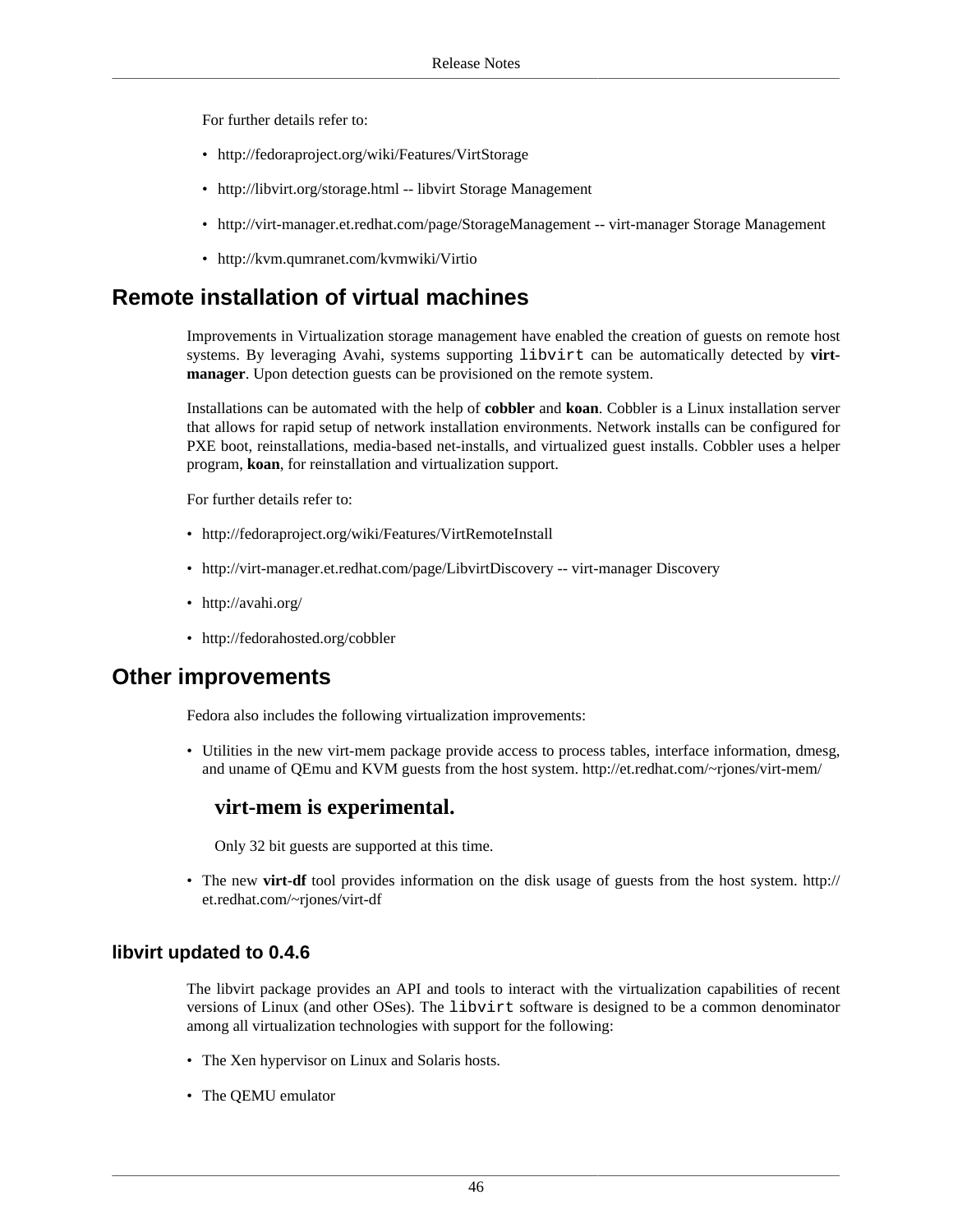- The KVM Linux hypervisor
- The LXC Linux container system
- The OpenVZ Linux container system
- Storage on IDE/SCSI/USB disks, FibreChannel, LVM, iSCSI, and NFS

*New features and improvements since 0.4.2:*

- Enhanced OpenVZ support
- Enhanced Linux containers (LXC) support
- Storage pools API
- Improved iSCSI support
- USB device passthrough for QEMU and KVM
- Sound, serial, and parallel device support for QEMU and Xen
- Support for NUMA and vCPU pinning in QEMU
- Unified XML domain and network parsing for all virtualization drivers

For further details refer to:

<http://www.libvirt.org/news.html>

#### **virt-manager Updated to 0.6.0**

The virt-manager package provides a GUI implementation of **virtinst** and libvirt functionality.

*New features and improvements since 0.5.4:*

- Remote storage management and provisioning: view, add, remove, and provision libvirt managed storage. Attach managed storage to a remote VM.
- Remote VM installation support: Install from managed media (CDROM) or PXE. Simple install time storage provisioning.
- VM details and console windows merged: each VM is now represented by a single tabbed window.
- Use Avahi to list **libvirtd** instances on network.
- Hypervisor Autoconnect: Option to connect to hypervisor at **virt-manager** start up.
- Option to add sound device emulation when creating new guests.
- Virtio and USB options when adding a disk device.
- Allow viewing and removing VM sound, serial, parallel, and console devices.
- Allow specifying a keymap when adding display device.
- Keep app running if manager window is closed but VM window is still open.
- Allow limiting the amount of stored stats history.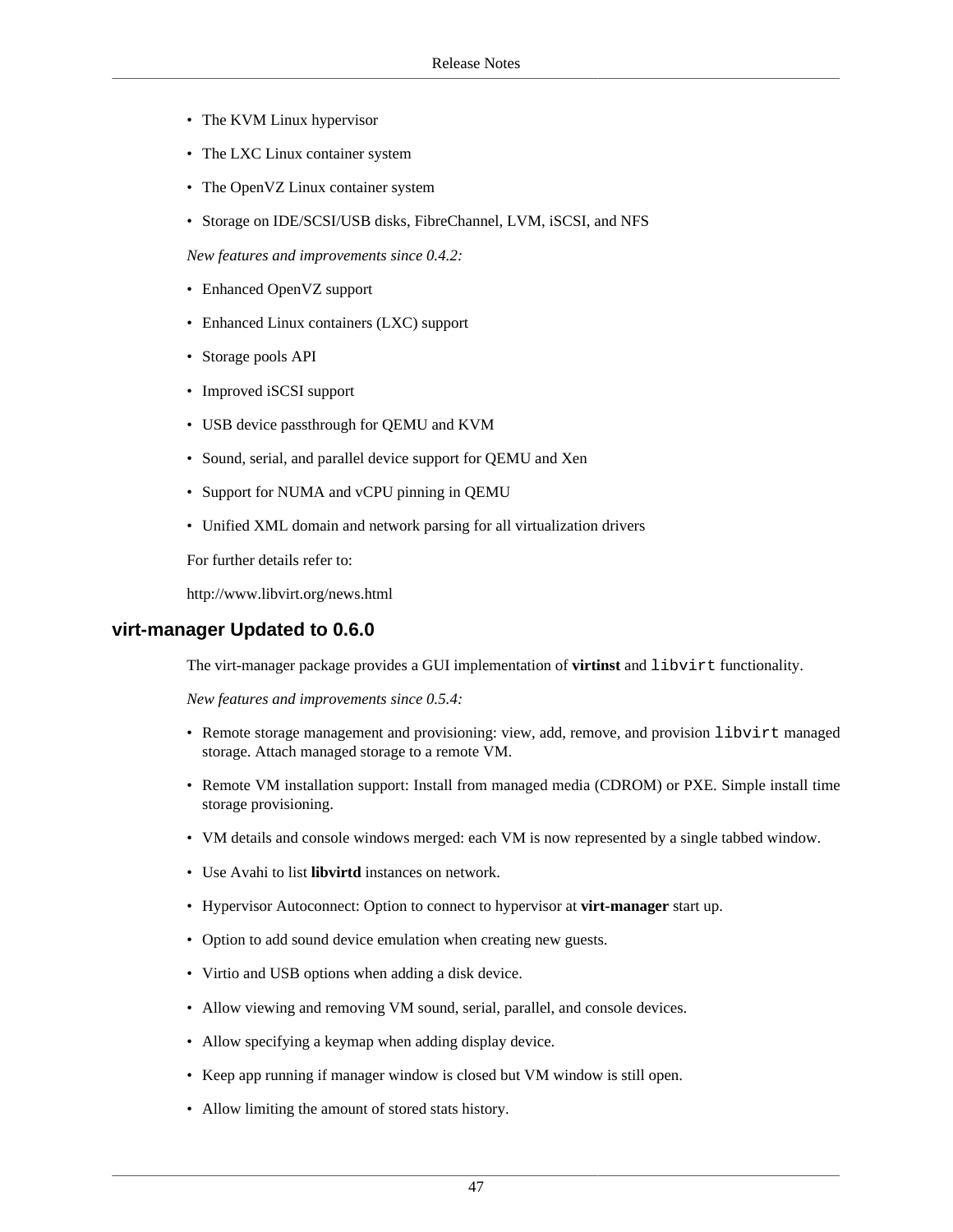For further details refer to:

<http://virt-manager.et.redhat.com/>

#### **virtinst updated to 0.400.0**

The python-virtinst package contains tools for installing and manipulating multiple VM guest image formats.

*New features and improvements since 0.300.3:*

- New tool **virt-convert**: Allows converting between different types of virt configuration files. Currently only supports vmx to virt-image.
- New tool **virt-pack**: Converts virt-image xml format to vmx and packs in a tar.gz. (Note this will likely be merged with **virt-convert** in the future).
- **virt-install** improvements:
	- Support for remote VM installation. Can use install media and disk images on remote host if shared via libvirt. Allows provisioning storage on remote pools.
	- Support setting CPU pinning information for QEmu/KVM VMs
	- NUMA support via --cpuset=auto option
	- New options:
		- --wait allows putting a hard time limit on installs
		- --sound create VM with soundcard emulation
		- --disk allows specifying media as a path, storage volume, or a pool to provision storage on, device type, and several other options. Deprecates --file, --size, --nonsparse.
		- --prompt Input prompting is no longer the default, this option turns it back on.
- **virt-image** improvements:
	- --replace option to overwrite existing VM image file
	- Support multiple network interfaces in virt-image format
- Use virtio disk/net drivers if chosen guest OS entry supports it (Fedora 9 and 10)

For further details refer to:

• <http://virt-manager.et.redhat.com/>

#### **Xen updated to 3.3.0**

Fedora 10 supports booting as a guest domU, but will not function as a dom0 until such support is provided in the upstream kernel. Support for a pv\_ops dom0 is targeted for Xen 3.4.

*Changes since 3.2.0:*

• Power management ( $P \& C$  states) in the hypervisor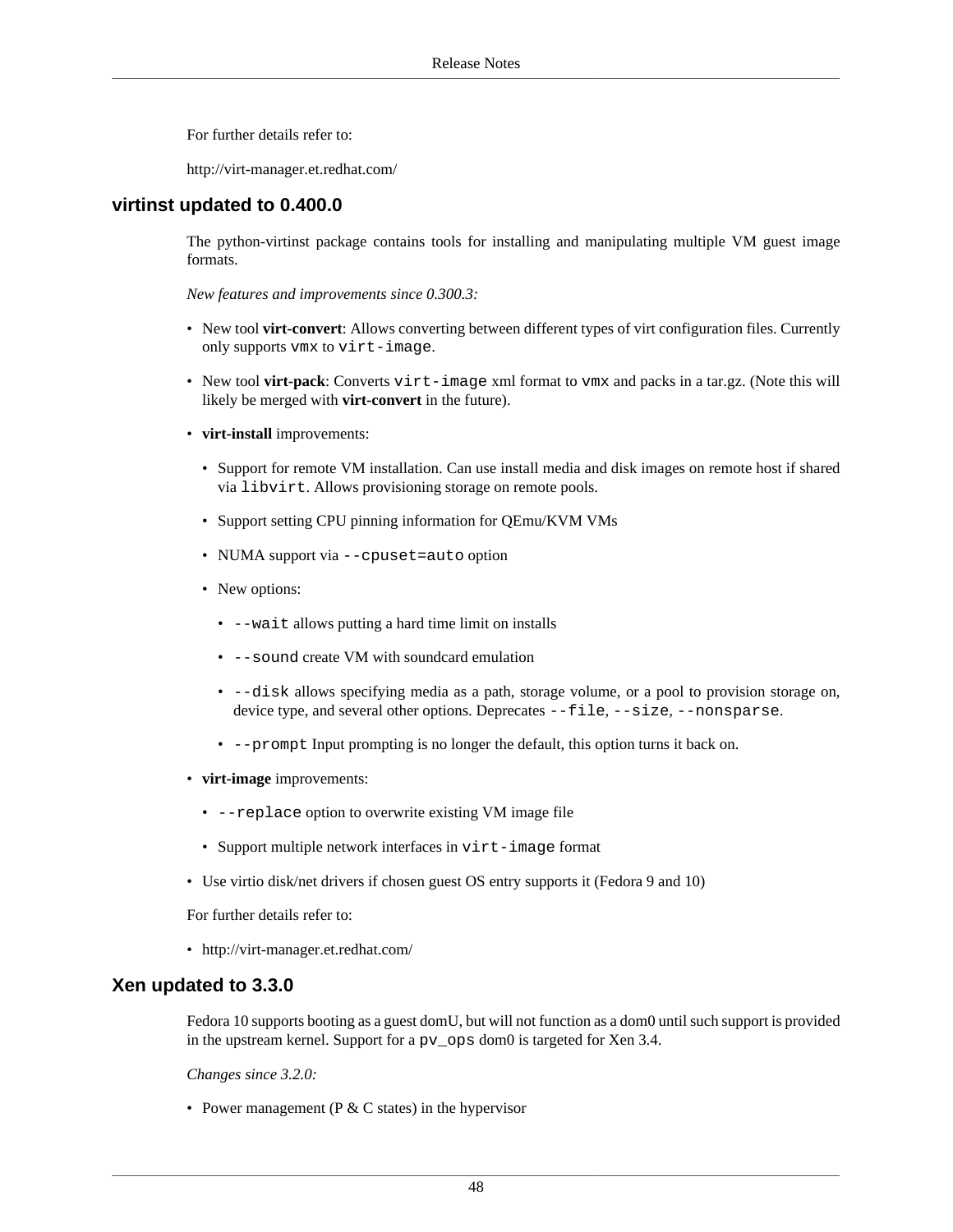- HVM emulation domains (**qemu-on-minios**) for better scalability, performance, and security
- PVGrub: boot PV kernels using real GRUB inside the PV domain
- Better PV performance: domain lock removed from pagetable-update paths
- Shadow3: optimisations to make this the best shadow pagetable algorithm yet, making HVM performance better than ever
- Hardware Assisted Paging enhancements: 2MB page support for better TLB locality
- CPUID feature levelling: allows safe domain migration across systems with different CPU models
- PVSCSI drivers for SCSI access direct into PV guests
- HVM framebuffer optimisations: scan for framebuffer updates more efficiently
- Device passthrough enhancements
- Full x86 real-mode emulation for HVM guests on Intel VT: supports a much wider range of legacy guest OSes
- New qemu merge with upstream development
- Many other changes in both x86 and IA64 ports

For further details refer to:

- <http://www.xen.org/download/roadmap.html> -- Xen roadmap
- [http://xenbits.xen.org/paravirt\\_ops/patches.hg/](http://xenbits.xen.org/paravirt_ops/patches.hg/) -- paravirt\_ops patch queue

## <span id="page-48-0"></span>**Web servers**

### **PostgreSQL DBD Driver**

#### **Deprecated or out of date content?**

This content may be deprecated or out of date, it has not been updated since the Fedora 9 release notes.

Users of the mod\_dbd module should note that the apr-util DBD driver for PostgreSQL is now distributed as a separate dynamically-loaded module. The driver module is now included in the apr-utilpgsql package. A MySQL driver is now also available, in the apr-util-mysql package.

#### **Drupal**

Drupal has been updated to 6.4. For details, refer to:

<http://drupal.org/drupal-6.4>

If your installation is updated to the 6.4 version in Fedora 9, skip the following step.

When upgrading from earlier versions, remember to log in to your site as the admin user, and disable any third-party modules before upgrading this package. After upgrading the package: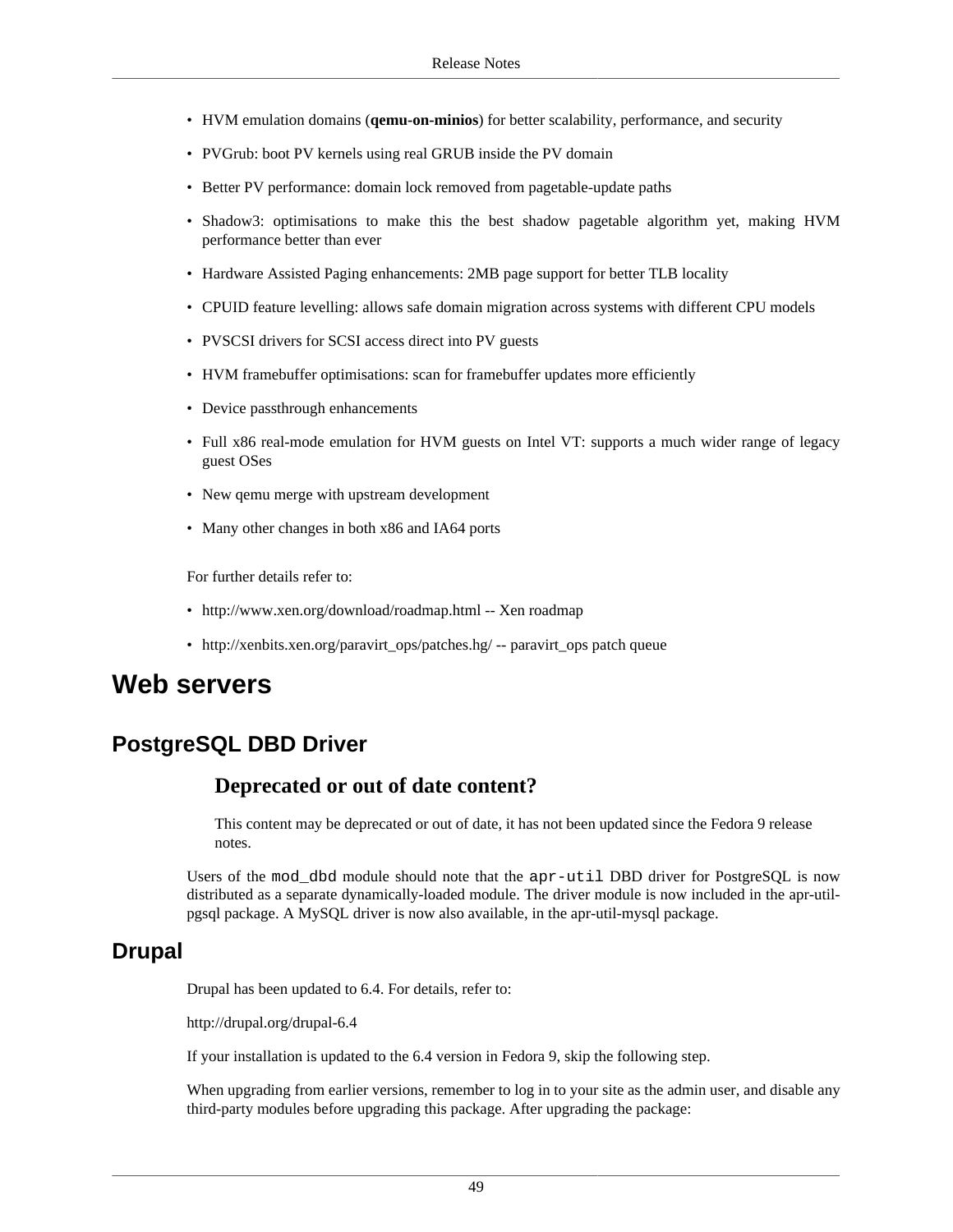1. Copy

/etc/drupal/default/settings.php.rpmsave

to

/etc/drupal/default/settings.php

, and repeat for any additional sites' settings.php files.

2. Browse to<http://host/drupal/update.php> to run the upgrade script.

Also, several modules are now available: drupal-date, -cck, -views, and -service\_links.

## <span id="page-49-0"></span>**Samba - Windows compatibility**

This section contains information related to Samba, the suite of software Fedora uses to interact with Microsoft Windows systems.

#### **Maybe you know what should be on this page?**

The Fedora release notes are a collective effort of dozens of people. You can contribute by editing the wiki page that corresponds to this part of the release notes.

This section has not been updated for Fedora 10 by the beat writer [\(http://fedoraproject.org/wiki/Docs/](http://fedoraproject.org/wiki/Docs/Beats#Beat_Assignments) [Beats#Beat\\_Assignments](http://fedoraproject.org/wiki/Docs/Beats#Beat_Assignments).) If you have some ideas or knowledge of what should be in this part of the release notes, you are encouraged to edit the wiki directly. Read [https://fedoraproject.org/wiki/Docs/Beats/](https://fedoraproject.org/wiki/Docs/Beats/HowTo/) [HowTo/](https://fedoraproject.org/wiki/Docs/Beats/HowTo/) for more information, then get an account and start writing.

## <span id="page-49-1"></span>**Mail servers**

This section concerns electronic mail servers or mail transfer agents (MTAs).

### **Sendmail**

By default, the Sendmail mail transport agent (MTA) does not accept network connections from any host other than the local computer. To configure Sendmail as a server for other clients:

- 1. Edit /etc/mail/sendmail.mc and either change the DAEMON\_OPTIONS line to also listen on network devices, or comment out this option entirely using the dnl comment delimiter.
- 2. Install the sendmail-cf package: **su -c 'yum install sendmail-cf'**
- 3. Regenerate /etc/mail/sendmail.cf: **su -c 'make -C /etc/mail'**

## <span id="page-49-2"></span>**File servers**

This section refers to file transfer and sharing servers. Refer to [http://fedoraproject.org/wiki/Docs/Beats/](http://fedoraproject.org/wiki/Docs/Beats/WebServers) [WebServers](http://fedoraproject.org/wiki/Docs/Beats/WebServers) and <http://fedoraproject.org/wiki/Docs/Beats/Samba> for information on HTTP (Web) file transfer and Samba (Microsoft Windows) file sharing services.

#### **Maybe you know what should be on this page?**

The Fedora release notes are a collective effort of dozens of people. You can contribute by editing the wiki page that corresponds to this part of the release notes.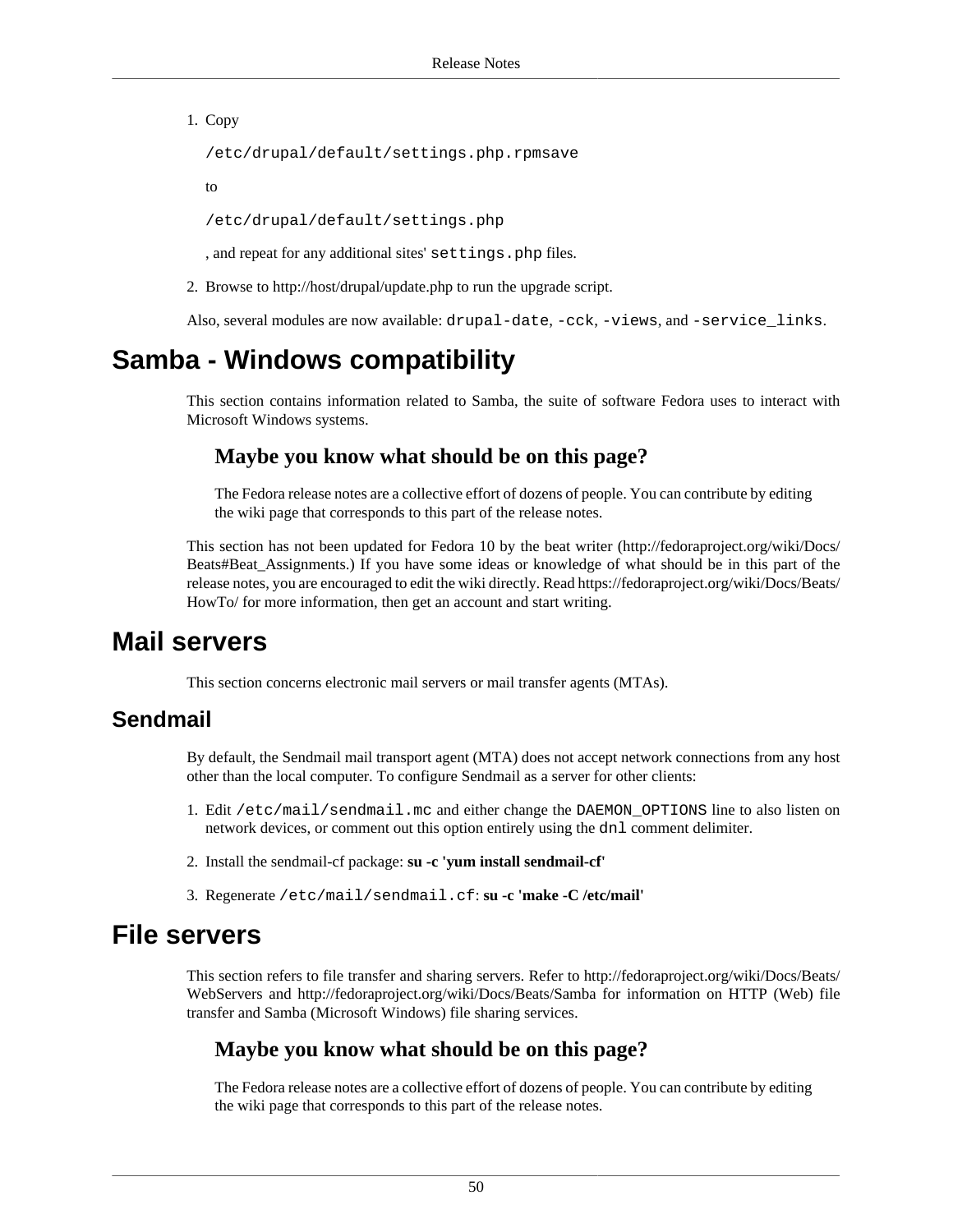This section has not been updated for Fedora 10 by the beat writer [\(http://fedoraproject.org/wiki/Docs/](http://fedoraproject.org/wiki/Docs/Beats#Beat_Assignments) [Beats#Beat\\_Assignments](http://fedoraproject.org/wiki/Docs/Beats#Beat_Assignments).) If you have some ideas or knowledge of what should be in this part of the release notes, you are encouraged to edit the wiki directly. Read [https://fedoraproject.org/wiki/Docs/Beats/](https://fedoraproject.org/wiki/Docs/Beats/HowTo/) [HowTo/](https://fedoraproject.org/wiki/Docs/Beats/HowTo/) for more information, then get an account and start writing.

## <span id="page-50-0"></span>**Database servers**

#### **You must do your own research on upgrading database packages.**

Consult the release notes for the version of database you are upgrading to. There may be actions you need to do for the upgrade to be successful.

#### **Maybe you know what should be on this page?**

The Fedora release notes are a collective effort of dozens of people. You can contribute by editing the wiki page that corresponds to this part of the release notes.

This section has not been updated for Fedora 10 by the beat writer [\(http://fedoraproject.org/wiki/Docs/](http://fedoraproject.org/wiki/Docs/Beats#Beat_Assignments) [Beats#Beat\\_Assignments](http://fedoraproject.org/wiki/Docs/Beats#Beat_Assignments)). If you have some ideas or knowledge of what should be in this part of the release notes, you are encouraged to edit the wiki directly. Read [https://fedoraproject.org/wiki/Docs/Beats/](https://fedoraproject.org/wiki/Docs/Beats/HowTo) [HowTo](https://fedoraproject.org/wiki/Docs/Beats/HowTo) for more information, then get an account and start writing.

## <span id="page-50-1"></span>**Backwards compatibility**

Fedora provides legacy system libraries for compatibility with older software. This software is part of the Legacy Software Development group, which is not installed by default. Users who require this functionality may select this group either during installation or after the installation process is complete. To install the package group on a Fedora system, use ApplicationsAdd/Remove Software or enter the following command in a terminal window:

 **su -c 'yum groupinstall "Legacy Software Development"'**

Enter the password for the root account when prompted.

### **Compiler compatibility**

The compat-gcc-34 package has been included for compatibility reasons:

<https://www.redhat.com/archives/fedora-devel-list/2006-August/msg00409.html>

#### **KDE 3 development**

Refer to [the section called "KDE 3 Development Platform and Libraries"](#page-41-0).

## <span id="page-50-2"></span>**Updated packages in Fedora 10**

This list is automatically generated by checking the difference between the (F10)-1 GOLD tree and the F10 tree on a specific date. The content is posted only on the wiki:

<http://fedoraproject.org/wiki/Docs/Beats/PackageChanges/UpdatedPackages>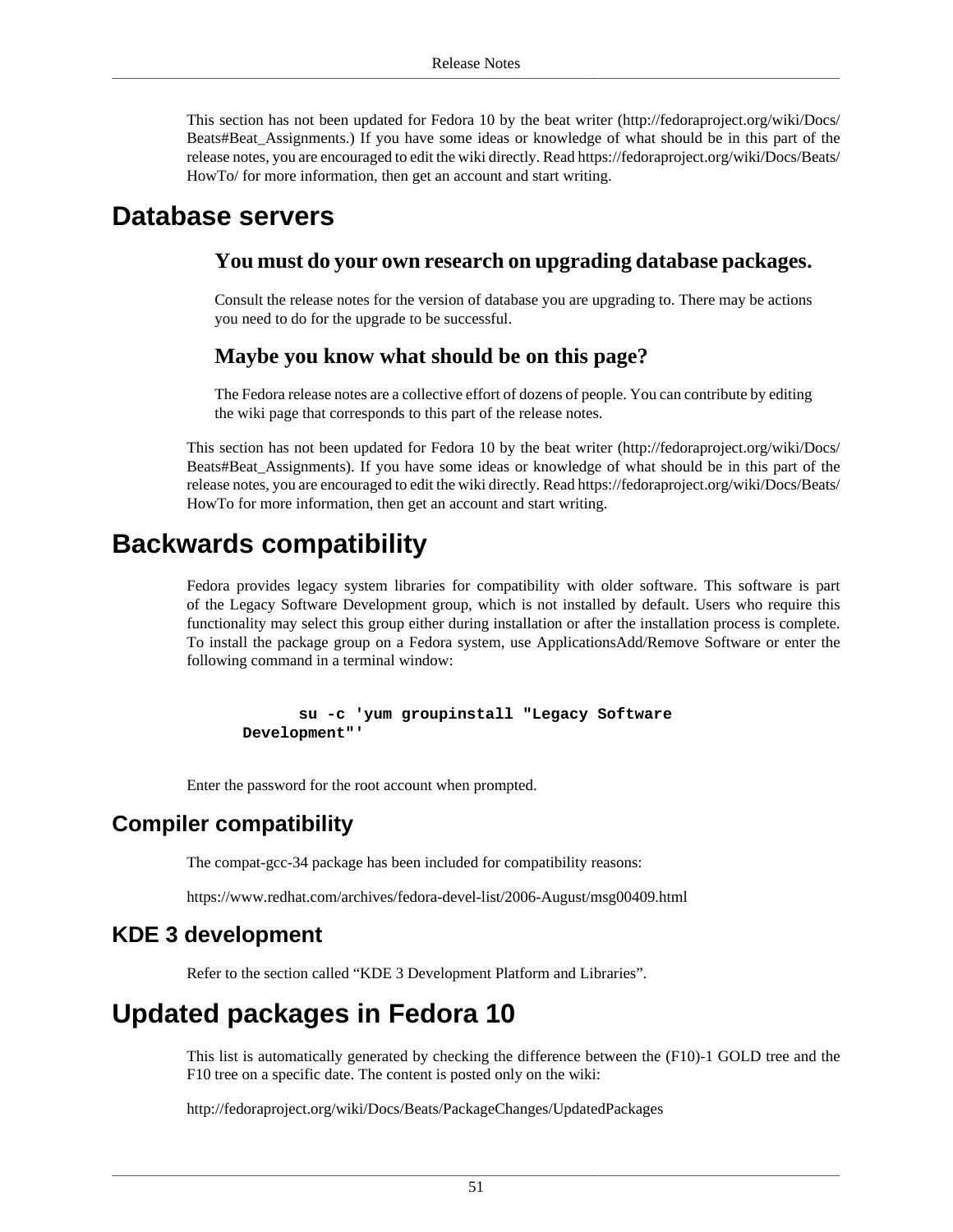## <span id="page-51-0"></span>**Package changes**

### **This list is automatically generated**

This list is automatically generated. It is not a good choice for translation.

This list is generated for the release and posted on the wiki only. It is made using the **treediff** utility, ran as **treediff newtree oldtree** against a rawhide or release tree.

For a list of which packages were updated since the previous release, refer to [http://fedoraproject.org/](http://fedoraproject.org/wiki/Docs/Beats/PackageChanges/UpdatedPackages) [wiki/Docs/Beats/PackageChanges/UpdatedPackages.](http://fedoraproject.org/wiki/Docs/Beats/PackageChanges/UpdatedPackages) You can also find a comparison of major packages between all Fedora versions at [http://distrowatch.com/fedora.](http://distrowatch.com/fedora)

# <span id="page-51-1"></span>**Are There Hideous Bugs and Terrible Tigers**

Visit the Fedora 10 common bugs page for details:

<http://fedoraproject.org/wiki/Bugs/Common>

# <span id="page-51-2"></span>**Legal Stuff and Administrivia**

## <span id="page-51-3"></span>**Colophon**

As we use the term, a *colophon*:

- recognizes contributors and provides accountability, and
- explains tools and production methods.

### **Contributors**

#### **This content not updated until after Preview Release occurs.**

We need to finish writing and translating the notes to know who has worked on them.

#### **Out of date content.**

This content is out of date, it has not been updated since the Fedora 9 release notes.

- [Alain Portal \[http://fedoraproject.org/wiki/AlainPortal\]](http://fedoraproject.org/wiki/AlainPortal) (translator French)
- [Amanpreet Singh Alam](http://fedoraproject.org/wiki/AmanAlam) [[http://fedoraproject.org/wiki/AmanAlam\]](http://fedoraproject.org/wiki/AmanAlam) (translator Punjabi)
- [Andrew Martynov](http://fedoraproject.org/wiki/AndrewMartynov) [<http://fedoraproject.org/wiki/AndrewMartynov>] (translator Russian)
- [Andrew Overholt](http://fedoraproject.org/wiki/AndrewOverholt) [\[http://fedoraproject.org/wiki/AndrewOverholt](http://fedoraproject.org/wiki/AndrewOverholt)] (beat contributor)
- [Anthony Green](http://fedoraproject.org/wiki/AnthonyGreen) [[http://fedoraproject.org/wiki/AnthonyGreen\]](http://fedoraproject.org/wiki/AnthonyGreen) (beat writer)
- [Brandon Holbrook](http://fedoraproject.org/wiki/BrandonHolbrook) [\[http://fedoraproject.org/wiki/BrandonHolbrook](http://fedoraproject.org/wiki/BrandonHolbrook)] (beat contributor)
- [Bob Jensen](http://fedoraproject.org/wiki/BobJensen) [<http://fedoraproject.org/wiki/BobJensen>] (beat writer)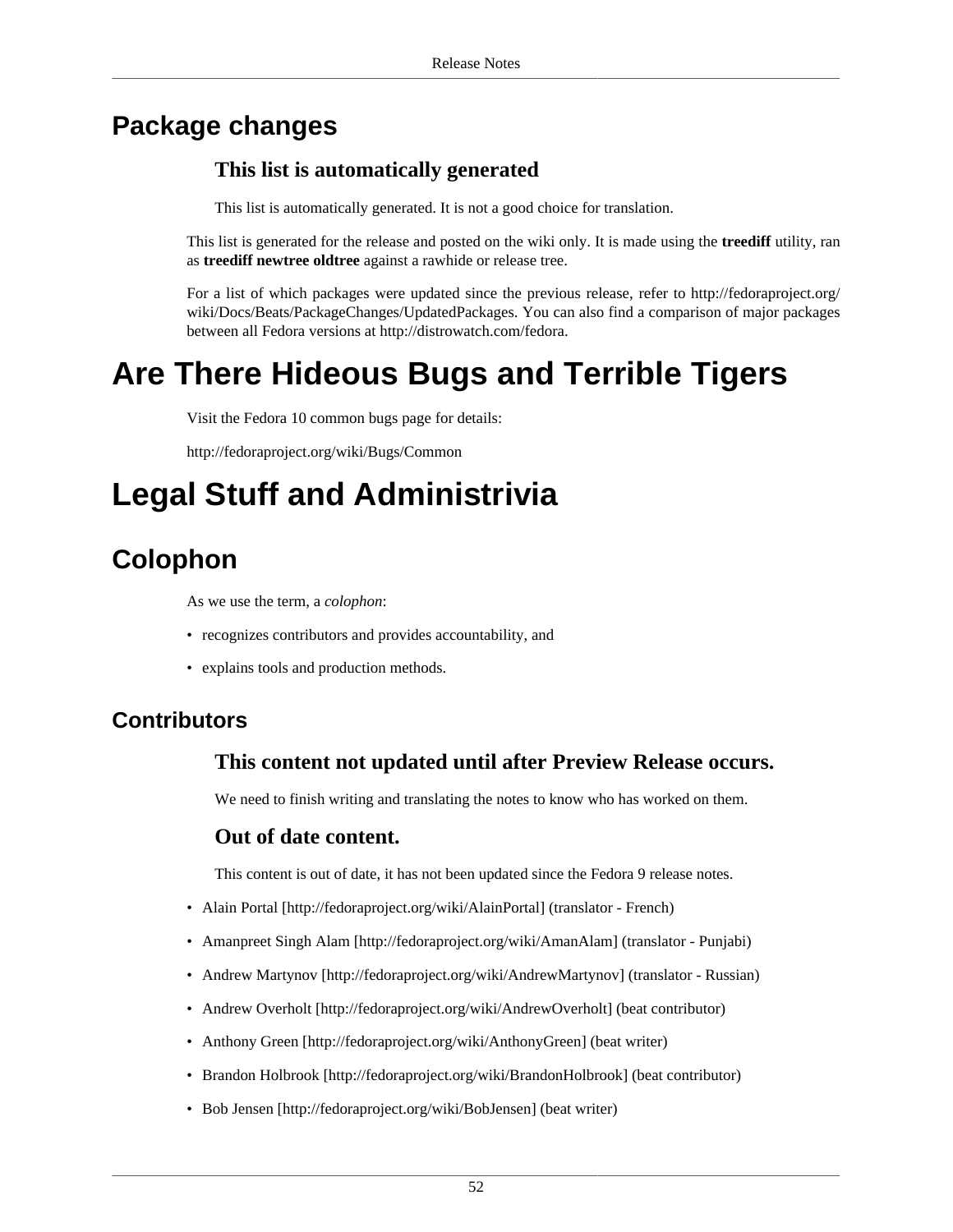- [Chris Lennert](http://fedoraproject.org/wiki/ChrisLennert) [\[http://fedoraproject.org/wiki/ChrisLennert](http://fedoraproject.org/wiki/ChrisLennert)] (beat writer)
- [Dale Bewley](http://fedoraproject.org/wiki/DaleBewley) [[http://fedoraproject.org/wiki/DaleBewley\]](http://fedoraproject.org/wiki/DaleBewley) (beat writer)
- [Dave Malcolm](http://fedoraproject.org/wiki/DaveMalcolm) [<http://fedoraproject.org/wiki/DaveMalcolm>] (beat writer)
- [David Eisenstein](http://fedoraproject.org/wiki/DavidEisenstein) [[http://fedoraproject.org/wiki/DavidEisenstein\]](http://fedoraproject.org/wiki/DavidEisenstein) (beat writer)
- [David Woodhouse](http://fedoraproject.org/wiki/DavidWoodhouse) [<http://fedoraproject.org/wiki/DavidWoodhouse>] (beat writer)
- [Deepak Bhole](http://fedoraproject.org/wiki/DeepakBhole) [[http://fedoraproject.org/wiki/DeepakBhole\]](http://fedoraproject.org/wiki/DeepakBhole) (beat contributor)
- [úrigoZacarão Diego Búrigo Zacarão](http://fedoraproject.org/wiki/DiegoB) [\[http://fedoraproject.org/wiki/DiegoB\]](http://fedoraproject.org/wiki/DiegoB) (translator)
- [Dimitris Glezos \[http://fedoraproject.org/wiki/DimitrisGlezos\]](http://fedoraproject.org/wiki/DimitrisGlezos) (beat writer, translator Greek)
- [Domingo Becker \[http://fedoraproject.org/wiki/DomingoBecker\]](http://fedoraproject.org/wiki/DomingoBecker) (translator Spanish)
- [Fabian Affolter](http://fedoraproject.org/wiki/FabianAffolter) [[http://fedoraproject.org/wiki/FabianAffolter\]](http://fedoraproject.org/wiki/FabianAffolter) (translator German)
- [Francesco Tombolini](http://fedoraproject.org/wiki/FrancescoTombolini) [\[http://fedoraproject.org/wiki/FrancescoTombolini](http://fedoraproject.org/wiki/FrancescoTombolini)] (translator Italian)
- [Gavin Henry](http://fedoraproject.org/wiki/GavinHenry) [[http://fedoraproject.org/wiki/GavinHenry\]](http://fedoraproject.org/wiki/GavinHenry) (beat writer)
- [Geert Warrink](http://fedoraproject.org/wiki/GeertWarrink) [[http://fedoraproject.org/wiki/GeertWarrink\]](http://fedoraproject.org/wiki/GeertWarrink) (translator Dutch)
- [Guido Grazioli](http://fedoraproject.org/wiki/GuidoGrazioli) [\[http://fedoraproject.org/wiki/GuidoGrazioli](http://fedoraproject.org/wiki/GuidoGrazioli)] (translator Italian)
- [Hugo Cisneiros](http://fedoraproject.org/wiki/HugoCisneiros) [\[http://fedoraproject.org/wiki/HugoCisneiros\]](http://fedoraproject.org/wiki/HugoCisneiros) (translator Brazilian Portuguese)
- [Igor Miletic](http://fedoraproject.org/wiki/IgorMiletic) [[http://fedoraproject.org/wiki/IgorMiletic\]](http://fedoraproject.org/wiki/IgorMiletic) (translator Serbian)
- [Jason Taylor](http://fedoraproject.org/wiki/JasonMatthewTaylor) [\[http://fedoraproject.org/wiki/JasonMatthewTaylor](http://fedoraproject.org/wiki/JasonMatthewTaylor)] (beat writer, editor-in-training)
- [Jeff Johnston](http://fedoraproject.org/wiki/JeffJohnston) [[http://fedoraproject.org/wiki/JeffJohnston\]](http://fedoraproject.org/wiki/JeffJohnston) (beat contributor)
- [Jesse Keating](http://fedoraproject.org/wiki/JesseKeating) [<http://fedoraproject.org/wiki/JesseKeating>] (beat contributor)
- [Jens Petersen \[http://fedoraproject.org/wiki/JensPetersen\]](http://fedoraproject.org/wiki/JensPetersen) (beat writer)
- [Joe Orton](http://fedoraproject.org/wiki/JoeOrton) [<http://fedoraproject.org/wiki/JoeOrton>] (beat writer)
- [éNunoCoelhoPires José Nuno Coelho Pires](http://fedoraproject.org/wiki/Jos) [[http://fedoraproject.org/wiki/Jos\]](http://fedoraproject.org/wiki/Jos) (translator Portuguese)
- [Josh Bressers](http://fedoraproject.org/wiki/JoshBressers) [<http://fedoraproject.org/wiki/JoshBressers>] (beat writer)
- [Karsten Wade](http://fedoraproject.org/wiki/KarstenWade) [[http://fedoraproject.org/wiki/KarstenWade\]](http://fedoraproject.org/wiki/KarstenWade) (beat writer, editor, co-publisher)
- [Kevin Kofler](http://fedoraproject.org/wiki/KevinKofler) [[http://fedoraproject.org/wiki/KevinKofler\]](http://fedoraproject.org/wiki/KevinKofler) (beat writer)
- [Kyu Lee](http://fedoraproject.org/wiki/KyuLee) [<http://fedoraproject.org/wiki/KyuLee>] (beat contributor)
- [#elková Lenka #elková](http://fedoraproject.org/wiki/Lenka) [\[http://fedoraproject.org/wiki/Lenka\]](http://fedoraproject.org/wiki/Lenka) (translator Slovak)
- [Licio Fonseca](http://fedoraproject.org/wiki/LicioFonseca) [\[http://fedoraproject.org/wiki/LicioFonseca](http://fedoraproject.org/wiki/LicioFonseca)] (translator Brazilian Portuguese)
- [Lubomir Kundrak](http://fedoraproject.org/wiki/LubomirKundrak) [\[http://fedoraproject.org/wiki/LubomirKundrak\]](http://fedoraproject.org/wiki/LubomirKundrak) (beat contributor, translator Slovak)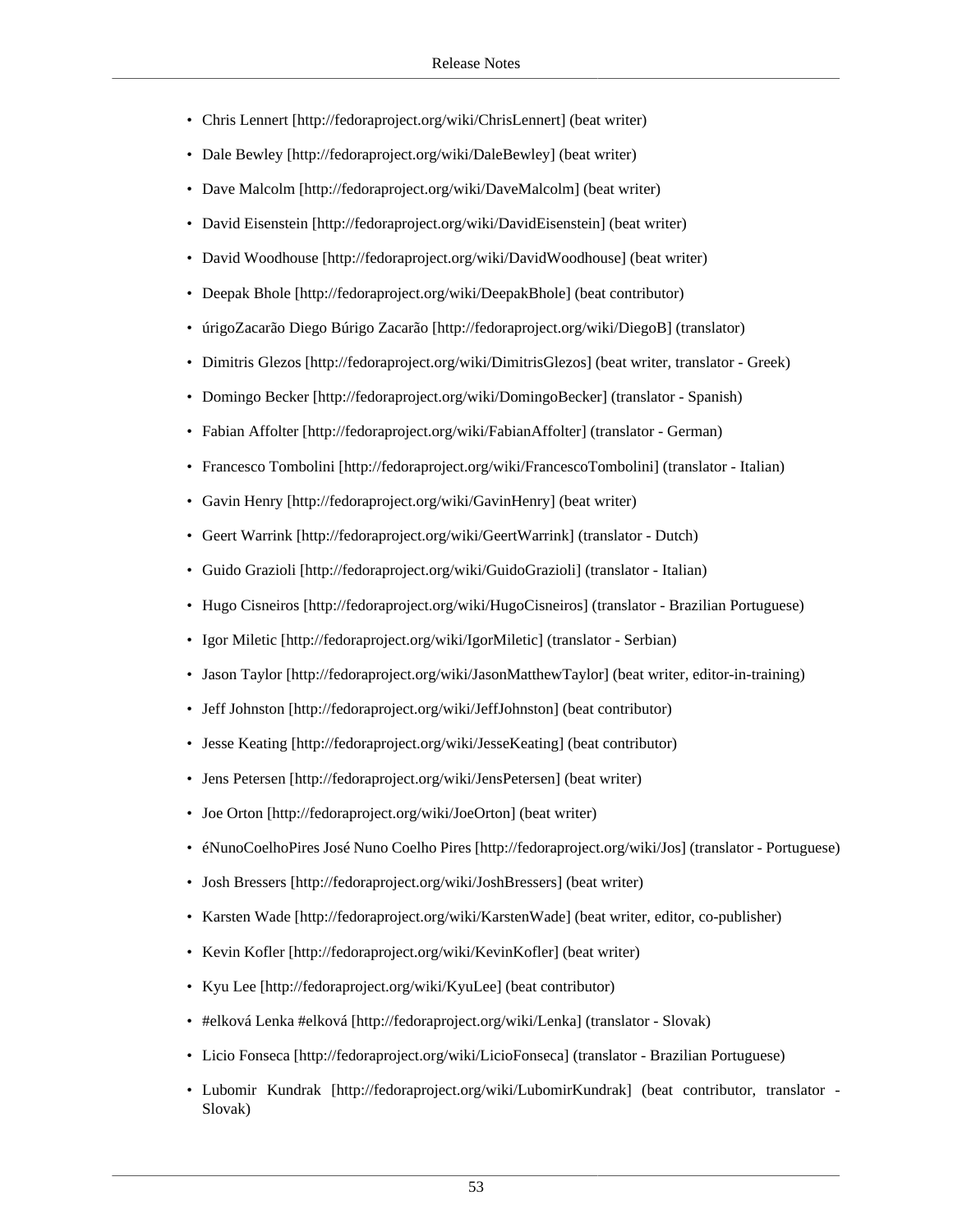- [Luya Tshimbalanga](http://fedoraproject.org/wiki/LuyaTshimbalanga) [<http://fedoraproject.org/wiki/LuyaTshimbalanga>] (beat writer)
- [Magnus Larsson](http://fedoraproject.org/wiki/MagnusLarsson) [\[http://fedoraproject.org/wiki/MagnusLarsson](http://fedoraproject.org/wiki/MagnusLarsson)] (translator Swedish)
- [Marek Mahut](http://fedoraproject.org/wiki/MarekMahut) [<http://fedoraproject.org/wiki/MarekMahut>] (translator Slovak)
- [Mathieu Schopfer](http://fedoraproject.org/wiki/MathieuSchopfer) [[http://fedoraproject.org/wiki/MathieuSchopfer\]](http://fedoraproject.org/wiki/MathieuSchopfer) (translator French)
- [Matthieu Rondeau](http://fedoraproject.org/wiki/MatthieuRondeau) [<http://fedoraproject.org/wiki/MatthieuRondeau>] (translator French)
- [Maxim Dziumanenko](http://fedoraproject.org/wiki/MaximDziumanenko) [\[http://fedoraproject.org/wiki/MaximDziumanenko\]](http://fedoraproject.org/wiki/MaximDziumanenko) (translator Ukrainian)
- [Martin Ball](http://fedoraproject.org/wiki/MartinBall) [\[http://fedoraproject.org/wiki/MartinBall](http://fedoraproject.org/wiki/MartinBall)] (beat writer)
- [Nikos Charonitakis \[http://fedoraproject.org/wiki/NikosCharonitakis\]](http://fedoraproject.org/wiki/NikosCharonitakis) (translator Greek)
- [Orion Poplawski \[http://fedoraproject.org/wiki/OrionPoplawski\]](http://fedoraproject.org/wiki/OrionPoplawski) (beat contributor)
- [Panagiota Bilianou](http://fedoraproject.org/wiki/PanagiotaBilianou) [\[http://fedoraproject.org/wiki/PanagiotaBilianou](http://fedoraproject.org/wiki/PanagiotaBilianou)] (translator Greek)
- [Patrick Barnes \[http://fedoraproject.org/wiki/PatrickBarnes\]](http://fedoraproject.org/wiki/PatrickBarnes) (beat writer, editor)
- [Paul W. Frields](http://fedoraproject.org/wiki/PaulWFrields) [\[http://fedoraproject.org/wiki/PaulWFrields\]](http://fedoraproject.org/wiki/PaulWFrields) (tools, editor)
- [Šimo Pavol Šimo](http://fedoraproject.org/wiki/Pavol) [<http://fedoraproject.org/wiki/Pavol>] (translator Slovak)
- [Pawel Sadowski](http://fedoraproject.org/wiki/PawelSadowski) [<http://fedoraproject.org/wiki/PawelSadowski>] (translator Polish)
- [Patrick Ernzer](http://fedoraproject.org/wiki/PatrickErnzer) [\[http://fedoraproject.org/wiki/PatrickErnzer\]](http://fedoraproject.org/wiki/PatrickErnzer) (beat contributor)
- [Piotr Dr#g](http://fedoraproject.org/wiki/User:Raven) [\[http://fedoraproject.org/wiki/User:Raven\]](http://fedoraproject.org/wiki/User:Raven) (translator Polish)
- [Rahul Sundaram](http://fedoraproject.org/wiki/RahulSundaram) [[http://fedoraproject.org/wiki/RahulSundaram\]](http://fedoraproject.org/wiki/RahulSundaram) (beat writer, editor)
- [Sam Folk-Williams \[http://fedoraproject.org/wiki/SamFolkWilliams\]](http://fedoraproject.org/wiki/SamFolkWilliams) (beat writer)
- [Sekine Tatsuo](http://fedoraproject.org/wiki/SekineTatsuo) [[http://fedoraproject.org/wiki/SekineTatsuo\]](http://fedoraproject.org/wiki/SekineTatsuo) (translator Japanese)
- [Simos Xenitellis](http://fedoraproject.org/wiki/SimosXenitellis) [\[http://fedoraproject.org/wiki/SimosXenitellis\]](http://fedoraproject.org/wiki/SimosXenitellis) (translator Greek)
- [Steve Dickson](http://fedoraproject.org/wiki/SteveDickson) [[http://fedoraproject.org/wiki/SteveDickson\]](http://fedoraproject.org/wiki/SteveDickson) (beat writer)
- [Teta Bilianou](http://fedoraproject.org/wiki/TetaBilianou) [<http://fedoraproject.org/wiki/TetaBilianou>] (translator Greek)
- [ThomasCanniot](http://fedoraproject.org/wiki/ThomasCanniot) [[http://fedoraproject.org/wiki/ThomasCanniot\]](http://fedoraproject.org/wiki/ThomasCanniot) (translator French)
- [Thomas Graf](http://fedoraproject.org/wiki/ThomasGraf) [[http://fedoraproject.org/wiki/ThomasGraf\]](http://fedoraproject.org/wiki/ThomasGraf) (beat writer)
- [Tommy Reynolds](http://fedoraproject.org/wiki/TommyReynolds) [[http://fedoraproject.org/wiki/TommyReynolds\]](http://fedoraproject.org/wiki/TommyReynolds) (tools)
- [Valnir Ferreira Jr.](http://fedoraproject.org/wiki/ValnirFerreiraJr) [[http://fedoraproject.org/wiki/ValnirFerreiraJr\]](http://fedoraproject.org/wiki/ValnirFerreiraJr) (translator Brazilian Portuguese)
- [Ville-Pekka Vainio](http://fedoraproject.org/wiki/VillePekkaVainio) [\[http://fedoraproject.org/wiki/VillePekkaVainio](http://fedoraproject.org/wiki/VillePekkaVainio)] (translator Finnish)
- [Will Woods \[http://fedoraproject.org/wiki/WillWoods\]](http://fedoraproject.org/wiki/WillWoods) (beat contributor)
- [Yoshinari Takaoka](http://fedoraproject.org/wiki/YoshinariTakaoka) [\[http://fedoraproject.org/wiki/YoshinariTakaoka](http://fedoraproject.org/wiki/YoshinariTakaoka)] (translator, tools)
- [Yuan Yijun](http://fedoraproject.org/wiki/YuanYijun) [[http://fedoraproject.org/wiki/YuanYijun\]](http://fedoraproject.org/wiki/YuanYijun) (translator Simplified Chinese)